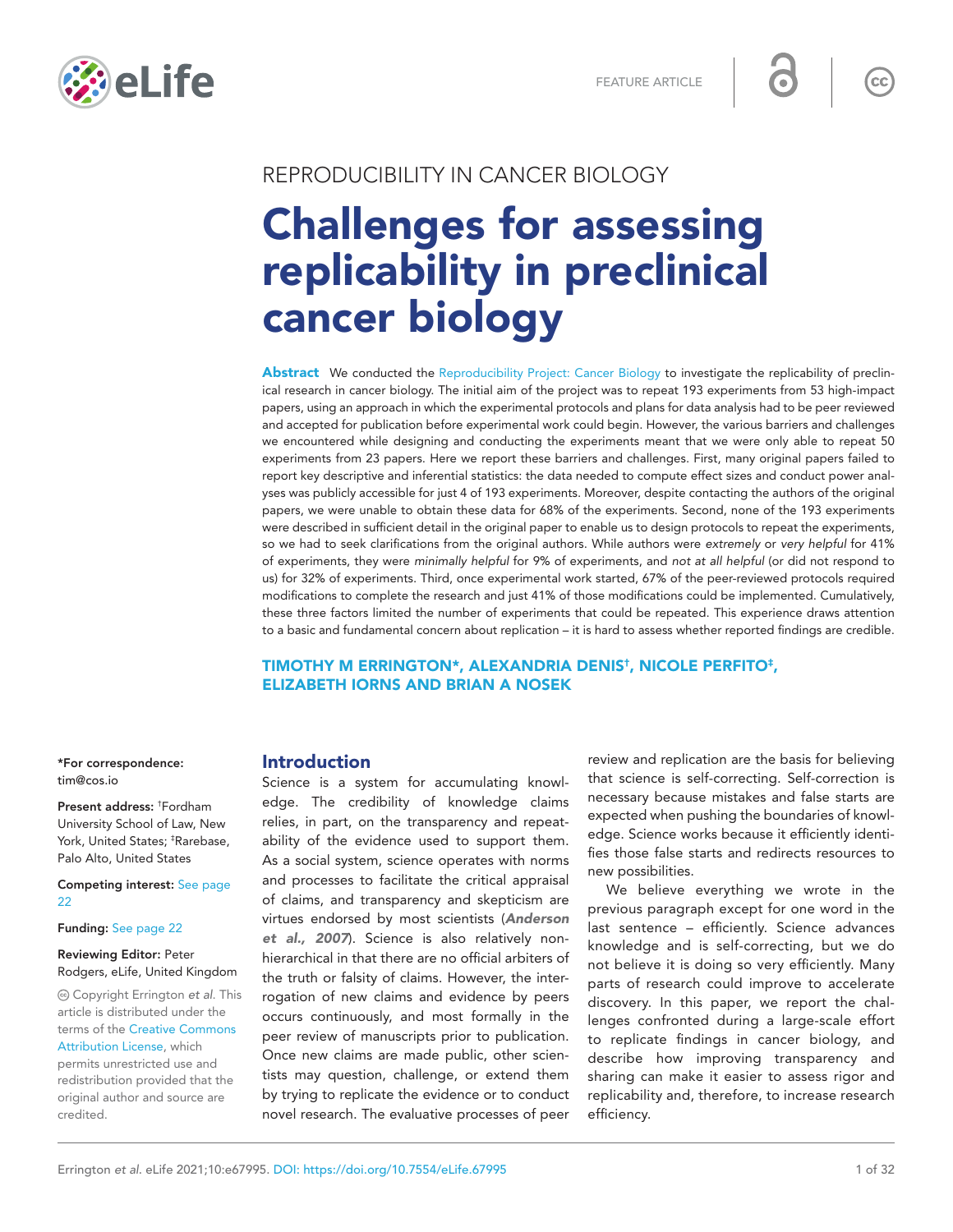Transparency is essential in any system that seeks to evaluate the credibility of scientific claims. To evaluate a scientific claim one needs access to the evidence supporting the claim – the methodology and materials used, the data generated, and the process of drawing conclusions from those data. The standard process for providing this information is to write a research paper that details the methodology and outcomes. However, this process is imperfect. For example, selectively reporting experiments or analyses, particularly reporting only those that 'worked', biases the literature by ignoring negative or null results (*[Fanelli, 2010](#page-24-0)*; *[Fanelli, 2011](#page-24-1)*; *[Ioannidis, 2005](#page-25-0)*; *[Rosenthal, 1979](#page-28-0)*; *[Sterling,](#page-29-0)  [1959](#page-29-0)*; *[Sterling et al., 1995](#page-29-1)*). And the combined effect of constraints related to the research paper format (including word limits, and only reporting what can be described in words), the tendency of authors to report what they perceive to be important, and rewards for exciting, innovative outcomes is an emphasis on reporting outcomes and their implications, rather than a comprehensive description of the methodology (*[Kilkenny](#page-25-1)  [et al., 2009](#page-25-1)*; *[Landis et al., 2012](#page-26-0)*; *[Moher et al.,](#page-27-0)  [2008](#page-27-0)*).

The sharing of data, materials, and code can also increase the efficiency of research in a number of ways (*[Molloy, 2011](#page-27-1)*; *[Murray-Rust](#page-27-2)  [et al., 2010](#page-27-2)*; *[Nosek et al., 2015](#page-27-3)*). For example, sharing provides opportunities for independent observers to evaluate both the evidence reported in papers and the credibility of the claims based on this evidence; it allows other researchers to analyze the data in different ways (by, for example, using different rules for data exclusion); and it helps other researchers to perform replications to determine if similar evidence can be observed independently of the original context. Moreover, giving other researchers access to data, materials, and code may allow them to identify important features of the research that were not appreciated by the original researchers, or to identify errors in analysis or reporting.

Transparency and sharing therefore contribute to assessment of research reproducibility, robustness, and replicability. Reproducibility refers to whether the reported findings are repeatable using the same analysis on the same data as the original study. Robustness refers to whether the reported findings are repeatable using reasonable alternative analysis strategies on the same data as the original study. Replicability refers to whether the reported findings are repeatable using new data (*[NAS, 2019](#page-27-4)*). By these definitions, all reported findings should be reproducible in principle; variability in robustness may imply fragility of the phenomenon or greater uncertainty in its evidence base; and variability in replicability may imply fragility, more limited scope of applicability than originally presumed, or uncertainty in the conditions necessary for observing supporting evidence (*[Nosek and Errington, 2020a](#page-27-5)*). All three are important for assessing the credibility of claims and to make self-corrective processes as efficient as possible.

From 2013 to 2020, as part of the [Repro](https://elifesciences.org/collections/9b1e83d1/reproducibility-project-cancer-biology)[ducibility Project: Cancer Biology,](https://elifesciences.org/collections/9b1e83d1/reproducibility-project-cancer-biology) we tried to replicate selected results in high-impact preclinical papers in the field of cancer biology (*[Errington et al., 2014](#page-23-0)*; *[Table 1](#page-2-0)*). The aim of the project was not to repeat every experiment in each paper: rather it was to repeat a selection of key experiments from each paper. The project also adopted an approach in which a Registered Report describing the experimental protocols and plans for data analysis had to be peer reviewed and accepted for publication before experimental work could begin. The Replication Study reporting the results of the experiments was then peer reviewed to ensure that the experiments had been conducted and analyzed according to the procedures outlined in the Registered Report: crucially, reviewers were asked not to take the 'success' or 'failure' of the experiments into account when reviewing Replication Studies.

The initial goal was to repeat 193 experiments from 53 high-impact papers published between 2010 and 2012, but the obstacles we encountered at every phase of the research lifecycle meant that we were only able to repeat 50 experiments from 23 papers. In a separate paper we report a meta-analysis of the results of those 50 experiments (*[Errington et al., 2021b](#page-23-1)*). In this paper, we describe the challenges we confronted during the different phases of the research lifecycle. A completed replication attempt passed through six phases: designing the experiment (and writing the Registered Report); peer reviewing the Registered Report; preparing the experiments; conducting the experiments; analysing the data (and writing the Replication Study); and peer reviewing the Replication Study.

The next section discusses in detail the challenges faced during the first of these phases. A subsequent section covers the challenges encountered when conducting the experiments and during the peer review of the Replication Studies.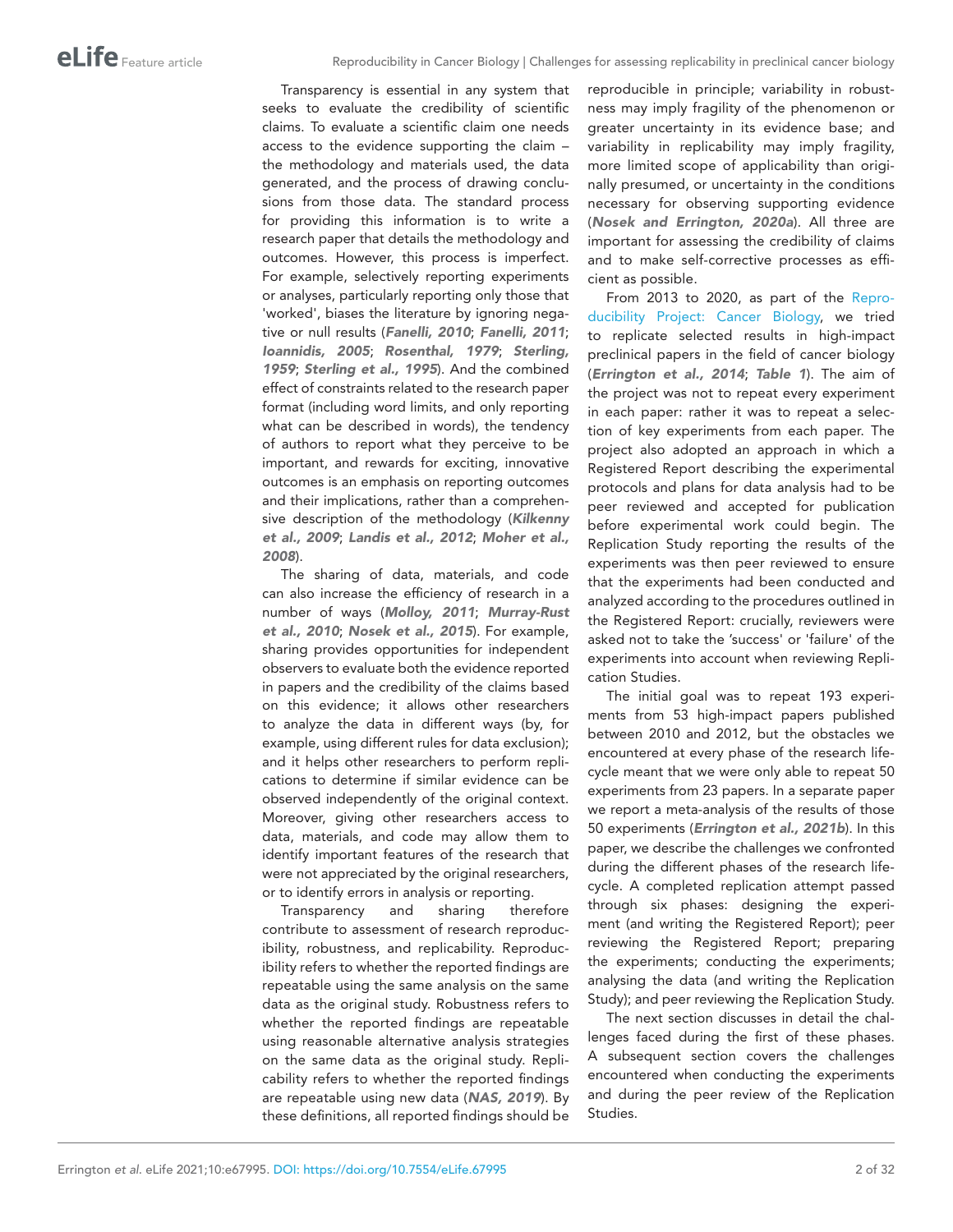| Original paper                 | Experiments<br>selected  | Registered report                | Experiments<br>registered | Replication study*      | Experiments<br>completed | Data, digital materials, and<br>code |
|--------------------------------|--------------------------|----------------------------------|---------------------------|-------------------------|--------------------------|--------------------------------------|
| Poliseno et al., 2010          | $\overline{1}$           | 2015<br>Khan et al., 2           | $\circ$                   | Kerwin et al., 2020     | 5                        | https://osf.io/yyqas/                |
| Sharma et al., 2010            | $\infty$                 | 2016<br>Haven et al.,            | $\infty$                  | $\frac{4}{2}$           | $\circ$                  | https://osf.io/xbign/                |
| Gupta et al., 2010             | $\sim$                   | $\frac{4}{2}$                    | $\circ$                   | $\frac{4}{2}$           | $\circ$                  | https://osf.io/4bokd/                |
| Figueroa et al., 2010          | $\circ$                  | $\frac{4}{2}$                    | $\circ$                   | $\frac{4}{2}$           | $\circ$                  | https://osf.io/xdojz/                |
| Ricci-Vitiani et al., 2010     | 3                        | Chroscinski et al., 2015b        | $\sim$                    | Errington et al., 2021a | ſ                        | https://osf.io/mpyvx/                |
| Kan et al., 2010               | $\infty$                 | " 2016a<br>Sharma et al.         | $\infty$                  | Errington et al., 2021a | $\overline{\phantom{0}}$ | https://osf.io/jpeqg/                |
| Heidorn et al., 2010           | $\infty$                 | al., 2016a<br>Bhargava et        | 5                         | Errington et al., 2021a | $\overline{ }$           | https://osf.io/b1aw6/                |
| Hatzivassiliou et al., 2010    | 4                        | al., 2016b<br>Bhargava et        | S                         | Pelech et al., 2021     | $\sim$                   | https://osf.io/0hezb/                |
| Vermeulen et al., 2010         | 4                        | 2015a<br>Evans et al.,           | $\infty$                  | Essex et al., 2019      | 3                        | https://osf.io/pgjhx/                |
| Carro et al., 2010             | $\infty$                 | $\stackrel{\triangleleft}{\geq}$ | $\circ$                   | $\frac{4}{2}$           | $\circ$                  | https://osf.io/mfxpj/                |
| Nazarian et al., 2010          | 5                        | $\stackrel{\triangleleft}{\geq}$ | $\circ$                   | $\frac{4}{2}$           | $\circ$                  | https://osf.io/679uw/                |
| Johannessen et al., 2010       | 5                        | 2016b<br>×<br>Sharma et al.      | 5                         | Errington et al., 2021a | $\sim$                   | https://osf.io/lmhjg/                |
| Poulikakos et al., 2010        | $\overline{5}$           | $\leq$                           | $\circ$                   | $\frac{4}{2}$           | $\circ$                  | https://osf.io/acpq7.                |
| Sugahara et al., 2010          | 4                        | Kandela et al., 2015a            | 3                         | Mantis et al., 2017     | 3                        | https://osf.io/xu1g2/                |
| Ward et al., 2010              | S                        | Fiehn et al., 2016               | $\infty$                  | Showalter et al., 2017  | S                        | https://osf.io/8l4ea/                |
| Ko et al., 2010                | S                        | $\leq$                           | $\circ$                   | $\leq$                  | $\circ$                  | https://osf.io/udw78/                |
| Zuber et al., 2011             | $\infty$                 | $\leq$                           | $\circ$                   | $\leq$                  | $\circ$                  | https://osf.io/devog/                |
| Delmore et al., 2011           | $\sim$                   | Kandela et al., 2015b            | $\sim$                    | Aird et al., 2017       | $\sim$                   | https://osf.io/7zqxp/                |
| Goetz et al., 2011             | $\sim$                   | 2015<br>Fiering et al.           | $\sim$                    | Sheen et al., 2019      | $\sim$                   | https://osf.io/7yqmp/                |
| Sirota et al., 2011            | $\overline{\phantom{0}}$ | Kandela et al., 2015c            | $\overline{ }$            | Kandela et al., 2017    | $\overline{\phantom{0}}$ | https://osf.io/hxrmm/                |
| Raj et al., 2011               | 4                        | $\leq$                           | $\circ$                   | $\frac{4}{2}$           | $\circ$                  | https://osf.io/uvapt/                |
| Possemato et al., 2011         | $\infty$                 | $\leq$                           | $\circ$                   | $\frac{4}{2}$           | $\circ$                  | https://osf.io/u1mfn/                |
| Table 1 continued on next page |                          |                                  |                           |                         |                          |                                      |

<span id="page-2-0"></span>Table 1. The 53 papers selected for replication in the RP:CB. Table 1. The 53 papers selected for replication in the RP:CB.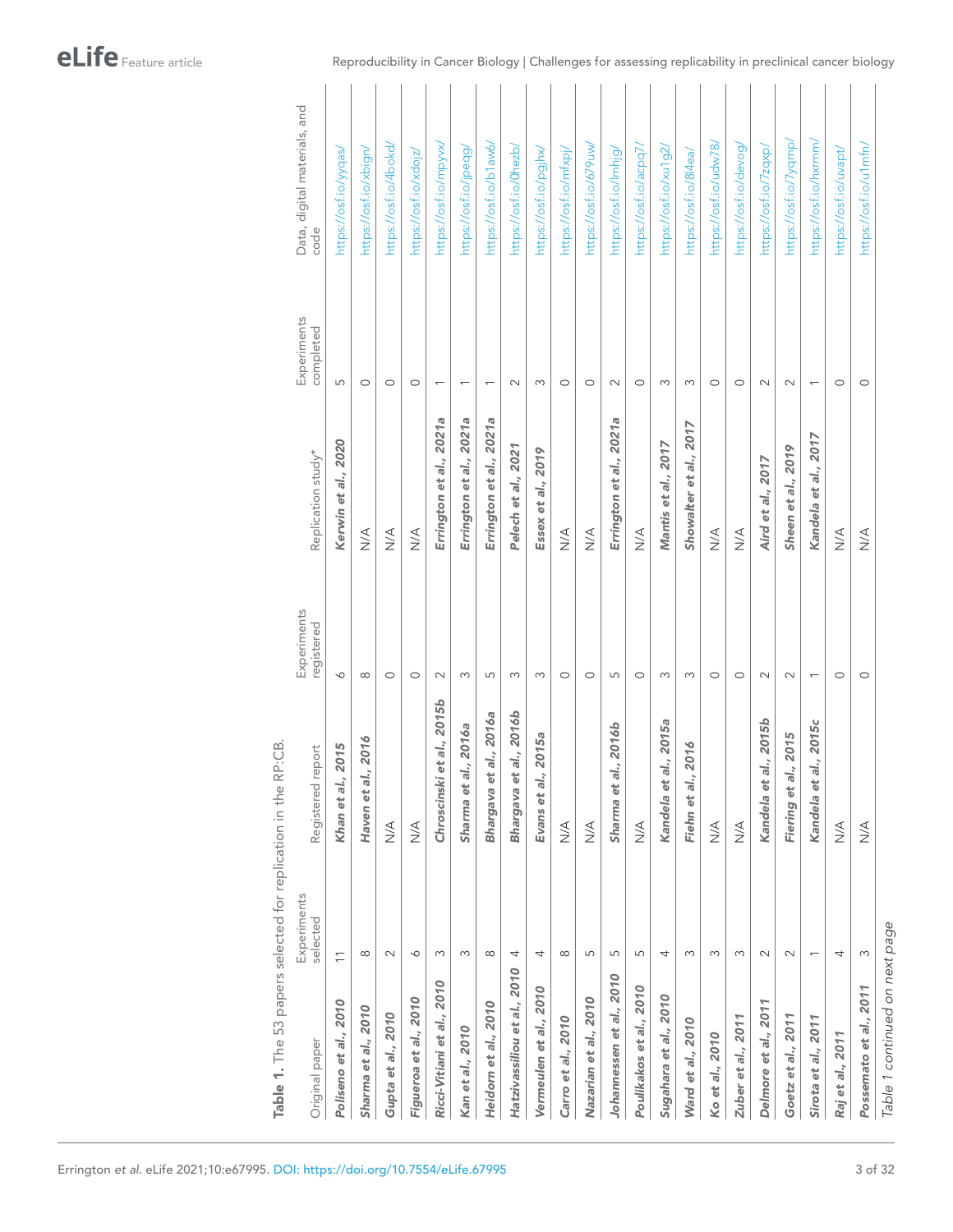| Original paper                 | Experiments<br>selected  | Registered report                | Experiments<br>registered | Replication study*                                                | Experiments<br>completed | Data, digital materials, and<br>code |
|--------------------------------|--------------------------|----------------------------------|---------------------------|-------------------------------------------------------------------|--------------------------|--------------------------------------|
| Tay et al., 2011               | 5                        | 1,2016<br>Phelps et al           | 5                         | Wang et al., 2020                                                 | 4                        | https://osf.io/obli1,                |
| Xu et al., 2011                | 5                        | 2015b<br>Evans et al.,           | 5                         | $\frac{4}{2}$                                                     | $\circ$                  | https://osf.io/kvshc/                |
| DeNicola et al., 2011          | 4                        | $\stackrel{\triangleleft}{\geq}$ | $\circ$                   | $\frac{4}{2}$                                                     | $\circ$                  | https://osf.io/i0yka/                |
| Zhu et al., 2011               | 3                        | $\leq$                           | $\circ$                   | $\leq$                                                            | $\circ$                  | https://osf.io/oi7ji/                |
| Liu et al., 2011               | 4                        | LŊ,<br>Li et al., 201            | 3                         | Yan et al., 2019                                                  | 3                        | https://osf.io/gb7sr/                |
| Dawson et al., 2011            | S                        | 2015<br>Fung et al.,             | S                         | Shan et al., 2017                                                 | S                        | https://osf.io/hcqqy,                |
| Qian et al., 2011              | S                        | $\leq$                           | $\circ$                   | $\leq$                                                            | $\circ$                  | https://osf.io/ckpsn/                |
| Sumazin et al., 2011           | $\infty$                 | $\stackrel{\triangleleft}{\geq}$ | $\circ$                   | $\frac{4}{2}$                                                     | $\circ$                  | https://osf.io/wcasz/                |
| Chaffer et al., 2011           | $\sim$                   | $\leq$                           | $\circ$                   | $\frac{4}{2}$                                                     | $\circ$                  | https://osf.io/u6m4z/                |
| Opitz et al., 2011             | 5                        | $\leq$                           | $\circ$                   | $\frac{4}{2}$                                                     | $\circ$                  | https://osf.io/o2xpf/                |
| Kang et al., 2011              | $\sim$                   | 2015<br>Raouf et al.,            | $\sim$                    | $\frac{4}{2}$                                                     | $\circ$                  | https://osf.io/82nfe/                |
| Chen et al., 2012              | $\sim$                   | $\leq$                           | $\circ$                   | $\frac{4}{2}$                                                     | $\circ$                  | https://osf.io/egoni/                |
| Driessens et al., 2012         | $\sim$                   | $\leq$                           | $\circ$                   | $\frac{4}{2}$                                                     | $\circ$                  | https://osf.io/znixv/                |
| Garnett et al., 2012           | 3                        | Vanden Heuvel et al., 2016       | $\infty$                  | Vanden Heuvel et al., 2018                                        | 3                        | https://osf.io/nbryi/                |
| Schepers et al., 2012          | S                        | $\leq$                           | $\circ$                   | $\frac{4}{2}$                                                     | $\circ$                  | https://osf.io/1ovqn/                |
| Willingham et al., 2012        | $\sim$                   | et al., 2015a<br>Chroscinski     | $\overline{ }$            | Reproducibility Project:<br>Cancer Biology, 2017a<br>Horrigan and |                          | https://osf.io/9pbos/                |
| Straussman et al., 2012        | 4                        | 2014<br>Blum et al.,             | 4                         | $\leq$                                                            | $\circ$                  | https://osf.io/p4lzc/                |
| Arthur et al., 2012            | $\sim$                   | 2015<br>Eaton et al.,            | $\sim$                    | Eaton et al., 2018                                                | $\sim$                   | https://osf.io/y4tvd/                |
| Peinado et al., 2012           | $\infty$                 | 2016<br>Lesnik et al.            | $\sim$                    | Kim et al., 2018                                                  | $\sim$                   | https://osf.io/ewqzf/                |
| Malanchi et al., 2011          | $\infty$                 | al., 2015<br>Incardona et        | $\sim$                    | $\leq$                                                            | $\circ$                  | https://osf.io/vseix/                |
| Berger et al., 2012            | $\overline{\phantom{0}}$ | et al., 2014<br>Chroscinski      | $\overline{\phantom{0}}$  | Horrigan et al., 2017b                                            |                          | https://osf.io/jvpnw/                |
| Table 1 continued on next page |                          |                                  |                           |                                                                   |                          |                                      |

Reproducibility in Cancer Biology | Challenges for assessing replicability in preclinical cancer biology

*Table 1 continued*

Table 1 continued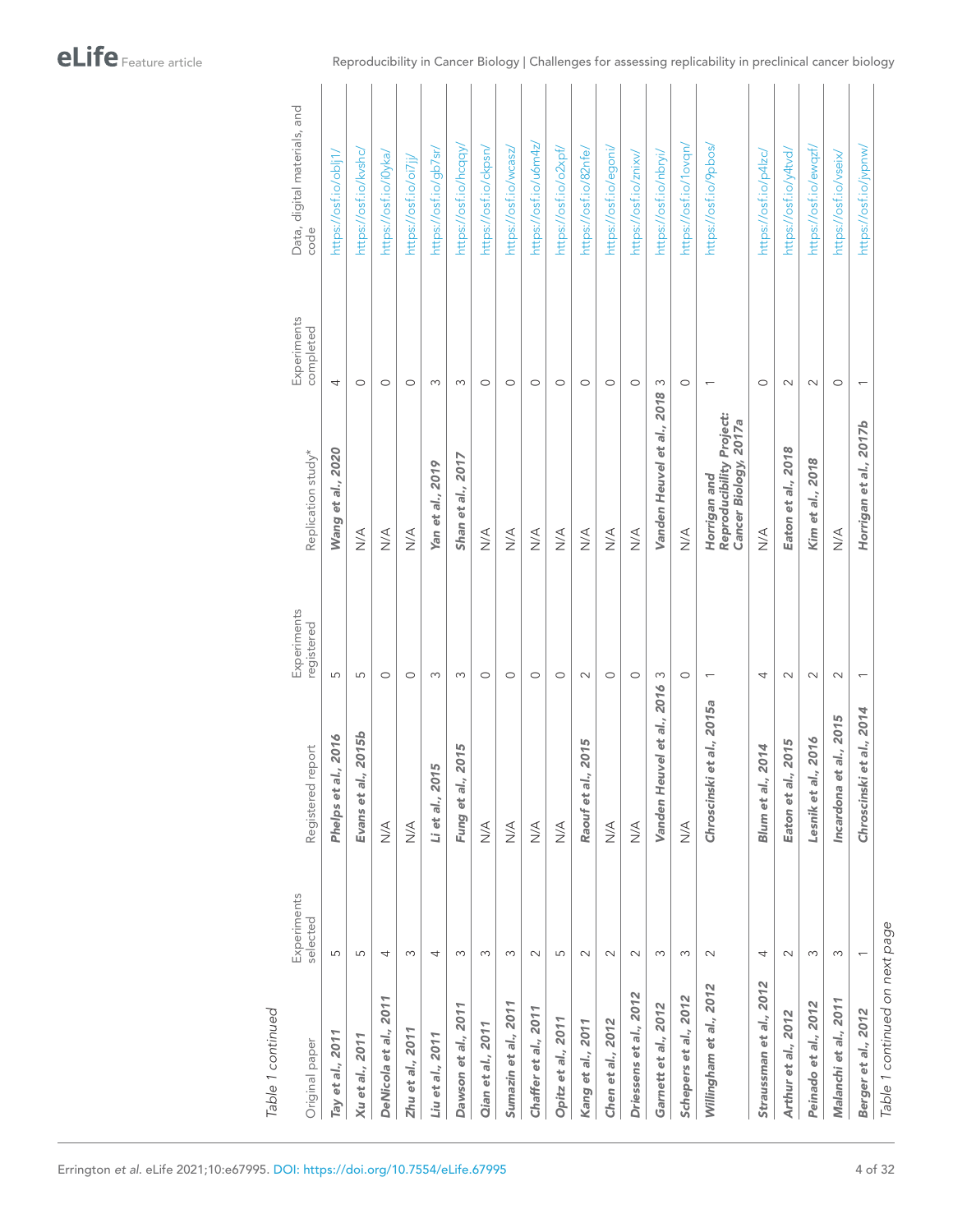eLife Feature article

| Original paper                                                                                                                             | Experiments<br>selected | Registered report          | Experiments<br>registered | Replication study*                                                                                                                                                                                                                                                                                                                                                           | Experiments<br>completed | Data, digital materials, and<br>code                                                                                                                                                                                                                                                                                                                                                       |
|--------------------------------------------------------------------------------------------------------------------------------------------|-------------------------|----------------------------|---------------------------|------------------------------------------------------------------------------------------------------------------------------------------------------------------------------------------------------------------------------------------------------------------------------------------------------------------------------------------------------------------------------|--------------------------|--------------------------------------------------------------------------------------------------------------------------------------------------------------------------------------------------------------------------------------------------------------------------------------------------------------------------------------------------------------------------------------------|
| Prahallad et al., 2012                                                                                                                     | 4                       | $\frac{4}{2}$              | $\circ$                   | $\frac{4}{2}$                                                                                                                                                                                                                                                                                                                                                                | $\circ$                  | https://osf.io/ecy85/                                                                                                                                                                                                                                                                                                                                                                      |
| Wilson et al., 2012                                                                                                                        |                         | et al., 2014<br>Greenfield | $\scriptstyle\sim$        | A<br>N<br>N                                                                                                                                                                                                                                                                                                                                                                  | $\circ$                  | https://osf.io/h0pnz/                                                                                                                                                                                                                                                                                                                                                                      |
| Lu et al., 2012                                                                                                                            | 5                       | Richarson et al., 2016     | ω                         | Errington et al., 2021a                                                                                                                                                                                                                                                                                                                                                      | $\sim$                   | https://osf.io/vfsbo/                                                                                                                                                                                                                                                                                                                                                                      |
| Lin et al., 2012                                                                                                                           | $\sim$                  | 2015<br>Blum et al.,       | $\sim$                    | Lewis et al., 2018                                                                                                                                                                                                                                                                                                                                                           | $\sim$                   | https://osf.io/mokeb/                                                                                                                                                                                                                                                                                                                                                                      |
| Lee et al., 2012                                                                                                                           | m                       | $\frac{4}{2}$              | $\circ$                   | ∖<br>N∕X                                                                                                                                                                                                                                                                                                                                                                     | $\circ$                  | https://osf.io/i25y8/                                                                                                                                                                                                                                                                                                                                                                      |
| Castellarin et al., 2012                                                                                                                   |                         | Repass et al., 2016        |                           | Repass and Reproducibility<br>Project: Cancer Biology,<br>2018                                                                                                                                                                                                                                                                                                               |                          | https://osf.io/v4se2/                                                                                                                                                                                                                                                                                                                                                                      |
| Crasta et al., 2012                                                                                                                        | Σ                       | $\frac{4}{2}$              | O                         | $\leq$                                                                                                                                                                                                                                                                                                                                                                       | O                        | https://osf.io/47xy6/                                                                                                                                                                                                                                                                                                                                                                      |
| Png et al., 2011                                                                                                                           | 5                       | $\leq$                     | 0                         | $\frac{4}{2}$                                                                                                                                                                                                                                                                                                                                                                | $\circ$                  | https://osf.io/tkzme/                                                                                                                                                                                                                                                                                                                                                                      |
| Metallo et al., 2011                                                                                                                       | 5                       | $\leq$                     | $\circ$                   | $\frac{4}{2}$                                                                                                                                                                                                                                                                                                                                                                | $\circ$                  | https://osf.io/isdbh/                                                                                                                                                                                                                                                                                                                                                                      |
| Morin et al., 2010                                                                                                                         |                         | $\leq$                     | $\circ$                   | $\frac{1}{2}$                                                                                                                                                                                                                                                                                                                                                                | $\circ$                  | https://osf.io/6kuy8/                                                                                                                                                                                                                                                                                                                                                                      |
| the number of experiments included in each study is listed in column 6. Column seven contains a link to data, digital materials, and code. |                         |                            |                           | Reports for 87 experiments from 29 papers were published in eLife. The Registered Reports are listed in column 3, and the number of experiments included in each Registered Report<br>s listed in column 4. 50 experiments from 23 Registered Reports were completed. 17 Replication Studies reporting the results of 41 experiments were published in eLife; the results of |                          | another nine experiments from the six remaining Registered Reports were published in an aggregate paper ( <b>Errington et al., 2021a</b> ). The Replication Studies are listed in column 5, and<br>193 experiments in 53 papers were selected for replication. The papers are listed in column 1, and the number of experiments selected from each paper is listed in column 2. Registered |

Reproducibility in Cancer Biology | Challenges for assessing replicability in preclinical cancer biology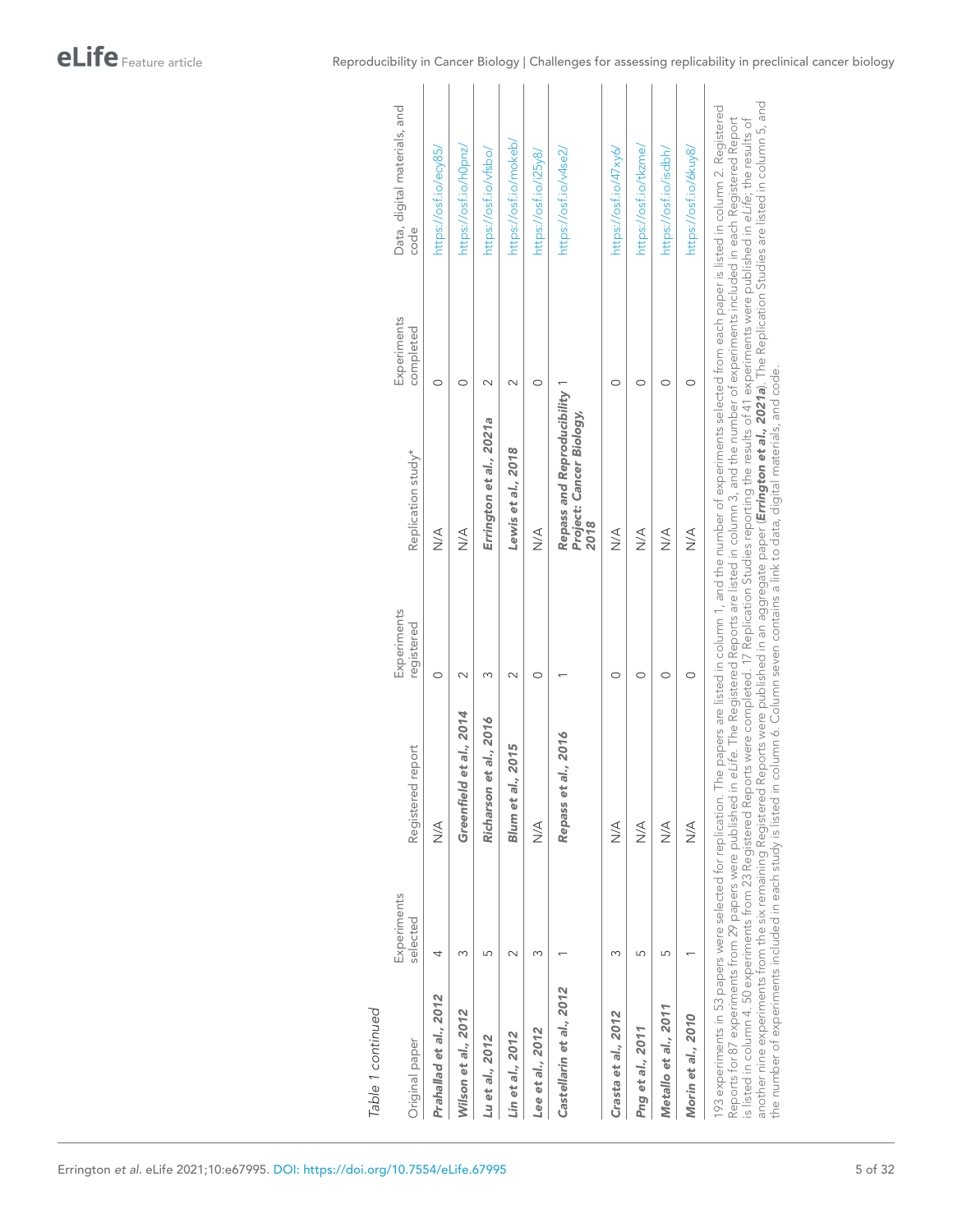# The challenges encountered when designing experiments

### *Sampling papers*

At the start of the project in 2013 we searched various databases to identify basic research papers in cancer biology published between 2010 and 2012 that were having a substantial impact as indexed by citation rates and readership in multiple databases. We selected the highest impact papers from each year that met inclusion criteria (*[Errington et al., 2014](#page-23-0)*). We excluded papers that reported exclusively genomics, proteomics, and high-throughput assays. This resulted in 50 included papers for which we initiated the process of preparing a replication. During inquiries with original authors, two papers were identified that we determined would be unfeasible to attempt and we decided to halt the effort; for another paper we requested, but did not receive, a key material (i.e., mouse model) so replication was not feasible. We decided to go back to the sampling pool and pull the next available papers, bringing the effective sample to 53 papers. Observing that challenges like this were relatively common, we did not return to the pool for resampling again for the rest of the project. Among the 53 selected papers, 35 were published in the Nature family of journals, 11 in the Cell family of journals, 4 in the Science family of journals, and three in other journals.

From each paper, we identified a subset of experiments for potential replication with an emphasis on those supporting the main conclusions of the paper and attending to resource constraints (*[Table 1](#page-2-0)*). In total, 193 experiments were identified for replication across the 53 papers for an average of 3.6 per paper (SD =  $1.9$ ; range 1–11). *[Figure 1](#page-6-0)* illustrates the fate of all the experiments that we attempted to replicate. Below, we summarize the findings by experiment; similar findings are observed when aggregating the data by paper (*[Figure 1—figure supplement](#page-6-1)  [1](#page-6-1)*).

# *Searching for data from the original experiments*

We planned to conduct replications with at least 0.80 power to detect the effect size reported in the original paper at  $p < .05$  using two-tailed tests. However, in a number of cases only representative images or graphs were reported in the original paper. This occurred for 53 of the 193 experiments (27%). Additionally, it was uncommon for papers to include the summary

statistics (such as sample size, means, standard deviations, and inferential statistics) that were needed to calculate the original effect size. We searched the original paper and supplemental files for the original data. When data were not publicly accessible, we requested them from the original authors. At least some data were open or included in the paper for four experiments (2%), raw data were shared for 31 experiments (16%), summary data were shared for 27 experiments (14%), and nothing was shared for 131 experiments (68%).

Failure to report sample size, variability information from sampling, or inferential tests in the original paper makes it difficult or impossible to calculate effect sizes. Further, failure to share data upon request – even summary statistics – leaves the nature of the original research and inference testing opaque. When we could not obtain the data we needed we estimated means and variability from the available information reported in the original papers (e.g., estimating bar heights and error bars from graphs). In cases where there was no information to estimate, such as only a representative image, we treated the extracted representative data point as the mean and estimated a range of variances to determine the replication sample size (*[Errington et al., 2014](#page-23-0)*).

Analytic code availability was not common, although, unlike data, we did not explicitly request it for all experiments. Statistical analyses were reported for 78 of the 193 experiments (40%). When the outcome of analyses were reported (e.g., *p*-value) it was unclear what statistical test was used in 16 of the 78 experiments (21%). Of the experiments that reported an outcome from statistical analyses, at least some analysis code was open for one experiment (1%), code was shared by the original authors for 10 experiments (13%), additional analysis details were shared for four experiments (5%), and nothing was shared for 63 experiments (81%).

# *Independent development of replication protocols*

To carry out rigorous replication studies, we needed to understand the original methodology. We read each paper and supplementary information closely to design a protocol. We coded if we requested a key reagent (i.e., cell lines, plasmids, model organisms, antibodies) that was not available commercially or in a repository. We requested key reagents for 136 of the 193 experiments (70%) and for 45 of the 53 papers (85%).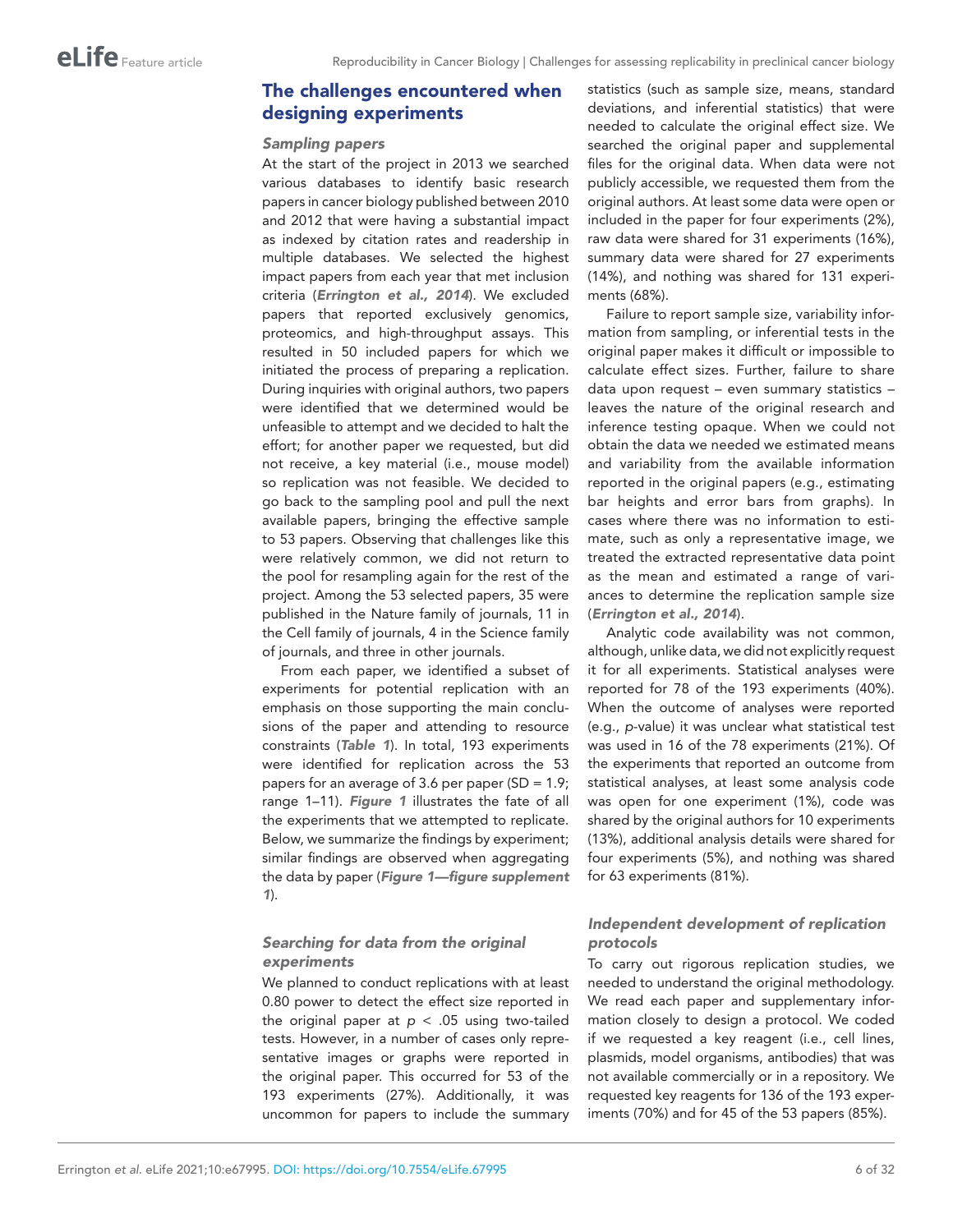

<span id="page-6-0"></span>Figure 1. Barriers to conducting replications - by experiment. During the design phase of the project the 193 experiments selected for replication were coded according to six criteria: availability and sharing of data; reporting of statistical analysis (i.e., did the paper describe the tests used in statistical analysis?; if such tests were not used, did the paper report on biological variation (e.g., graph reporting error bars) or representative images?); availability and sharing of analytic code; did the original authors offer to share key reagents?; what level of protocol clarifications were needed from the original authors?; how helpful were the responses to those requests? The 29 Registered Reports published by the project included protocols for 87 experiments, and these experiments were coded according to three criteria: were reagents shared by the original authors?; did the replication authors have to make modifications to the protocol?; were these modifications implemented? A total of 50 experiments were completed.

The online version of this article includes the following figure supplement(s) for figure 1:

<span id="page-6-1"></span>Figure supplement 1. Barriers to conducting replications – by paper.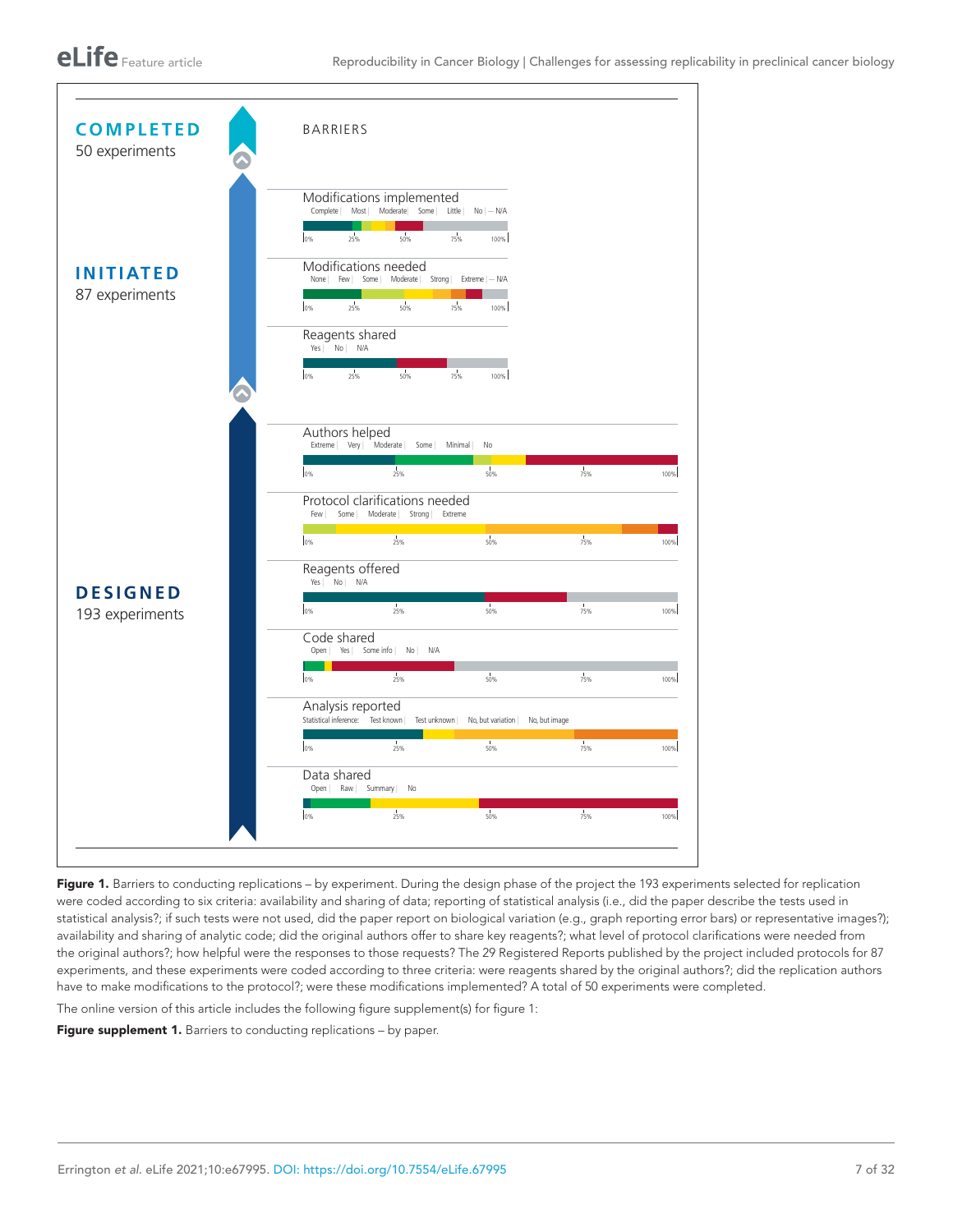# <span id="page-7-0"></span>Box 1. Case study: Designing a replication protocol by reading the original paper.

Designing the replication protocol (*[Kandela et al., 2015a](#page-25-7)*) for measuring the effect of doxorubicin alone or in combination with a tumor penetrating peptide in mice bearing orthotopic prostate tumors was challenged by a lack of details in the original paper (*[Sugahara](#page-29-4)  [et al., 2010](#page-29-4)*). There was no detailed protocol for the peptide generation in the paper or the cited references. Instead, the sequence and a general description of the 'standard' technique was briefly described. Data variability, sample size, and statistical analyses were reported; however, no raw data was available. The strain and sex of the mice and the cell type and number of cells implanted were provided; however, there were no detailed protocols available for generating or harvesting the orthotopic prostate tumors which meant these details were filled in based on the standard approach used in the replicating laboratory. Most end-point measurements were described or discernable; however, there was no description of how 'positive area' was determined for TUNEL staining which meant this needed to be surmised and articulated for the replication attempt. This paper was coded as no data available beyond what was reported in graphs and images in the original paper, statistical analysis reported with tests described with no code available beyond the reported analysis, and "strong clarification" needed about the published experimental methodology.

We coded the frequency with which we were able to design a complete protocol for repeating an experiment based on the original paper without having to contact the original authors to clarify some aspect of the original experiment (see Case study in *[Box 1](#page-7-0)*). Zero experiments needed no clarifications (0%), 17 experiments needed few clarifications (9%), 77 experiments needed some clarifications (40%), 60 experiments needed moderate clarifications (31%), 29 experiments needed strong clarifications (15%), 10 experiments needed extreme clarifications (5%). To illustrate, one experiment needing few clarifications was missing reagent identifying information (e.g., catalog numbers), cell density at time of transfection (or harvest), and some specific details about the gas chromatographymass spectrometry methodology (e.g., ramping, derivatization volume, injection volume). An experiment needing moderate clarifications was missing reagent identifying information, specific details about the transfection and infection methodologies (e.g., cell density, amount of plasmid/ viral titer), and specific details about the flow cytometry methodology (e.g., cell dissociation technique, specific gating strategy). And, an experiment needing extreme clarifications was missing reagent identifying information, specific details about the transfection and infection methodologies, specific details for injecting mice with cells (e.g., number of cells and volume injected, injection methodology), specific details about the

bioluminescence imaging (e.g., amount and location of luciferin injected, time post-injection until measurement), and clarification of measurement details (e.g., the exact days post-injection when measurements were taken, how the reported ratio values were calculated).

# *Requesting assistance from original authors*

We sought assistance from original authors to clarify the experimental protocols and to obtain original materials and reagents when necessary. We sent authors the drafted experimental protocols, clarification questions, and requests for materials. Some original authors were helpful and generous with their time providing feedback (see Case study in *[Box 2](#page-8-0)*), others were not. We coded if original authors were willing to share key reagents. Of the 45 papers for which we requested a key reagent, the authors of 33 papers (73%) offered to share at least one key material. By experiment, of the 136 experiments for which we requested a key reagent, the authors were willing to share for 94 of them (69%).

We also coded the degree to which authors were helpful in providing feedback and materials for designing the replication experiments. Authors were extremely helpful for 51 experiments (26%), very helpful for 28 experiments (15%), moderately helpful for 18 experiments (9%), somewhat helpful for 18 experiments (9%), minimally helpful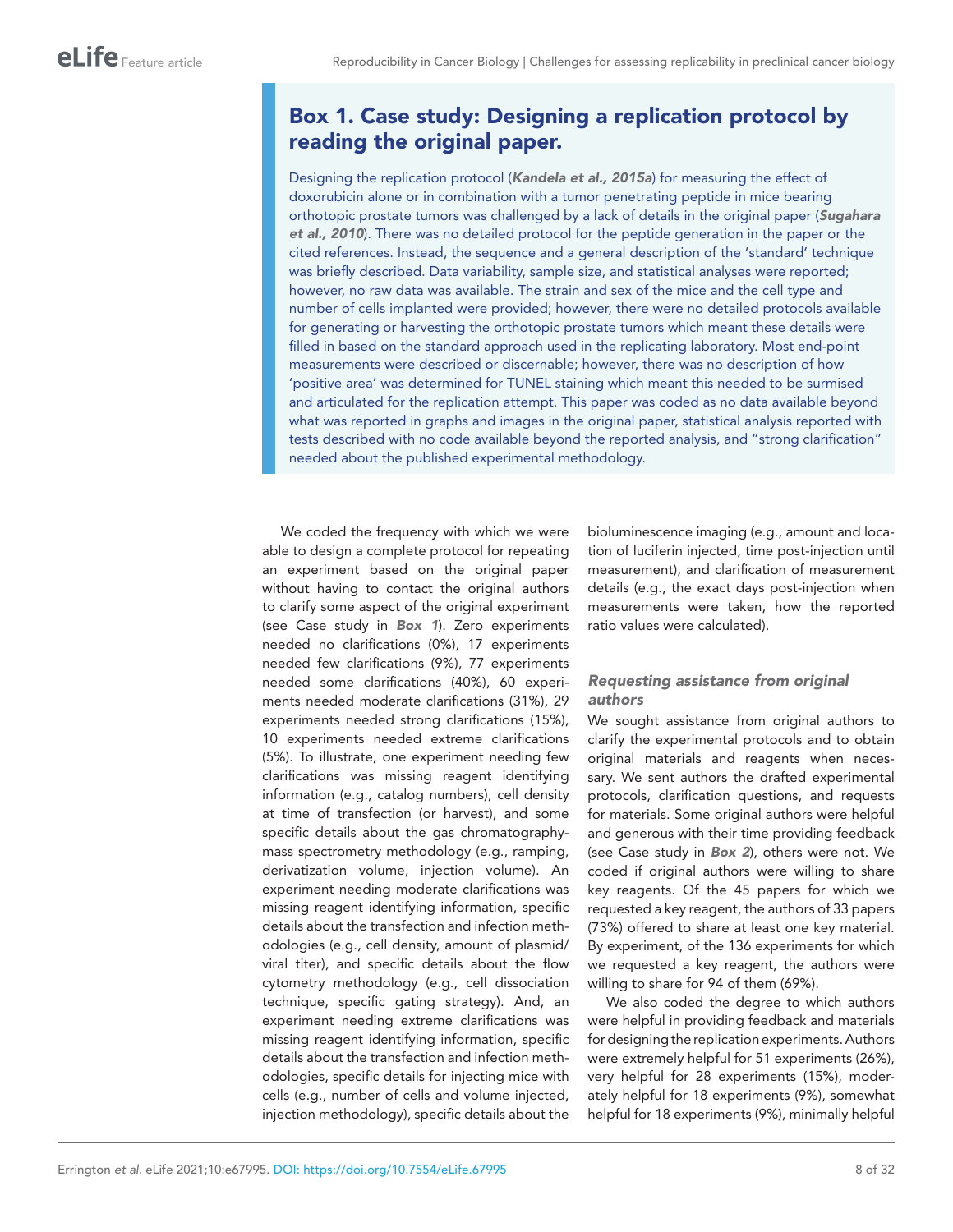# <span id="page-8-0"></span>Box 2. Case study: Feedback from original authors.

The replication protocol (*[Fiering et al., 2015](#page-24-9)*) for evaluating the impact stromal caveolin-1 has on remodeling the intratumoral microenvironment was challenged by a lack of details in the original paper (*[Goetz et al., 2011](#page-24-8)*). However, the original authors supplied us with most of the missing details. Based on the description in the paper, multiple strains of knockout mice could have been used for the replications. The authors provided strain stock numbers ensuring the same genetic background was selected. The authors also shared the raw data and statistical analysis: this was particularly helpful for understanding the original effects and sample size planning because the data did not have a normal distribution. The tumor cells used in the original study, engineered to express luciferase, were not available in a repository but the original authors provided them upon request. The authors also provided detailed protocol information and clarified uncertainties with reporting in the original paper. This included the age of the mice, injection details of the cells and luciferin (e.g., location, timing, procedural details), a detailed immunostaining and microscopy protocol (e.g., number of fields taken per section, magnification and specs of the objective), and the euthanasia criteria that was approved by the original study's ethics committee. The latter determined the number of days the mice were maintained in the original study. The authors also shared an additional assay, which was included in the published Replication Study (*[Sheen et al., 2019](#page-29-6)*), that demonstrated the extracellular matrix remodeling capabilities of the cells that was not shown in the original paper because journal policy restricted the number of supplemental figures. This paper was coded as raw data shared by original authors, statistical analysis reported with tests described and code shared by original authors, original authors offered to share key reagents, and "extremely helpful" response from the original authors to the "moderate clarification" needed about the published experimental methodology.

for 17 experiments (9%), and not at all helpful/no response for 61 experiments (32%). An example of an extremely helpful response was the corresponding author reaching out to the other authors (who since moved to other institutions) to help with the requests, sharing detailed protocol and reagent information, providing additional information beyond what we requested to help ensure the experimental details were complete, and providing additional feedback on any known deviations that were needed (e.g., different instrumentation) to help ensure a good-faith replication would be designed. An example of a moderately helpful response was replying to all of our requests with the necessary information and providing additional clarifications when follow-up requests were made, but where some parts of the response were not very helpful. For example, a request for specific protocol details was responded with "a standard procedure was used." Examples of not at all helpful responses include non-response to multiple requests (6/53 papers [11%]) or responses questioning the value of conducting replications and declining to assist.

An obvious hypothesis is that the helpfulness of the original authors was determined by the extent of clarifications requested because of the workload. If only minimal clarification were needed, then authors would be helpful. If lots of clarifications were needed, then authors would not be helpful. The correlation between extent of clarifications and helpfulness was –0.24 (95% CI [–0.48, 0.03]) across papers and –0.20 (95% CI [–0.33, –0.06]) across experiments. Larger requests were only modestly associated with less helpfulness. The variability in this relationship is visualized in *[Figure 2](#page-9-0)*. We also explored whether the extent of clarifications or helpfulness varied by experimental techniques and found the relationship was similar across different categories of experimental techniques (*[Figure 2—figure](#page-9-1)  [supplement 1](#page-9-1)*; *[Figure 2—figure supplement 2](#page-9-2)*).

# *Preparing the Registered Report for peer review*

Depending on feedback and materials received from original authors, some protocols were easier to design than others. To design experiments with at least 0.80 power to detect the effect size reported in the original paper at *p* < .05 using two-tailed tests, we often needed a larger sample size for the replication than what was reported in the original experiment. As an illustration, the average sample size of animal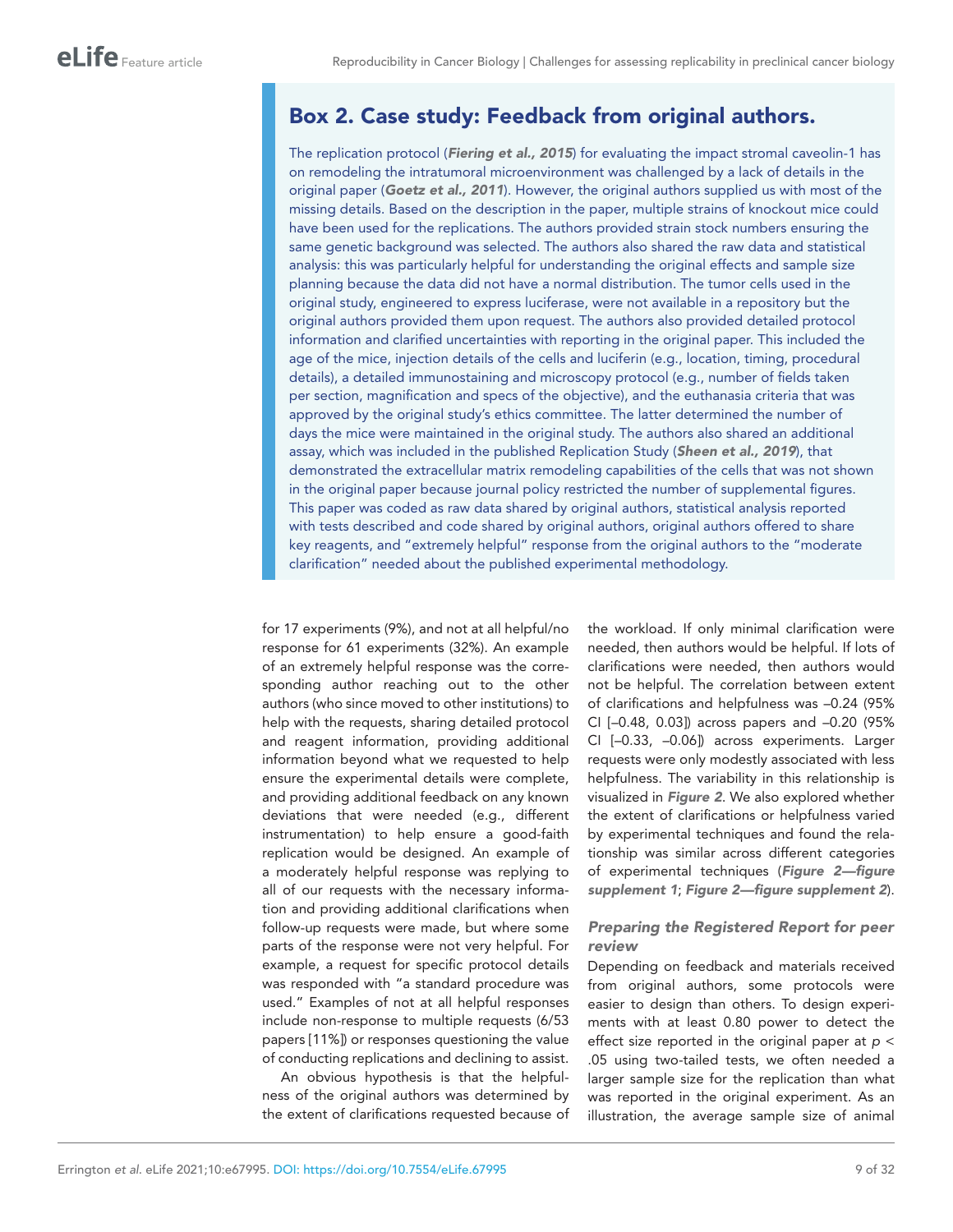

<span id="page-9-0"></span>Figure 2. Relationship between extent of clarification needed and helpfulness of authors. Fluctuation plots showing the coded ratings for extent of clarifications needed from original authors and the degree to which authors were helpful in providing feedback and materials for designing the replication experiments. The size of the square shows the number (Freq) of papers/experiments for each combination of extent of clarification needed and helpfulness. (A) To characterize papers (N = 53), coded ratings were averaged across experiments for each paper. The average number of experiments per paper was 3.6 (SD = 1.9; range = 1–11). The Spearman rank-order correlation between extent of clarification needed and helpfulness was –0.24 (95% CI [–0.48, 0.03]) across papers. (B) For experiments (N = 193), the Spearman rank-order correlation between extent of clarification needed and helpfulness was –0.20 (95% CI [–0.33, –0.06]).

The online version of this article includes the following figure supplement(s) for figure 2:

<span id="page-9-1"></span>Figure supplement 1. Techniques used in the original experiments.

<span id="page-9-2"></span>Figure supplement 2. Relationship between extent of clarification needed or helpfulness with category of techniques.

experiments in the replication protocols (average  $= 30$ ; SD = 16; median = 26; IQR = 18-41) were 25% higher than the sample size of the original experiments (average =  $24$ ; SD = 14; median = 22; IQR = 16–30). Also, some experiments proved challenging to complete, or were discontinued, due to delays and cost increases that emerged when the replications were being designed and/ or conducted (e.g., when the original authors declined to share reagents, or it became clear that the material transfer agreement process was going to take a very long time (see Case study in *[Box 3](#page-10-0)*)). This included discontinuing some viable experiments that were still near the start of the design phase to ensure that experiments that were further along in the process could be completed.

Ultimately, 32 Registered Reports covering 97 experiments were submitted for peer review. One or more authors from the original paper was always invited by *eLife* to participate in the peer-review process. None of the papers were

accepted without revision, one was not resubmitted after resource consideration of requested revisions, and two were rejected. As such, 29 papers with 87 experiments were published as Registered Reports (*[Table 1](#page-2-0)*). We will now discuss some of the problems and challenges encountered in subsequent phases of the project.

# Challenges during experiments and peer review

### *The challenges encountered when conducting experiments*

Once accepted as Registered Reports, experiments could begin in the replication labs. Despite often obtaining original materials and reagents and having fully specified and peer reviewed protocols, it was common that the preregistered procedure had to be modified to complete the experiments (see Case study in *[Box 4](#page-10-1)*). Sometimes just minor modifications were needed (e.g.,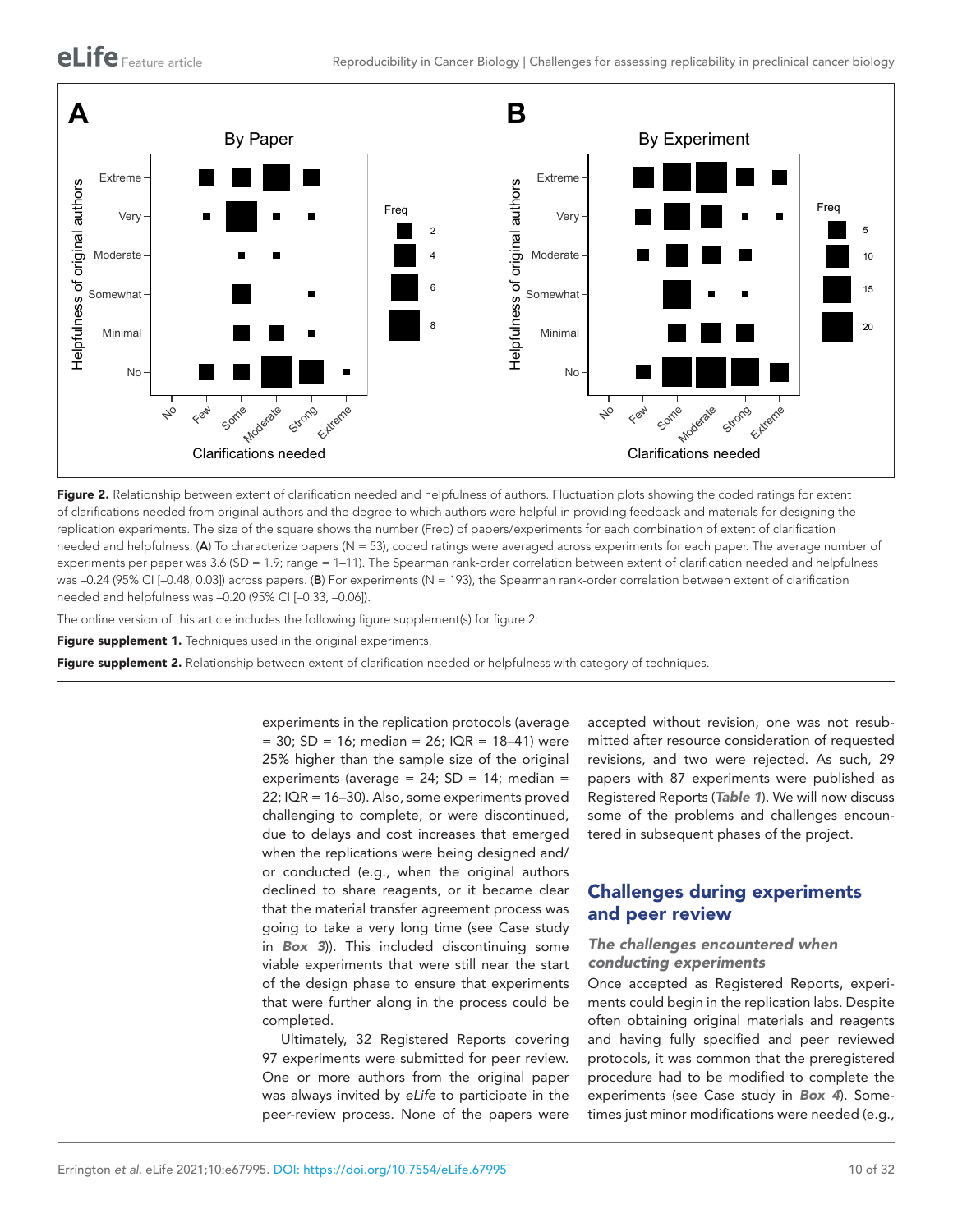# <span id="page-10-0"></span>Box 3. Case study: Gathering original materials.

The replication protocols (*[Khan et al., 2015](#page-25-2)*) for evaluating the impact of *PTENP1* on cellular PTEN expression and function required a plasmid that overexpressed the 3'UTR of *PTEN*. The original paper (*[Poliseno et al., 2010](#page-28-1)*) described the generation of this plasmid and the original authors agreed to share this plasmid, as indicated in the Registered Report (*[Khan](#page-25-2)  [et al., 2015](#page-25-2)*). A material transfer agreement (MTA) was initiated to obtain the plasmid. More than one year passed without the MTA being finalized preventing us from acquiring the plasmid. To complete the replication study, we regenerated the plasmid adding time and cost to the study. The regenerated plasmid for the replication study was deposited in Addgene (plasmid# 97204; RRID:[Addgene\\_97204](https://identifiers.org/RRID/RRID:Addgene_97204)) for the research community to easily access for future research. These experiments were coded as key reagents offered to be shared, but not actually shared.

# <span id="page-10-1"></span>Box 4. Case study: Solving challenges during data collection.

The replication protocol (*[Kandela et al., 2015b](#page-25-8)*) for evaluating BET bromodomain inhibition as a therapeutic strategy to target c-Myc described the timeframe for tumor cell inoculation, injection with luciferin to image the tumor progression, and injection with a BET bromodomain inhibitor. This followed the same timing as the original study (*[Delmore et al., 2011](#page-23-5)*). An initial attempt was unsuccessful in detecting bioluminescence even though disease progression was observed, indicating tumor cell inoculation occurred, and the luciferase expressing tumor cells had a strong luminescent signal prior to injection. Lack of bioluminescence meant that we could not test the BET bromodomain inhibitor because the predetermined baseline bioluminescence indicating disease progression for inhibitor administration was never achieved. We modified the preregistered protocol and selected for highly expressing cells to enrich the tumor cells. We also designed a pilot study to identify a modified time frame in which mice could establish the same detectable baseline bioluminescence as the original study before administration of the inhibitor. We included the initial preregistered study, the pilot, and the modified replication in the published Replication Study (*[Aird et al., 2017](#page-22-4)*) and discussion of the variability of the timing from tumor cell inoculation until baseline disease detection, comparing the original study, the replication, and other published studies using the same model. This experiment was coded as "completely implemented" for the "extreme modifications" needed for the experiment.

changing antibody concentrations or blocking reagents to detect the protein of interest during a Western blot assay). Sometimes moderate modifications were needed. In some cases, for example, despite attempts to adjust the conditions, we were still unable to produce the expected intermediate results (e.g., obtaining the desired transfection efficiency as indicated by a reporter system) and an additional protocol step, different reagent source, or change in instrumentation was needed (e.g., including an enrichment step, such as fluorescence-activated cell sorting [FACS], to increase the number of transfected cells). And in some cases extreme modifications

to the preregistered procedure were needed. For example, in one case (*[Yan et al., 2019](#page-30-4)*) the preregistered protocol did not result in the generation of tumors in mice that were needed for a downstream infection and tumorigenicity assay, so substantial changes had to be made to this protocol to proceed with the experiment (e.g., changing the source of the tumor cells, modifying the timing and technique of infection to achieve the desired transduction efficiency, and using a different technique to detect the molecule of interest).

We coded each experiment on the extent to which modifications were needed to conduct a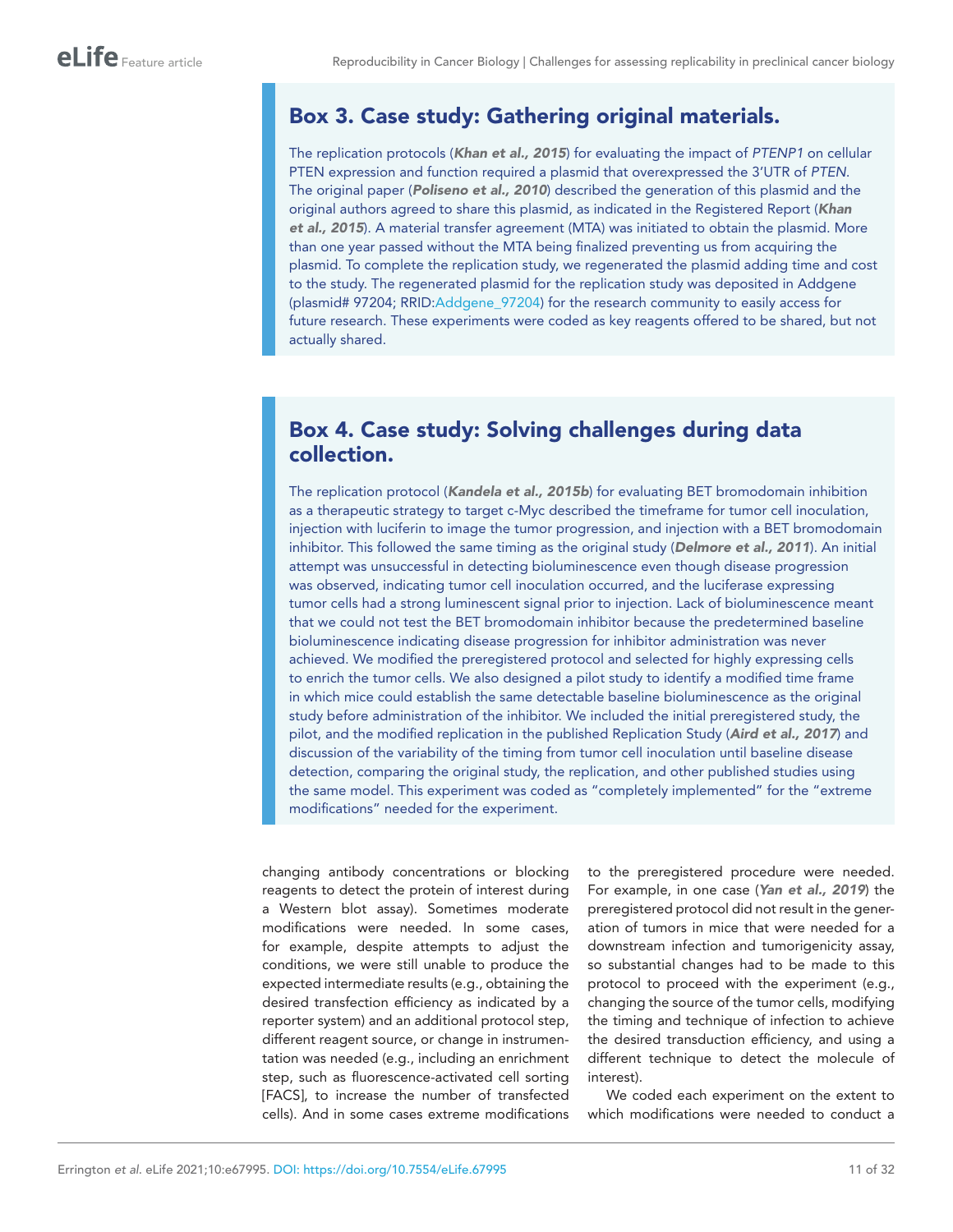fair replication of the original findings. No modifications were required for 25 of the 87 experiments (29%), few modifications for 18 (21%), some modifications for 12 (14%), moderate modifications for 8 (9%), strong modifications for 6 (7%), and extreme modifications for 7 (8%). We did not start 11 experiments and thus did not assess the level of modification required for these. This means that a total of 76 experiments were started.

The implementation of the modifications varied. When modifications could be carried out, in some cases they were completely implemented (see Case study in *[Box 4](#page-10-1)*) and in others they were only partially implemented. For example, modifications were successfully implemented to reach some preregistered end-point measurements, but not all (e.g., modifications were implemented to enable quantification of one protein of interest, while continued challenges detecting another protein of interest was eventually halted). Not all modifications could be carried out. In some cases this was due to feasibility or resource constraints; and in other cases it was due to pronounced differences in the behavior of model systems or experimental protocols from what was reported in the original paper that had no obvious strategy for modification (see Case study in *[Box 5](#page-11-0)*). We coded the extent to which we were able to implement the needed modifications to complete the replication experiments. Modifications were not needed for 25 of the 87 experiments (29%). We completely implemented modifications for 21 experiments (24%), mostly implemented them for four experiments (5%),

moderately implemented them for four experiments (5%), implemented some of them for six experiments (7%), implemented few of them for four experiments (5%), and did not implement any for 12 experiments (14%). As before, the 11 experiments that were not started were not assessed. Excluding papers that needed no modifications or were not assessed, the correlation between extent of modification needed and implementation of modifications was –0.01 (95% CI [–0.42, 0.40]) across papers and 0.01 (95% CI [–0.27, 0.28]) across all experiments (*[Figure 3](#page-12-0)*).

Having original materials, a fully specified protocol, and peer review from experts was not always sufficient to ensure that the replication protocol behaved as expected to test the original claim. The observed implementation challenges could mean that the original finding is not valid because the model system or other parts of the protocol do not operate that way in reality – for example, the original procedure was confounded or influenced by some unrecognized factors. It might also be that, in some cases, a failure to replicate was caused by the replication team deviating from the protocol in some way that was not recognized, or that a key part of the procedure was left out of the protocol inadvertently. It is also possible that the effect reported in the original paper depended on methodological factors that were not identified by original authors, the replication team, or any other experts involved in the peer review of the original paper or the Registered Report.

Whatever the reason, all of these factors are barriers to replicability and causes of friction in

# <span id="page-11-0"></span>Box 5. Case study: Failing to solve challenges during data collection.

The replication protocol (*[Chroscinski et al., 2015b](#page-23-2)*) for evaluating whether glioblastoma stem-like cell-derived endothelial cells contribute to tumor growth in vivo required generating cancer cells that stably expressed the thymidine kinase gene under the control of the transcriptional regulatory elements of the endothelial marker *Tie2*. The preregistered protocol required achieving at least 80% positive expression of the gene, based on a GFP reporter, among the cell populations before proceeding with the xenograft experiment. However, after multiple attempts the required expression level could not be achieved despite obtaining new cells, plasmids, and incorporating changes to the protocol suggested by the original authors to improve the infection efficiency and enrich GFP expressing cells. Eventually, the replication attempt was stopped because of the increasing costs associated with multiple optimization attempts with no feasible path to a solution. The original finding (*[Ricci-Vitiani](#page-28-3)  [et al., 2010](#page-28-3)*), that selective killing of tumor-derived endothelial cells results in tumor reduction and degeneration, was not tested. This experiment was coded as "some implemented" for the "moderate modifications" needed for the experiment.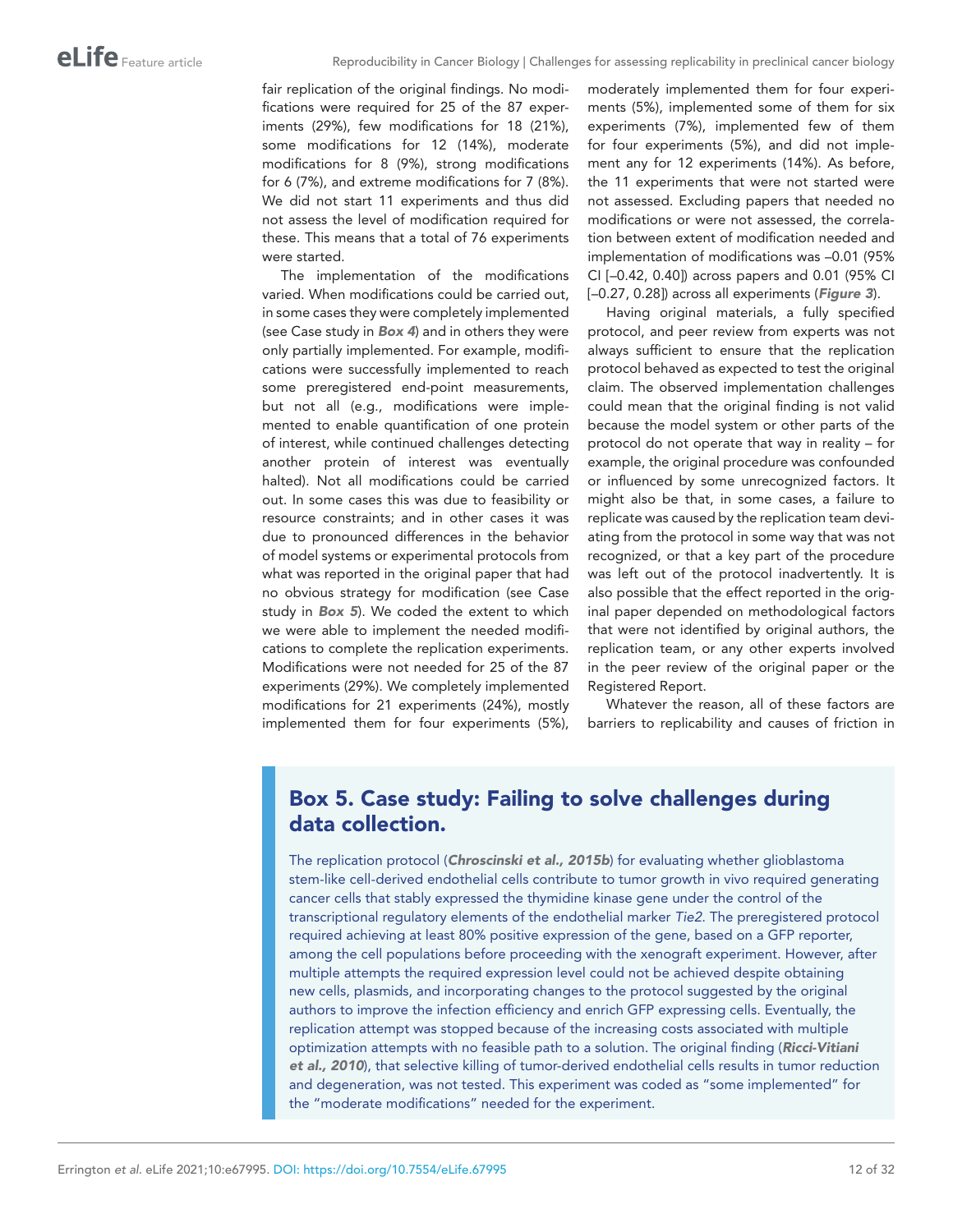

<span id="page-12-0"></span>Figure 3. Relationship between extent of modifications needed and implementation of modifications. Fluctuation plots showing the coded ratings for extent of modifications needed in order to conduct the replication experiments, and the extent to which the replication authors were able to implement these modifications for experiments that were conducted. The size of the square shows the number (Freq) of papers/experiments for each combination. (A) To characterize papers (N = 29), coded ratings were averaged across the experiments conducted for each paper. The average number of experiments conducted per paper was 2.6 (SD = 1.3; range = 1–6), and the Spearman rank-order correlation between extent of modifications needed and implementation was –0.01 (95% CI [–0.42, 0.40]). (B) For the experiments that were started (N = 76), the Spearman rank-order correlation was 0.01 (95% CI [–0.27, 0.28]).

efficiency of replication and discovery. Failures during implementation leave untested the original claim because the original experiment could not be carried out as described. That does not falsify the original claim because the replication does not test it. But, depending on the reasons for failure in implementation, it could raise doubt about the reliability of the claim if it seems that the original methodology could not have produced the reported outcomes either. For example, if the replication study suggests that the model system does not behave as reported in the original study, it could indicate a flaw in the original study or an unknown feature that is necessary to obtain the original behavior.

# *The challenges encountered during peer review of the Replication Studies*

In total, we completed 50 experiments from 23 of the original papers (*[Table 1](#page-2-0)*). This means that no experiments were completed for six of the original papers for which Registered Reports were published. For 18 of the original papers we were able to complete all experiments described in the Registered Report, so for each of these

we prepared and submitted a Replication Study that reported the results of the completed experiments. For five of the original papers we were only able to complete some of the experiments described in the Registered Report: in these cases the results of the completed experiments were reported in an aggregate paper (*[Errington](#page-23-3)  [et al., 2021a](#page-23-3)*).

In the Registered Report/Replication Study model [\(https://cos.io/rr/\)](https://cos.io/rr/), peer review of the Replication Study is supposed to be independent of outcome to mitigate publication bias, suppression of negative results, and results-contingent motivated reasoning interfering with publication (*[Nosek and Lakens, 2014](#page-27-14)*; *[Chambers,](#page-22-11)  [2019](#page-22-11)*). Reviewers examine whether the authors completed the experiments as proposed, appropriately interpreted the outcomes, and met any outcome-independent quality control criteria that were defined during the review of the Registered Report. Usually the review process played out according to these ideals, occasionally it did not. This is understandable, partly because the Registered Report model is new for many reviewers, and partly because when observed outcomes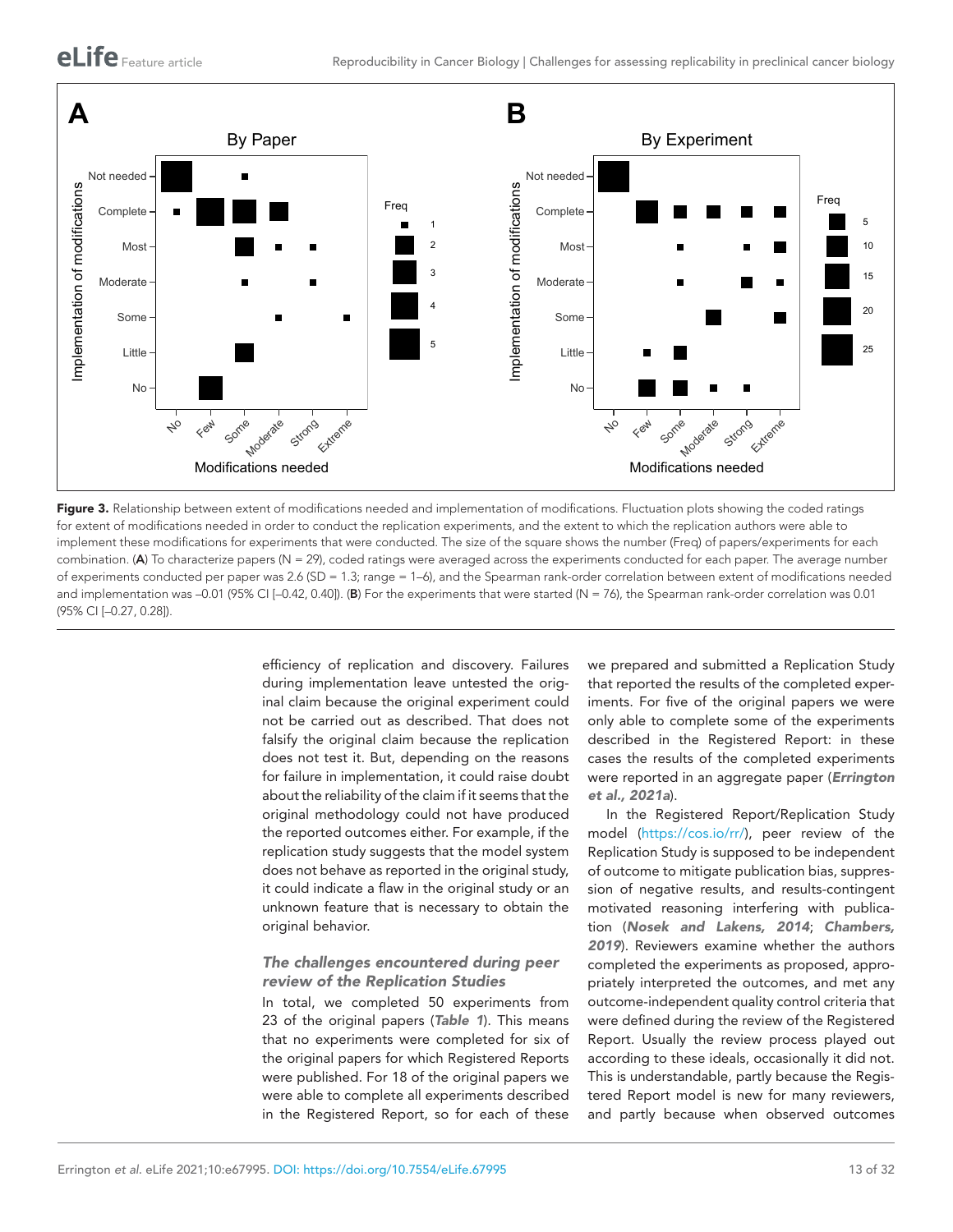# <span id="page-13-0"></span>Box 6. Case study: Peer review of protocols prior to conducting the experiments and after the results are known.

The replication protocol (*[Vanden Heuvel et al., 2016](#page-29-11)*) for testing the sensitivity of Ewing's sarcoma cell lines to PARP inhibitors was based on the original paper (*[Garnett et al., 2012](#page-24-12)*), like all replication protocols. The original authors provided additional feedback to ensure a good-faith replication protocol. Peer review of the protocols further increased the rigor and accuracy of the experimental designs, such as including additional measurements of proliferation to ensure all cell lines were replicating at the time of drug treatment and specifying the minimal number of colonies in the control condition before stopping the experiment. Peer review of the protocols also acknowledged the challenge we faced of not having access to all of the exact same cell lines as the original study and did not raise any concerns when cell lines of the same disease/status were proposed (e.g., different Ewing' sarcoma cell lines). After the experiments were conducted, the results were submitted for peer review, and the reviewer comments were largely focused on trying to reconcile the differences between the results of the original study and the results of the replication (*[Vanden](#page-29-12)  [Heuvel et al., 2018](#page-29-12)*). A lack of concern about inexact comparability of cell lines in the reviews before the results were known was replaced with highlighted concern that this difference accounted for the lack of statistically significant results in the replication after the results were known. Similarly, after the fact, reviewers raised concerns about the timing of an experiment as potentially not allowing for the effect to be measurable due to the need for cells to be in a proliferative state despite the fact that the design was identical between the replication and original experiments. Some speculations, such as the use of different sarcoma cell lines and the level of knockdown efficiency, are possible explanations for the different results in the replication experiments, but they require follow-up tests to assess whether they actually account for the observed differences. We included these possibilities when discussing the results in the Replication Study, but disagreed with a request from the reviewers that the speculations justified labeling the replication result as "inconclusive".

differ from expectations it provokes immediate reasoning and rationalizing about why it occurred (*[Nosek and Errington, 2020a](#page-27-5)*). Indeed, such interrogation of unexpected outcomes is productive for hypothesis generation and exploration of what could be studied next.

A presumed virtue of Registered Reports is that it incorporates preregistration (*[Camerer](#page-22-12)  [et al., 2018](#page-22-12)*) to very clearly separate hypothesis testing (confirmatory) and hypothesis generating (exploratory) modes of analysis. Another virtue is that expert feedback is incorporated during design to improve the quality of the experiments (*[Soderberg et al., 2021](#page-29-14)*). During peer review of the Registered Reports the reviewers ensure that the proposed experiments are appropriately designed and fair tests of the original findings. That precommitment, by both replication authors and reviewers, is a mechanism to ensure that all results are taken seriously whether they confirm or disconfirm the original finding (*[Nosek and](#page-27-15)  [Errington, 2020b](#page-27-15)*).

During peer review of the Replication Study, the authors and reviewers observe the outcomes and wrestle with what they mean. But, because they made precommitments to the experiments being diagnostic tests of the original finding, new ideas that occur following observation of the outcomes are clearly designated as hypothesis generating ideas for what should be studied next. For example, when an outcome is inconsistent with the original finding, it is common for reviewers to return and re-evaluate methodology (see Case study in *[Box 6](#page-13-0)*). Features or differences from the original experiments that seemed immaterial a priori become potentially important *post facto*. The risk, of course, is that the *post facto* reasoning is just rationalization to maintain belief in an original finding that should now be questioned (*[Kerr, 1998](#page-25-16)*; *[Kunda, 1990](#page-26-11)*). Registered Reports mitigates that risk with the precommitment to publishing regardless of outcomes, and then speculations for the causes of different results from the original experiments can be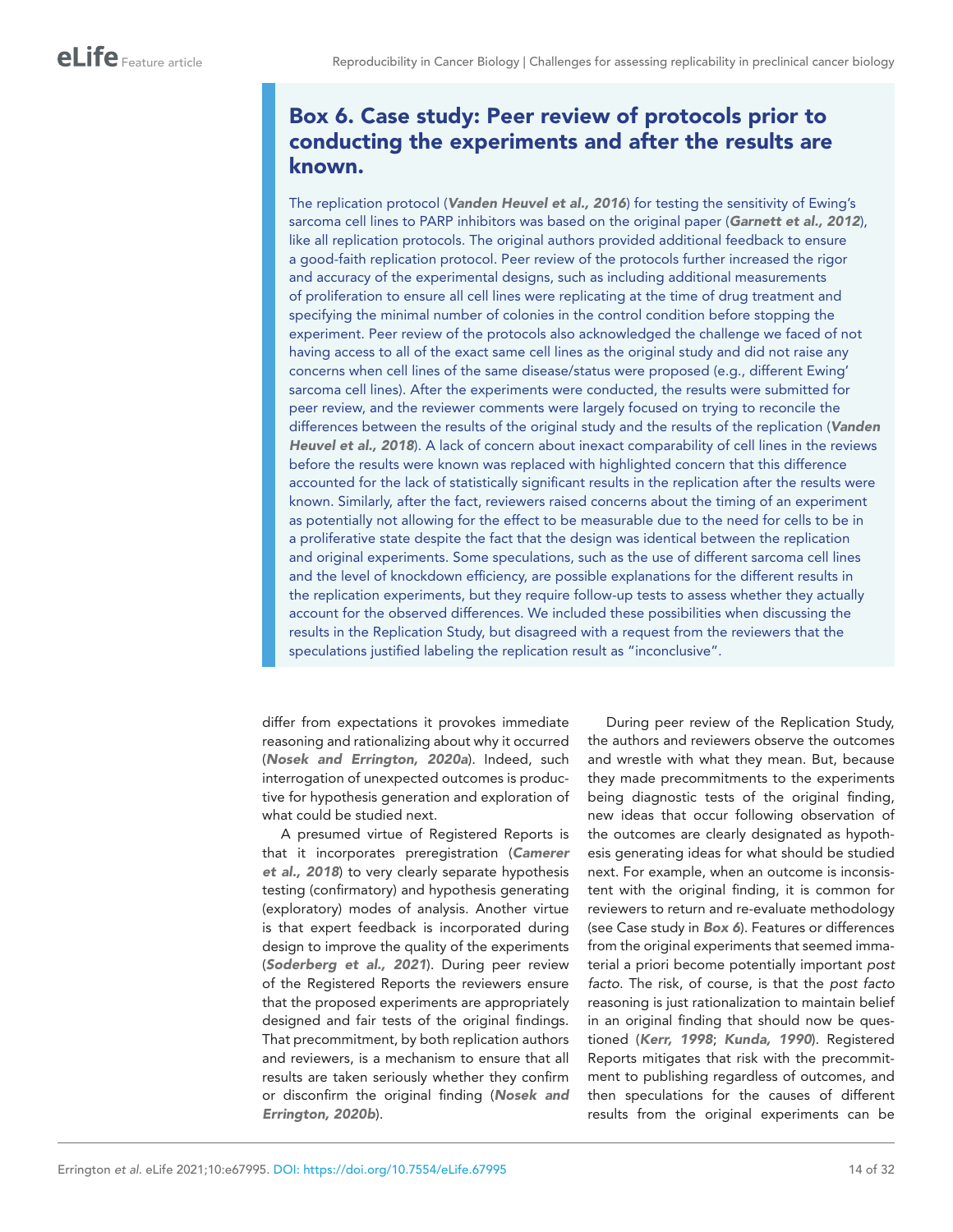actively and independently tested to assess their veracity.

This mostly occurred as intended in this project. Of the 18 Replication Studies submitted to *eLife*, 17 were accepted and one was rejected. The rejected Replication Study was posted as a preprint (*[Pelech et al., 2021](#page-27-6)*). *eLife* makes reviewer comments and author responses to reviews public with the published papers. Links to all published papers and reviewer comments are in *[Table 1](#page-2-0)*. With rejection of one completed Replication Study, the Registered Reports model was mostly effective at eliminating publication bias against negative results (*[Allen and Mehler,](#page-22-13)  [2019](#page-22-13)*; *[Scheel et al., 2020](#page-28-16)*). With peer review in advance, the Registered Reports model was effective at fostering precommitments among authors and reviewers to the replication experimental designs (*[Nosek and Errington, 2020b](#page-27-15)*). And, as evidenced by the diversity of reactions in the open reviews and commentaries on the final Replication Studies, the Registered Reports model did not eliminate divergence and disagreement among researchers about the meaning and implications of the replication findings. As long as all outcomes are reported, such divergence after the fact may be productive for stimulating critical inquiry and generating hypotheses even when it is indicative of intransigence or motivated reasoning to preserve prior claims.

### *The duration of the different phases in the project*

On average the gap between paper selection and the submission of a Registered Report was 30 weeks (mean), and the gap between submission and acceptance for publication was 19 weeks (*[Figure 4](#page-14-0)*). It then took an average of 12 weeks to prepare experiments for data collection. The gap between the start of experimental work and final data delivery was 90 weeks, and another



<span id="page-14-0"></span>Figure 4. The different phases of the replication process. Graph showing the number of papers entering each of the six phases of the replication process, and the mean duration of each phase in weeks. 53 papers entered the design phase, which started with the selection of papers for replication and ended with submission of a Registered Report (mean = 30 weeks; median = 31; IQR = 21–37). 32 papers entered the protocol peer reviewed phase, which ended with the acceptance of a Registered Report (mean = 19 weeks; median = 18; IQR = 15–24). 29 papers entered the preparation phase (Prep), which ended when experimental work began (mean = 12 weeks; median = 3; IQR = 0–11). The mean for the prep phase was much higher than the median (and outside the IQR) because this phase took less than a week for many studies, but much longer for a small number of studies. The same 29 papers entered the conducted phase, which ended when the final experimental data were delivered (mean = 90 weeks; median = 88; IQR = 44–127), and the analysis and writing phase started, which ended with the submission of a Replication Study (mean = 24 weeks; median = 23; IQR = 7-32). 18 papers entered the results peer review phase, which ended with the acceptance of a Replication Study (mean = 22 weeks; median = 18; IQR = 15–26). In the end, 17 Replication Studies were accepted for publication. The entire process had a mean length of 197 weeks and a median length of 181 weeks  $(IOR = 102 - 257).$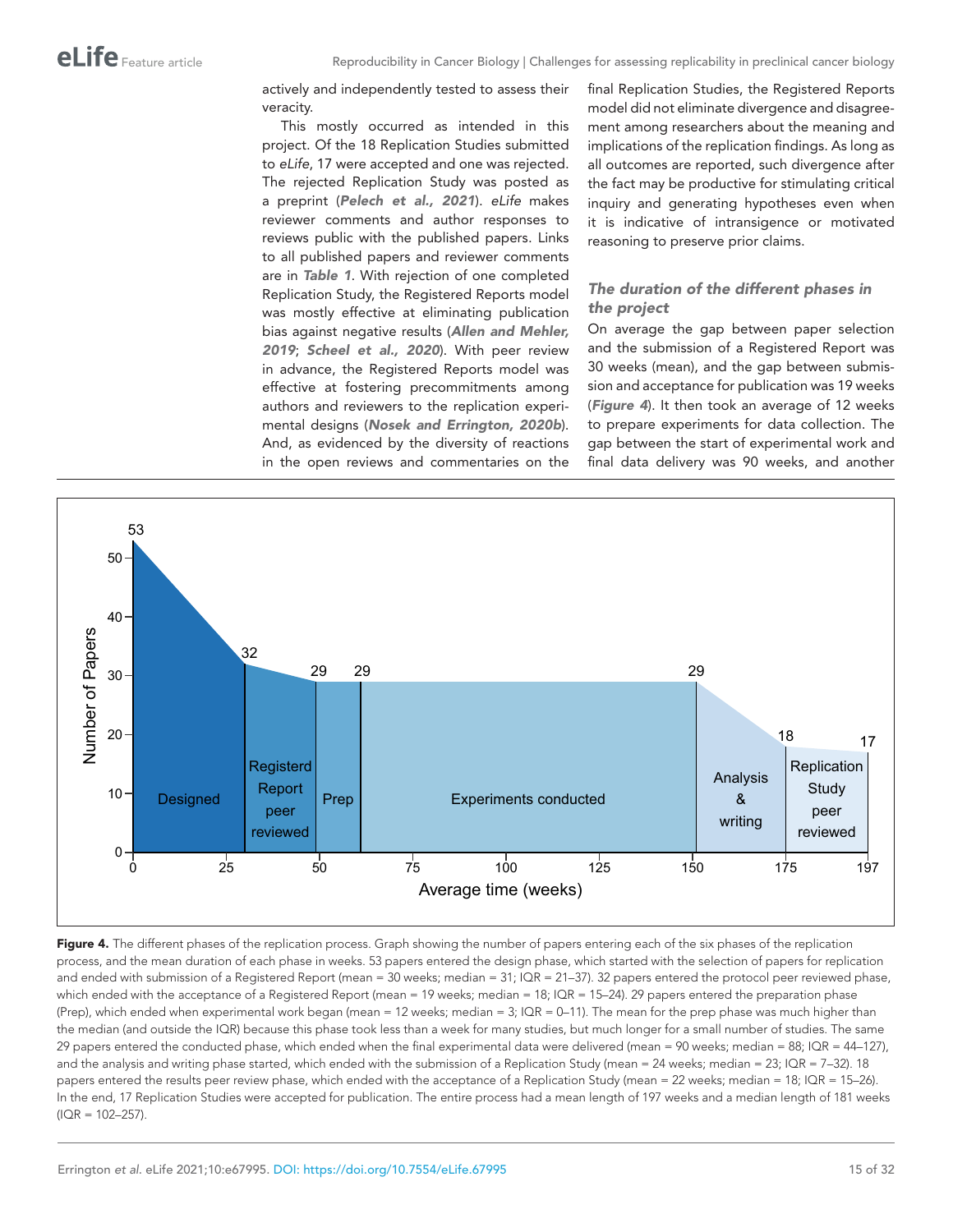24 weeks were needed to analyse the data and write the Replication Study. The gap between submission of the Replication Study and acceptance for publication was 22 weeks. On average the process took 197 weeks.

All the experimental details (e.g., additional protocol details, data, analysis files) are openly available at <https://osf.io/collections/rpcb/>(see *[Table 1](#page-2-0)* for links to individual studies), or domain specific repositories (e.g., [https://www.metabolo](https://www.metabolomicsworkbench.org) [micsworkbench.org](https://www.metabolomicsworkbench.org)); physical materials (e.g., plasmids) were made openly available where possible (e.g., [https://www.addgene.org\)](https://www.addgene.org).

# **Discussion**

Much of the concern about replicability in science is whether reported findings are credible (*[Begley](#page-22-14)  [and Ellis, 2012](#page-22-14)*; *[Camerer et al., 2016](#page-22-15)*; *[Camerer](#page-22-12)  [et al., 2018](#page-22-12)*; *[Errington et al., 2021b](#page-23-1)*; *[Open](#page-27-16)  [Science Collaboration, 2015](#page-27-16)*; *[Prinz et al., 2011](#page-28-17)*). Our experience conducting this project identifies a much more basic and fundamental concern about replication – it is hard *to assess* whether reported findings are credible. We attempted to replicate 193 experiments from 53 papers, but we experienced reproducibility challenges at every phase of the research lifecycle. Many original papers failed to report key descriptive and inferential statistics including 27% of experiments just presenting representative images and 21% of experiments reporting inferential test outcomes not reporting which test was conducted. Raw data was publicly accessible for just 2% of experiments to reproduce the findings, compute effect sizes, and conduct power analyses. After requesting original data from authors, we acquired raw data for 16%, summary data for 14%, and nothing for 68% of experiments. None of the 193 experiments was described completely enough to design a replication protocol without requesting clarifying details from the original authors.

Authors were bimodal in their helpfulness in sharing data and materials and providing feedback, 32% were *not at all helpful/no response* and 26% were *extremely helpful*. Implementation of peer-reviewed and preregistered protocols often led to unexpected challenges such as model systems behaving differently than originally reported, requiring modifications to protocols. Just 33% of experiments required no modifications. Of those needing modifications, 41% were implemented completely. Cumulatively, these process challenges for assessing replicability slowed the project and increased costs (see Appendix 1). After an extended data

collection period, we completed replications of 50 experiments from 23 papers.

Original papers do not include enough information about the methodology and results. Original data and materials are not archived and accessible in repositories. Original authors are variably willing or able to clarify information gaps and share data, materials, and reagents to facilitate assessment of original findings. These challenges slowed progress, inflated costs, and made it harder to design and conduct replication studies. None of this is a direct indication of whether any particular original finding is credible, but all of it is a challenge for credibility of research in general (*[Begley and Ioannidis, 2015](#page-22-16)*; *[Ioannidis et al., 2014](#page-25-17)*). Credibility of scientific claims is rooted in their independent verifiability (*[Nosek and Errington, 2020a](#page-27-5)*; *[Putnam, 1975](#page-28-18)*; *[Schmidt, 2009](#page-28-19)*). Pervasive impediments to verification mean that research is not living up to the "show me" ethos of science and is functionally operating as a "trust me" enterprise.

Practical barriers to the assessment of replicability compounds the credibility risk that is already present with a research culture that prizes innovation at the expense of verification (*[Martin, 1992](#page-26-12)*; *[Sovacool, 2008](#page-29-15)*). Publication is achieved, grants are given, and careers are made on the production of positive results not negative results, tidy evidence and explanation not uncertainty and exceptions, and novel findings not replications or incremental extensions of prior work (*[Giner-Sorolla, 2012](#page-24-14)*; *[Mahoney, 1977](#page-26-13)*; *[Nosek et al., 2012](#page-27-17)*). These incentives encourage publication bias against negative results and selective reporting to indicate stronger, cleaner findings than the reality of the evidence – and the behaviors that produce these outcomes could occur without intention or control via motivated reasoning (*[Hart et al., 2009](#page-24-15)*; *[Kunda, 1990](#page-26-11)*), confirmation bias (*[Nickerson, 1998](#page-27-18)*), and hindsight bias (*[Christensen-Szalanski and Willham,](#page-23-15) [1991](#page-23-15)*; *[Fischhoff and Beyth, 1975](#page-24-16)*). Lack of documentation and transparency of the research process makes it difficult to identify these behaviors. And, even if researchers are motivated to conduct independent verification, not only are there disincentives to spend resources on reproduction and replication and cultural resistance to the practice, there are also mundane practical barriers to doing so because of lack of documentation, transparency, and sharing. In short, we have created a research culture in which assessing replicability and reproducibility is unrewarded, unnecessarily difficult, and potentially career damaging.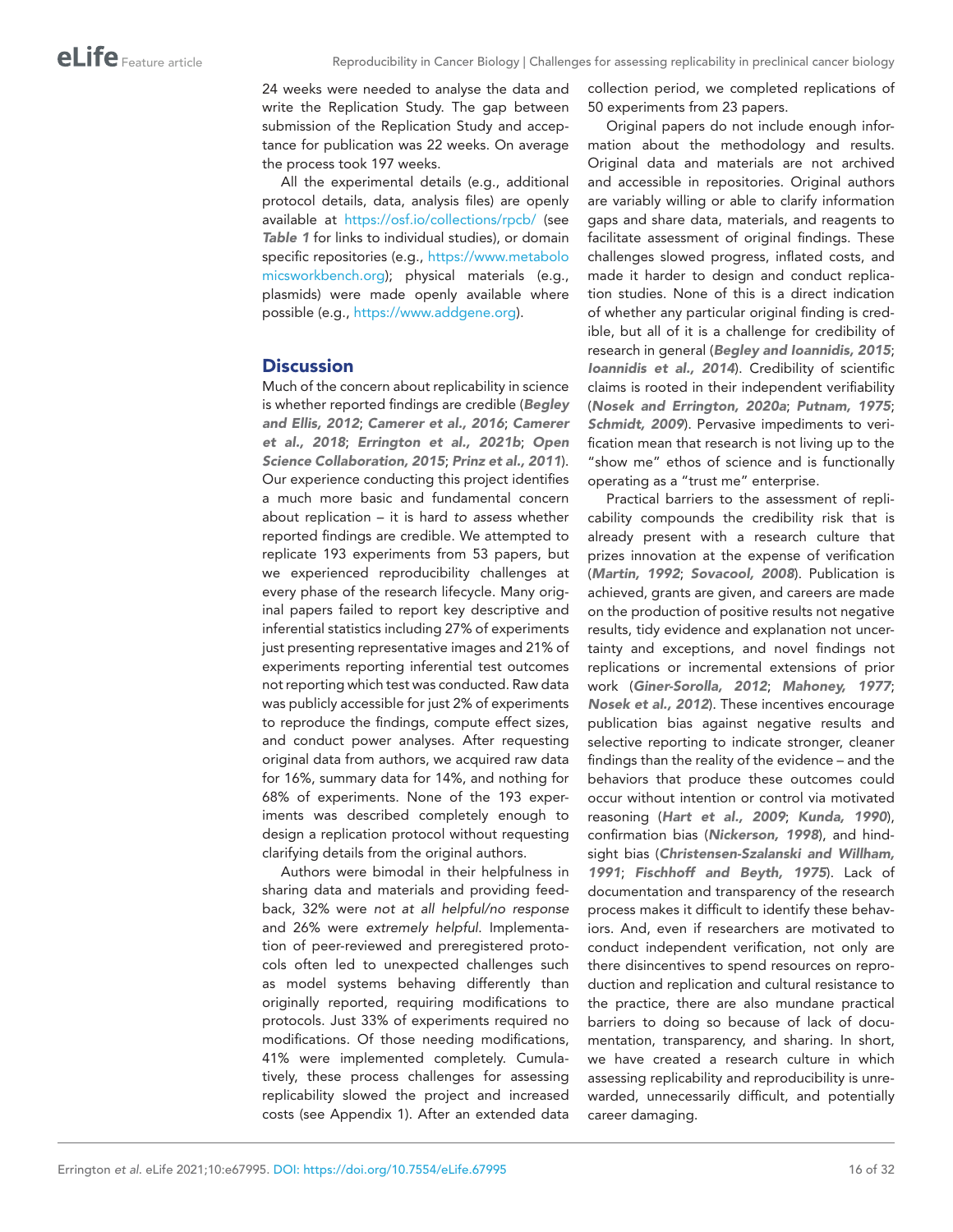If the published literature were highly credible, and if false starts were efficiently weeded out of the literature, then the lack of reward and feasibility for verification and replication efforts might not be a cause for concern. However, the present evidence suggests that we should be concerned. As reported in *[Errington et al., 2021b](#page-23-1)*, replication efforts frequently produced evidence that was weaker or inconsistent with original studies. These results corroborate similar efforts by pharmaceutical companies to replicate findings in cancer biology (*[Begley and Ellis, 2012](#page-22-14)*; *[Prinz](#page-28-17)  [et al., 2011](#page-28-17)*), efforts by a non-profit biotech to replicate findings of potential drugs in a mouse model of amyotrophic lateral sclerosis (*[Perrin,](#page-27-19)  [2014](#page-27-19)*[\),](https://www.zotero.org/google-docs/?gHSYly) and systematic replication efforts in other disciplines (*[Camerer et al., 2016](#page-22-15)*; *[Camerer et al.,](#page-22-12)  [2018](#page-22-12)*; *[Cova et al., 2018](#page-23-16)*; *[Ebersole et al., 2016](#page-23-17)*; *[Ebersole et al., 2019](#page-23-18)*; *[Klein et al., 2014](#page-25-18)*; *[Klein](#page-26-14)  [et al., 2018](#page-26-14)*; *[Open Science Collaboration, 2015](#page-27-16)*; *[Steward et al., 2012](#page-29-16)*). Moreover, the evidence for self-corrective processes in the scientific literature is underwhelming: extremely few replication studies are published (*[Makel et al., 2012](#page-26-15)*; *[Makel and Plucker, 2014](#page-26-16)*); preclinical findings are often advanced to clinical trials before they have been verified and replicated by other laboratories (*[Chalmers et al., 2014](#page-22-17)*; *[Drucker,](#page-23-19)  [2016](#page-23-19)*; *[Ramirez et al., 2017](#page-28-20)*); and many papers continue to be cited even after they have been retracted (*[Budd et al., 1999](#page-22-18)*; *[Lu et al., 2013](#page-26-17)*; *[Madlock-Brown and Eichmann, 2015](#page-26-18)*; *[Pfeifer](#page-27-20)  [and Snodgrass, 1990](#page-27-20)*). If replicability is low and the self-correction processes in science are not efficiently separating the credible from the not credible, then the culture of modern research is creating unnecessary friction in the pace of discovery.

Fundamentally, the problem with practical barriers to assessing replicability and reproducibility is that it increases uncertainty in the credibility of scientific claims. Are we building on solid foundations? Do we know what we think we know? Assessing replicability and reproducibility are important mechanisms for identifying whether findings are credible, for clarifying boundary conditions on circumscribed findings, and for generalizing findings to untested circumstances (*[Nosek and Errington, 2020a](#page-27-5)*). There are open questions about the appropriate distribution of resource investment between innovation and verification efforts. Here, for example, though costs increased because of the unexpected impediments, the final cost per experiment of approximately \$53,000 might be seen as comparatively modest compared to the

losses incurred by follow-on research for findings that are unreplicable or much more limited than initially believed. DARPA's Friend or Foe program might be a case in point in which a portion of the program budget is invested in independent verification and validation (*[Raphael et al., 2020](#page-28-21)*). In any case, an efficient science would not impose unnecessary practical barriers to verification just as it should not impose unnecessary practical barriers to innovation. We can do better. Fortunately, there are mechanisms that could greatly enhance the ability to assess whether reported findings are credible, and reduce the barriers to verification efforts more generally. Moreover, some mechanisms are in practice already demonstrating their feasibility for broad implementation.

#### *Improving documentation and reporting*

Reading the paper and supplementary materials was sufficient to design the replication study for none of the 193 experiments. Lack of interest or attention to methods, space constraints, and an absence of standards may all contribute to weaknesses in documentation of how the research was done. Better reporting will improve research efficiency by helping authors and peer reviewers identify errors or other potential limitations. Better reporting will also improve research efficiency by helping readers who wish to replicate or extend the research to develop accurate experimental designs. Our sample of papers came from articles published between 2010 and 2012. Since then, some publishers have taken steps to improve reporting and standards have emerged to promote consistency, clarity, and accuracy (*[Marcus, 2016](#page-26-19)*; *[Nature, 2013](#page-27-21)*), and a coalition of publishers and other stakeholders are promoting minimum reporting standards for life science (*[Macleod et al., 2021](#page-26-20)*). Also, increasing frequency of citation of data, materials, reagents, and antibodies highlights improving reporting standards (*[Han et al., 2017](#page-24-17)*; *[Macleod, 2017](#page-26-21)*).

There is still a long way to go before strong reporting is normative (*[Baker et al., 2014](#page-22-19)*; *[Gulin et al., 2015](#page-24-18)*), but the efforts to establish reporting standards and requirements has positioned the community for significant improvement in making it possible to understand how the research was conducted (*[Glasziou et al.,](#page-24-19)  [2014](#page-24-19)*; *[Macleod et al., 2014](#page-26-22)*). A potential negative consequence of improving documentation and reporting is additional burden on researchers without compensatory benefits for actually improving research. Regardless of their benefits, implementations of reporting standards should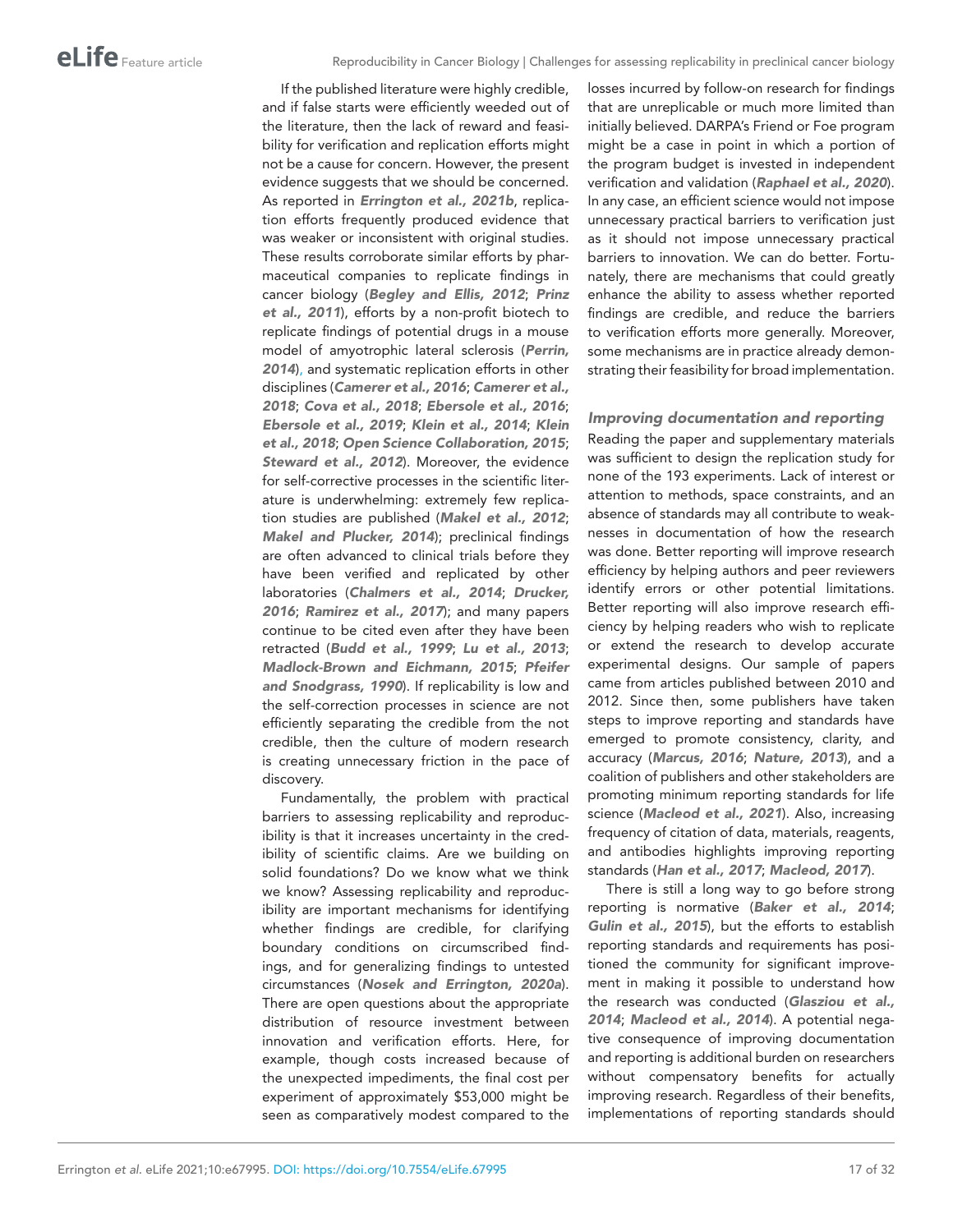make them easy and efficient to adopt and attentive to diminishing returns. The sweet spot of reporting standards is to provide sufficient structure, specificity, and support to make the research process transparent and simultaneously to avoid turning a good practice into just another bureaucratic burden.

# *Improving data, code, and materials transparency and sharing*

For many of the experiments we examined, we could not determine key details of the original results from the paper such as sample size, effect size, or variability. Data and code were almost never available in public repositories, and requests for sharing the original data mostly failed. It is not possible to assess reproducibility or robustness if data are not available. And, policies that data are to be made available "upon request" are recognized as ineffective (*[McNutt](#page-27-22)  [et al., 2016](#page-27-22)*). One obvious reason is that such requests come long after the original researchers have moved on from the project, making the data difficult, impossible, or time-consuming to recover. Hundreds of journals have strengthened their policies to promote data and code sharing, and the rates of sharing are improving, if slowly (*[Camerer et al., 2018](#page-22-12)*; *[Serghiou et al., 2021](#page-28-22)*; *[Stodden et al., 2013](#page-29-17)*; see journal transparency policies at <https://topfactor.org>). The infrastructure for sharing and archiving data and code has blossomed with domain-specific repositories for a wide variety of data types such as GenBank, Protein DataBank, and Cancer Imaging Archive, and emergence of metadata standards more generally (*[Wilkinson et al., 2016](#page-30-7)*). Generalist repositories such as OSF, Zenodo, and Figshare offer archiving solutions for digital data of almost any kind.

Repositories are likewise available for sharing digital materials such as protocols, additional images, IACUC or IRB documentation, or any other content. For example, the OSF projects for these replication efforts include cell line authentication (e.g., STR and mycoplasma testing), plasmid verification (e.g., sequencing files), maintenance records (e.g., cell culture, animal husbandry), and all raw images (e.g., Western blot, immunohistochemistry, bioluminescence images) for relevant experiments alongside the data and code. Another challenge to address to improve research efficiency is burdens and delays for sharing physical materials such as cells, plasmids, animals, and antibodies. Repositories are available for sharing physical materials

(e.g., [https://www.addgene.org,](https://www.addgene.org) [https://www.](https://www.mmrrc.org) [mmrrc.org,](https://www.mmrrc.org) [https://www.atcc.org\)](https://www.atcc.org) and relieves scientists of having to maintain and distribute to other researchers minimizing costs associated when researchers have to make them again (see Case study in *[Box 3](#page-10-0)*; *[Lloyd et al., 2015](#page-26-23)*). When not available in a repository, we experienced a variety of unnecessary barriers and delays navigating material transfer agreements with institutions because of lack of interest, infrastructure, or policy for facilitating material sharing. There is an opportunity for substantial improvement not only for replications but also for novel research that builds upon published research by having better funding and legal structures for sharing materials. For example, the initiation of replication experiments at replication labs was significantly accelerated by the existence of standard master services agreements already in place with all replicating labs via the Science Exchange marketplace.

Potential negative consequences of improved sharing can occur if the scholarly reward systems fail to catch up. At present, some researchers see risk and little reward for sharing because of lack of credit for doing so. Evidence suggests that there is more benefit than cost (*[McKiernan](#page-26-24) [et al., 2016](#page-26-24)*), but altering reward systems toward treating data, materials, and code as citable scholarly contributions will ease the perceived risks.

# *Improving preregistration of experiments and analysis plans*

Two key factors undermining the credibility and replicability of research are publication bias and questionable research practices like *p*-hacking. With publication bias, negative findings are much less likely to be reported than positive findings (*[Greenwald, 1975](#page-24-20)*; *[Rosenthal, 1979](#page-28-0)*). With questionable research practices, discretion in data analysis and selective reporting of outcomes can lead to intentional or unintentional manufacturing and reporting of positive outcomes that are more favorable for publication (*[Casadevall](#page-22-20) [and Fang, 2012](#page-22-20)*; *[Gelman and Loken, 2013](#page-24-21)*; *[Ioannidis, 2005](#page-25-0)*; *[John et al., 2012](#page-25-19)*; *[Kaplan and](#page-25-20)  [Irvin, 2015](#page-25-20)*; *[van der Naald et al., 2020](#page-29-18)*; *[Simmons](#page-29-19)  [et al., 2011](#page-29-19)*). These lead to a biased literature with exaggerated claims and incredible evidence (*[Begley and Ellis, 2012](#page-22-14)*; *[Open Science Collabo](#page-27-16)[ration, 2015](#page-27-16)*; *[Prinz et al., 2011](#page-28-17)*; *[Smaldino and](#page-29-20)  [McElreath, 2016](#page-29-20)*).

One solution to these challenges is preregistration (*[Nosek et al., 2019](#page-27-23)*; *[Nosek et al., 2018](#page-27-24)*; *[Wagenmakers et al., 2012](#page-29-21)*). Preregistration of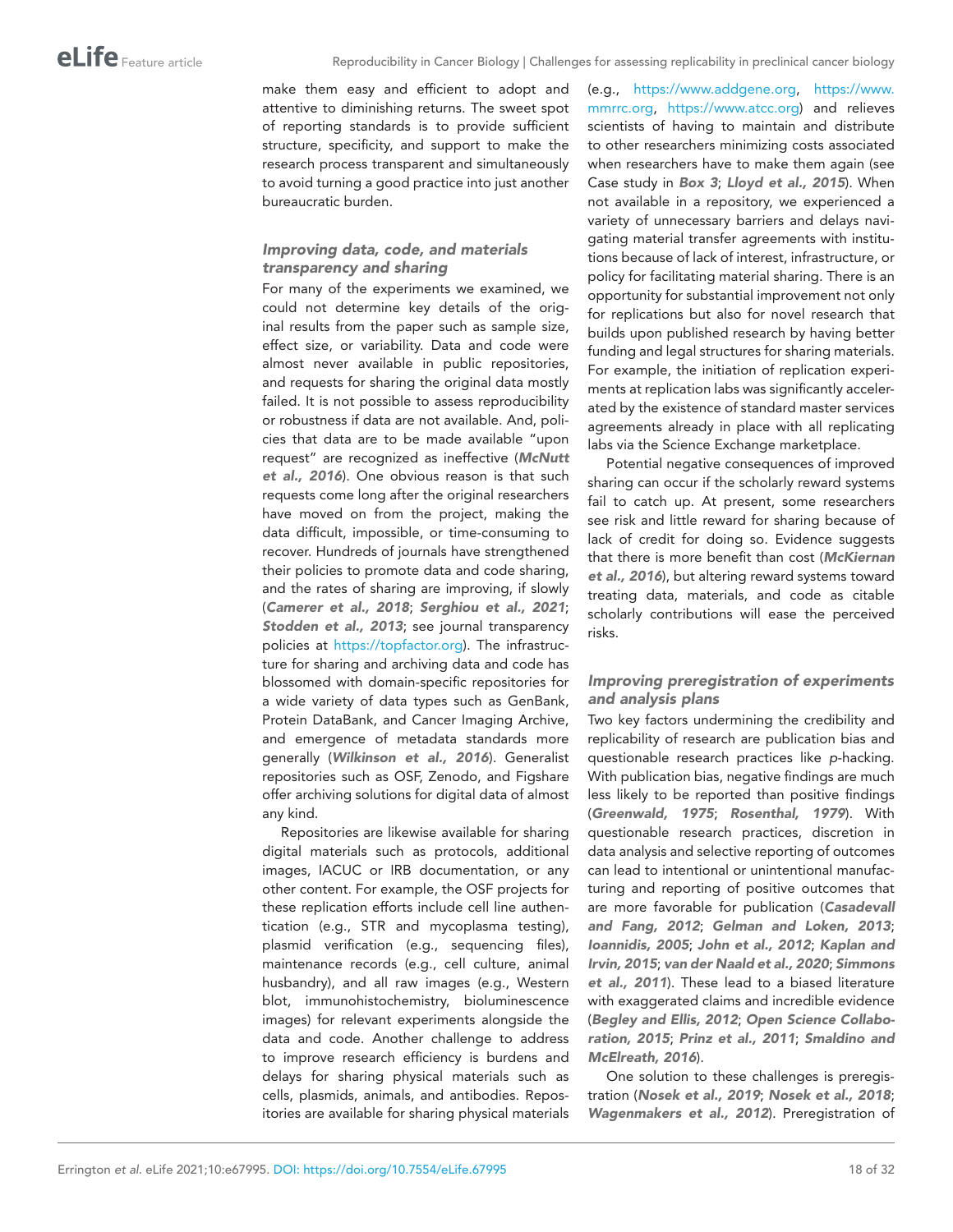experiments mitigates publication bias by making all research discoverable whether or not it is ultimately published. Preregistration of analysis plans solves selective reporting by making clear what analyses were planned a priori and what was determined and conducted after the fact. Planned and unplanned analyses both contribute to advancement of knowledge, the latter often being the source of unexpected discoveries. But, unplanned analyses that occur after observing the data are usually more tentative and uncertain. Preregistration helps increase visibility of that uncertainty and reduce the likelihood of inadvertently mistaking an uncertain exploratory result as a confirmatory test of an existing hypothesis. For areas of research that have been investigating replicability, such as psychology and economics, preregistration has gained rapid adoption (*[Chris](#page-23-20)[tensen et al., 2019](#page-23-20)*; *[Nosek and Lindsay, 2018](#page-27-25)*).

Preregistration is still relatively rare in basic and preclinical research in the life sciences, but the potential for improving replicability and research efficiency is pronounced. In life science experiments involving animals, there are significant ethical implications for not publishing negative results derived from these experiments. Recent studies suggest the data from only 26% of animals used in life science experiments are ever published (*[van der Naald et al., 2020](#page-29-18)*). One could argue that ensuring outcome reporting of all animal experiments is an ethical issue, and IACUC's could incentivize or require preregistration as a compliance mechanism. A recent NIH committee report focusing on improving research rigor and reproducibility recommended piloting preregistration in animal research to test its effectiveness (*[Wold et al., 2021](#page-30-8)*).

Like improving reporting standards, a potential risk of preregistration is creating bureaucratic burden that does not exceed the benefits of instituting the process. Technology supporting preregistration can minimize that burden with efficient workflows that researchers perceive as supporting effective research planning rather than imposing reporting burdens. Also, misperceptions that preregistration discourages exploratory or discovery oriented research could interfere with effective adoption and application. As such, education and training are essential components of effective adoption.

### *Improving rigor, reporting, and incentives with Registered Reports*

All replication studies were peer reviewed at *eLife* prior to conducting the research, a publishing

model called Registered Reports. With Registered Reports, expert critique improves experimental designs before they are conducted rather than just pointing out the errors and problems after the work is completed. Preregistration is built into the process eliminating publication bias and providing a clear distinction between planned analyses and exploratory discoveries. Publication decisions are made based on the importance of the research question and the quality of the methodology proposed to test the question, not whether the observed outcomes are exciting or as expected. Incentives for exciting findings, regardless of credibility, are removed. Researchers are instead incentivized to ask important questions and design creative and compelling tests of those questions (*[Chambers,](#page-22-11)  [2019](#page-22-11)*).

As of late 2021, more than 300 journals have adopted Registered Reports as a submission option, mostly in the social-behavioral sciences and neuroscience. Evidence to date suggests that Registered Reports are effective at eliminating publication bias. In a sample of 71 Registered Reports and 152 comparison articles from the same outlets published around the same time, 56% of primary outcomes were negative results for Registered Reports and 4% for comparison articles (*[Scheel et al., 2020](#page-28-16)*). Moreover, despite the increase of supposedly "boring" negative results, a sample of Registered Reports received similar or greater altmetric attention and citation impact as comparison articles (*[Hummer et al., 2017](#page-25-21)*). An observational study also found evidence that Registered Reports outperform comparison articles on all 19 outcome measures from slightly on measures of novelty and creativity to strongly on measures of quality and rigor (*[Soderberg et al.,](#page-29-14)  [2021](#page-29-14)*).

Some funders and journals are conducting partnerships via Registered Reports in which a single peer review process results in in-principle acceptance of the paper and funding to conduct the experiments such as programs sponsored by the Children's Tumor Foundation [\(https://www.](https://www.ctf.org/research/drug-discovery-initiative-registered-reports-ddirr) [ctf.org/research/drug-discovery-initiative-regis](https://www.ctf.org/research/drug-discovery-initiative-registered-reports-ddirr)[tered-reports-ddirr\)](https://www.ctf.org/research/drug-discovery-initiative-registered-reports-ddirr) and The Flu Lab [\(https://cos.](https://cos.io/flulab/) [io/flulab/](https://cos.io/flulab/)). This offers a compelling incentive alignment for researchers and opportunity for journals to receive and publish high-quality, funded projects and funders to maximize their return on investment by ensuring that funded studies don't wind up in the file drawer. Like preregistration, a potential unintended negative consequence of Registered Reports is if the model shifts the culture away from valuing exploratory and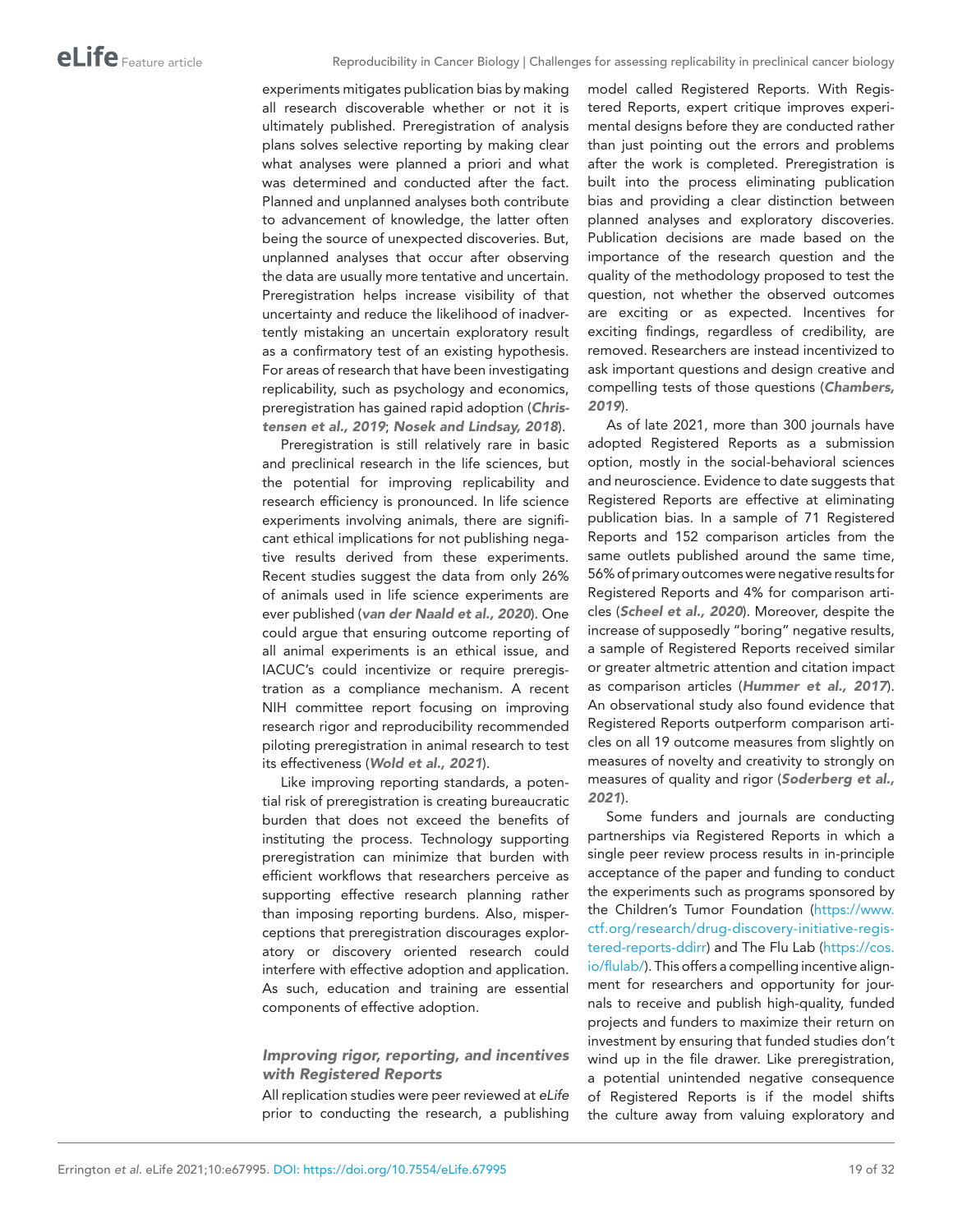discovery-oriented research. Ideally, both practices facilitate clarity of when research is testing versus generating hypotheses without fostering the perception that research progress can occur with one and without the other.

#### *Improving incentives for replication*

With a research culture that prizes innovation and novelty, verification and replication gets pushed aside. Innovation without verification creates a fragile and fragmented evidence base that may slow the pace of knowledge accumulation (*[Chalmers et al., 2014](#page-22-17)*). Replication is essential for advancing theory because it provides an opportunity to confront and refine current understanding (*[Nosek and Errington, 2020a](#page-27-5)*). Investigations of the prevalence of replication studies in the published literature yield extremely low estimates in different disciplines (*[Makel and](#page-26-16)  [Plucker, 2014](#page-26-16)*; *[Makel et al., 2012](#page-26-15)*; *[Pridemore](#page-28-23)  [et al., 2018](#page-28-23)*; *[Valentine et al., 2011](#page-29-22)*). There is no known systematic investigation of the prevalence of replication studies in cancer biology, but like other fields – with a strong emphasis on innovation and novelty in cancer biology – there is little encouragement by journals or funders for proposing, conducting, or reporting replications. Without reward systems for replication research, it is unlikely that the near exclusive emphasis on innovation will be reduced.

Simultaneously, it is not clear that a dramatic shift in the proportion of studies for replication is needed. Only a small portion of the research literature has a substantial impact on the direction and investment in research. By focusing replication resources on the research that is having significant impact and spurring new investment, even a small infusion of funding, journal space, and institutional reward for replications could have a dramatic effect on improving clarity about credibility and replicability – emboldening investments on productive paths and saving resources from dead ends. That is not to suggest that replications provide definitive evidence to confirm or disconfirm original findings. Rather, successful replications promote confidence that new findings are reliable and justify further investigation into their validity and applicability, and unsuccessful replication prompt questions to look closer at the phenomenon to determine whether the failure is due to a false positive in the original research, a flaw in the replication, or previously unidentified conditions that influence whether the phenomenon is observed (*[Errington et al., 2021b](#page-23-1)*; *[Nosek and Errington,](#page-27-15)  [2020b](#page-27-15)*; *[Nosek and Errington, 2020a](#page-27-5)*).

There is some movement toward valuing replication research more explicitly with some journals providing explicit statements in their policies about publishing replications and funders like DARPA in the US explicitly investing in independent verification and validation as part of ongoing programs pursuing research innovations (*[Raphael et al., 2020](#page-28-21)*). Also, funders are occasionally launching programs to support replication studies such as the NWO in the Netherlands (*[Baker, 2016](#page-22-21)*) and the NSF in the US (*[Cook, 2016](#page-23-21)*). A potential risk of increased rewards for replication is if expectations for conducting or achieving replicability become so high that they discourage risk-taking and pursuit of highly resource intensive investigations. For example, in early phases of research, low replicability is not surprising because researchers are often pursuing ideas that have low prior odds of success. The optimal mixture of investment in innovation versus verification research is unknown.

Collectively, these improvements to transparency and sharing are captured by the Transparency and Openness Promotion Guidelines (TOP; [https://cos.io/top\)](https://cos.io/top), a policy framework for publishers, funders, and institutions to set standards for transparency of the research process and outputs by their authors, grantees, or staff (*[Camerer et al., 2018](#page-22-12)*). As of 2020, more than 1,000 journals have implemented TOP compliant policies for one or more of the categories of improvements. TOP Factor [\(https://topfactor.org](https://topfactor.org)) rates journal policies on promoting transparency, openness, and reproducibility, and the web interface makes it easy to compare across journals. Pervasive adoption of open behaviors and policies by all stakeholders would help shift norms and set higher standards for transparency, sharing, and reproducibility of research.

Simultaneously, an active metascience research community that evaluates the impact of these new behaviors and policies will help identify unintended negative consequences, improve their implementation, and optimize their adoption for facilitating research progress. Stakeholders in the cancer biology community including researchers, funders, societies, and institutional representatives could facilitate and support research investigations of the scientific process so that decisions about adopting these behaviors at scale can be evidence-based and clearly represent both the costs and benefits.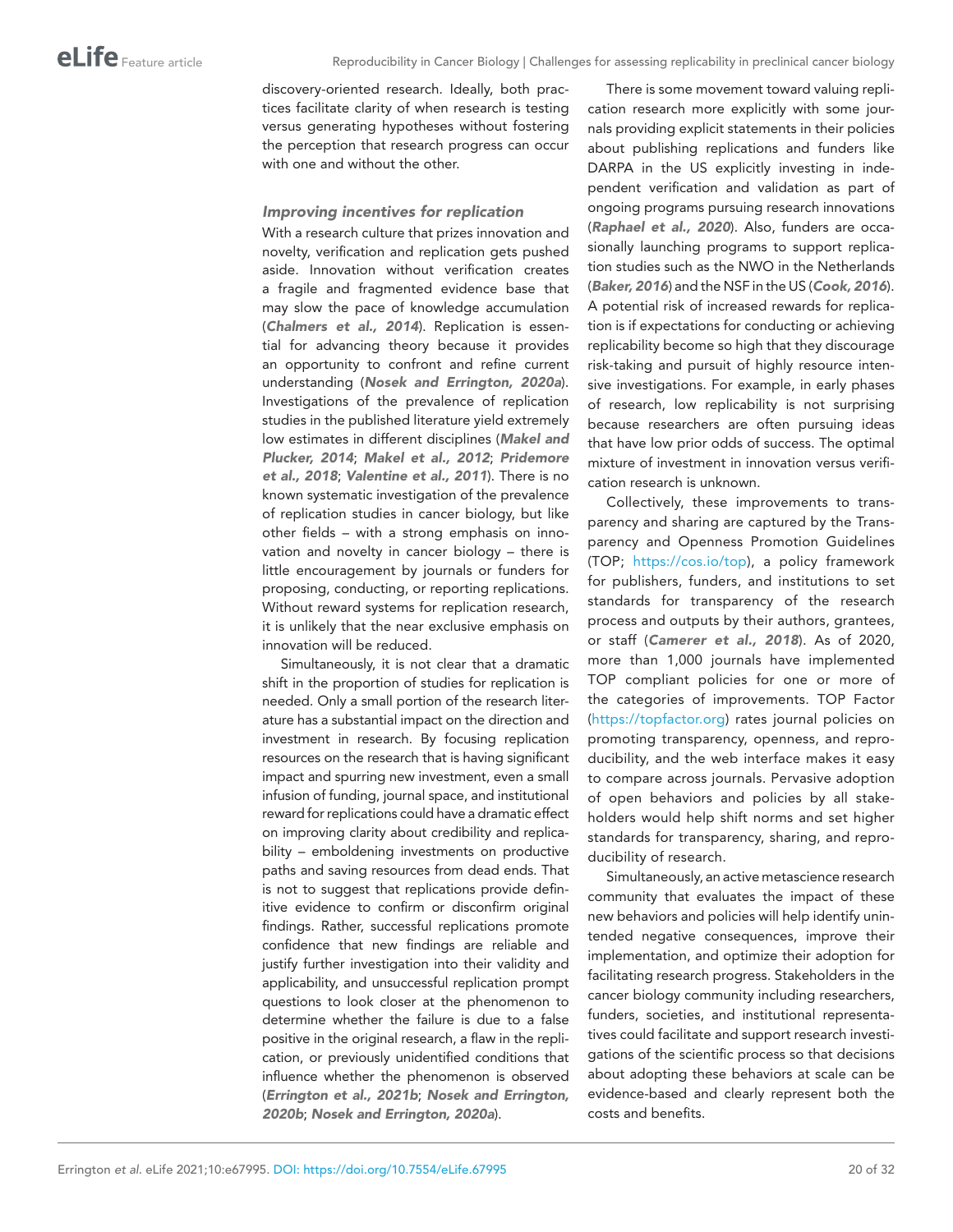# Conclusion

We experienced substantial challenges when designing protocols to replicate experiments from published papers because the papers often did not contain the information required for such replications (such as raw data and identifiers for reagents and research materials). There is substantial opportunity to improve the seemingly mundane but critical behaviors of documentation, transparency, and open sharing of protocols, data, and research materials, if the scientific community is to improve the reproducibility, replicability, and reuse of research. Initiatives to improve the reporting of methods and results – including preregistration of experiments, and the reporting of both negative and positive results – have started to make headway in the life sciences, and some are becoming mainstream in neighboring disciplines. Collectively, these initiatives offer substantial opportunities to improve the replicability and credibility of research and, ultimately, to advance scientific knowledge in a way that is both efficient and reliable.

# Materials and methods

*Paper and experiment selection strategy* 50 papers published in 2010, 2011 or 2012 were selected as described in *[Errington et al., 2014](#page-23-0)*[.](https://www.zotero.org/google-docs/?Vuew3x) After the project started one paper was replaced because it contained sequencing and proteomic experiments and should not have been selected in the first place. During the course of the project, after contacting the original authors, we determined that it would not be feasible to conduct replications for three papers, so these papers were replaced.

Experiments for replication were identified as described in *[Errington et al., 2014](#page-23-0)*. Corresponding authors were contacted and shared the drafted replication protocols based on information from the original papers. Specific questions were highlighted including requests for original data, key materials that were identified, and protocol clarifications. We also asked for any additional information that could improve the quality of the replication attempt. Following initial author feedback, we shared replication protocols with research providers from the Science Exchange marketplace, which consists of a database of searchable scientific service providers that have been qualified and contracted under a standard already negotiated master services agreement. On average it took 6 days from placing requests to receiving a quote from replicating labs (median

 $= 2$  days; IQR  $= 1-8$ ). In total 48 providers participated in the project (22 academic shared resource facilities and 26 contract research organizations [CROs]) by reviewing and contributing to replication protocols, including describing deviations from the original study (e.g., different instrumentation), and conducting the replication experiments themselves. Experimental designs and protocols were iterated based on comments and suggestions from original authors, when possible, and the replicating researchers. Experiments were then submitted as a Registered Report to *eLife* where it underwent peer review and if approved began experimentation. In all, 193 experiments were included in the project: 188 experiments were identified at the start of the project; three were added during peer review of the Registered Reports, and two were added following the exchange of comments and suggestions with original authors. At the same time, 83 experiments were dropped following exchanges with original authors. Of the 110 experiments that continued, 97 were included in Registered Reports that we submitted to *eLife*. The 29 Registered Reports that were accepted for publication included 87 experiments.

#### *Coding*

Papers were coded for metadata and whether corresponding authors responded to any email requests. Experiments were coded on a number of variables from the papers, requests and input from the original authors, and information about the replication attempt. Experiments were linked to specific figures and tables in the original papers. Variables were coded as described in the data dictionary and figures, figure legends, main text, methods, and supplementary figures/ tables were searched for the information. Variables about requests and input from the original authors were coded based on the protocol documents shared with original authors for input and the responses received and were either objective or subjective. Information about the replication attempts were coded based on objective features or our subjective experience of the process. For subjective variables coded responses were given according to a Likert scale with examples given in the main text to provide illustrations of the subjective coding. Data dictionaries describing all of the variables are available at [https://osf.io/](https://osf.io/e5nvr/) [e5nvr/.](https://osf.io/e5nvr/)

### *Statistical analysis and reporting*

Descriptive and exploratory statistics were used to analyze coded variables in R software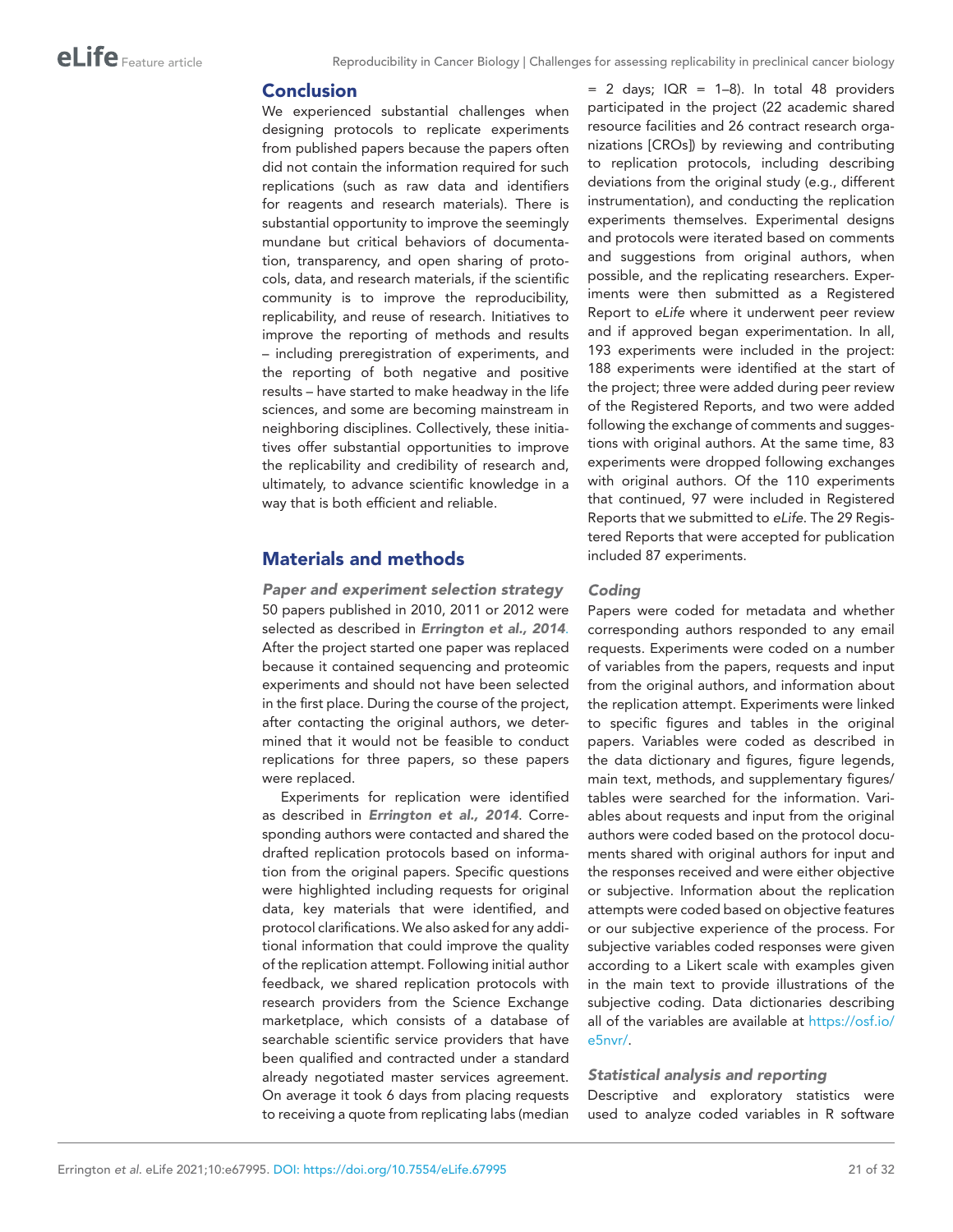(RRID:[SCR\\_001905\)](https://identifiers.org/RRID/RRID:SCR_001905), version 4.0.3 (*[R Devel](#page-28-24)[opment Core Team, 2021](#page-28-24)*). *[Figures 2–4](#page-9-0)* were generated using the ggplot2 (version 3.3.3) package. Exploratory analysis (Spearman rankorder correlation) was conducted after data were checked to ensure assumptions were met.

#### **Note**

All *eLife* content related to the Reproducibility Project: Cancer Biology is available at: [https://elifesciences.org/collections/9b1e83d1/](https://elifesciences.org/collections/9b1e83d1/reproducibility-project-cancer-biology) [reproducibility-project-cancer-biology](https://elifesciences.org/collections/9b1e83d1/reproducibility-project-cancer-biology).

All underlying data, code, and digital materials for the project is available at: [https://osf.io/](https://osf.io/collections/rpcb/) [collections/rpcb/.](https://osf.io/collections/rpcb/)

#### Acknowledgements

This work was supported by a grant from Arnold Ventures (formerly known as the Laura and John Arnold Foundation), provided to the Center for Open Science in collaboration with Science Exchange. We thank Anne Chestnut for assistance creating *[Figure 1](#page-6-0)*. We thank Fraser Tan, Joelle Lomax, Rachel Tsui, and Stephen Williams for helping in coordination efforts during the course of the project. We thank all Science Exchange providers who provided their services, and all employees at Science Exchange and the Center for Open Science who contributed to administrative and platform development efforts that enabled this project to occur.

Timothy M Errington is at the Center for Open Science, Charlottesville, United States tim@cos.io

http://orcid.org/0000-0002-4959-5143

Alexandria Denis is at the Center for Open Science, Charlottesville, United States

Nicole Perfito is at Science Exchange, Palo Alto, United States

http://orcid.org/0000-0001-9546-215X

Elizabeth Iorns is at Science Exchange, Palo Alto, United States

http://orcid.org/0000-0002-5515-1258

Brian A Nosek is at the Center for Open Science and the University of Virginia, Charlottesville, United States http://orcid.org/0000-0001-6797-5476

*Author contributions:* Timothy M Errington, Conceptualization, Data curation, Formal analysis, Investigation, Methodology, Project administration, Supervision, Validation, Visualization, Writing – original draft, Writing – review and editing; Alexandria Denis, Data curation, Investigation, Writing – review and editing; Nicole Perfito, Conceptualization, Investigation, Methodology, Project administration, Writing – review and editing; Elizabeth Iorns,

Conceptualization, Data curation, Funding acquisition, Investigation, Methodology, Project administration, Supervision, Validation, Writing – review and editing; Brian A Nosek, Conceptualization, Funding acquisition, Methodology, Supervision, Writing – original draft, Writing – review and editing

<span id="page-21-0"></span>*Competing interests:* Timothy M Errington: Employed by the nonprofit Center for Open Science that has a mission to increase openness, integrity, and reproducibility of research. Alexandria Denis: Employed by the nonprofit Center for Open Science that has a mission to increase openness, integrity, and reproducibility of research. Nicole Perfito: Employed by and hold shares in Science Exchange Inc. Elizabeth Iorns: Employed by and hold shares in Science Exchange Inc. Brian A Nosek: Employed by the nonprofit Center for Open Science that has a mission to increase openness, integrity, and reproducibility of research.

*Received* 02 March 2021 *Accepted* 20 July 2021 *Published* 07 December 2021

#### <span id="page-21-1"></span>Funding

| <b>Funder</b>   | <b>Grant reference</b><br>number | Author                                                                                           |
|-----------------|----------------------------------|--------------------------------------------------------------------------------------------------|
| Arnold Ventures |                                  | Timothy M<br>Errington<br>Alexandria Denis<br>Nicole Perfito<br>Elizabeth Iorns<br>Brian A Nosek |

The funders had no role in study design, data collection and interpretation, or the decision to submit the work for publication.

#### Decision letter and Author response

Decision letter [https://doi.org/10.7554/eLife.10.7554/](https://doi.org/10.7554/eLife.10.7554/eLife.67995.sa1) [eLife.67995.sa1](https://doi.org/10.7554/eLife.10.7554/eLife.67995.sa1)

Author response [https://doi.org/10.7554/eLife.10.7554/](https://doi.org/10.7554/eLife.10.7554/eLife.67995.sa2) [eLife.67995.sa2](https://doi.org/10.7554/eLife.10.7554/eLife.67995.sa2)

# Additional files

#### Supplementary files

• Transparent reporting form

#### Data availability

All experimental details (e.g., additional protocol details, data, analysis files) of the individual replications and data, code, and materials for the overall project are openly available at [https://osf.io/collections/rpcb/;](https://osf.io/collections/rpcb/) see Table 1 of the present article for links to individual studies. Master data files, containing the aggregate coded variables, are available for exploratory analysis at [https://osf.io/e5nvr/.](https://osf.io/e5nvr/)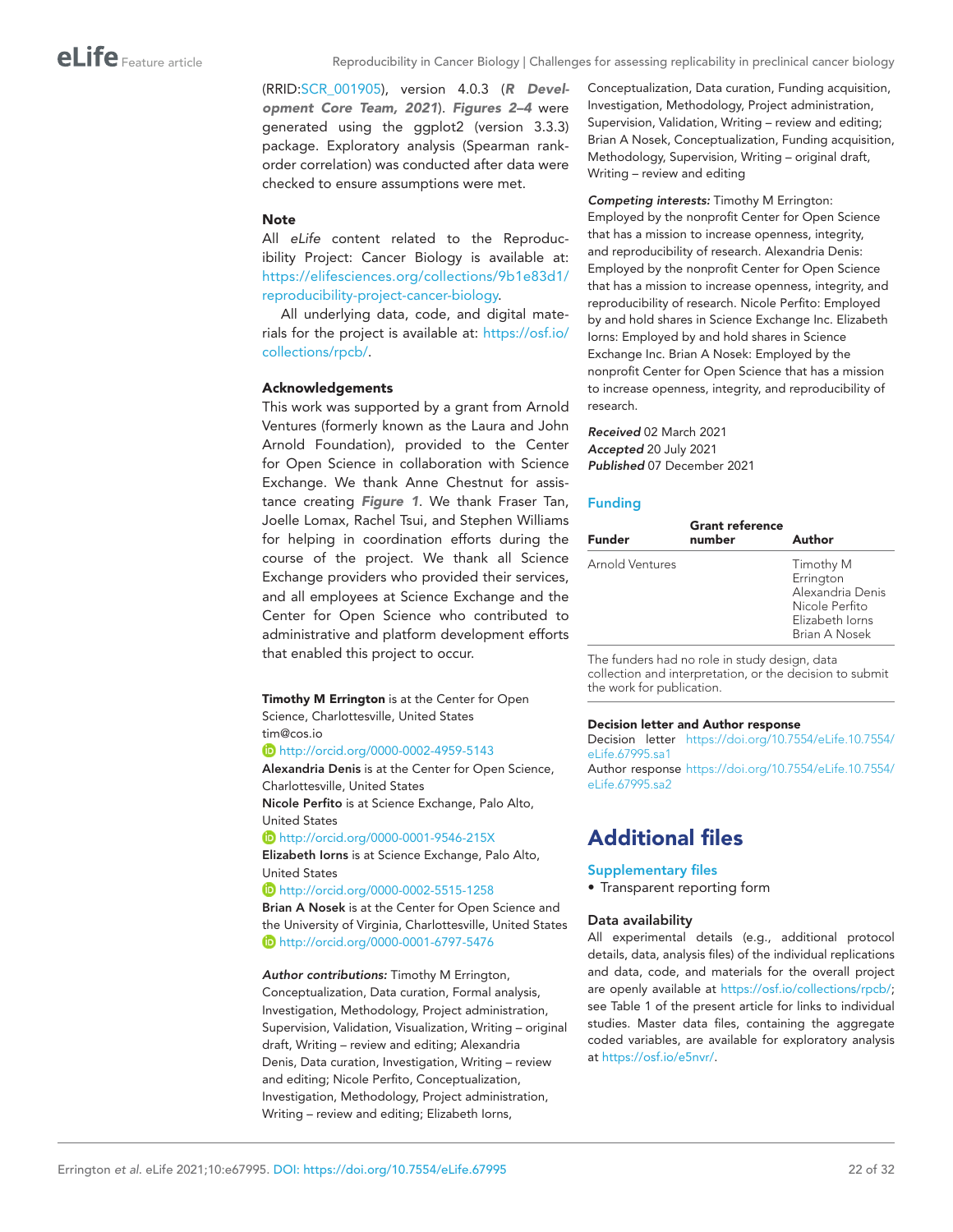#### The following dataset was generated:

|                | Author(s) Year Dataset URL               | Database and<br><b>Identifier</b>   |
|----------------|------------------------------------------|-------------------------------------|
| TM, Denis<br>А | Errington 2021 https://osf.io/<br>e5nvr/ | Open Science<br>Framework,<br>e5nvr |

#### References

<span id="page-22-4"></span>Aird F, Kandela I, Mantis C, Reproducibility Project: Cancer Biology. 2017. Replication Study: BET bromodomain inhibition as a therapeutic strategy to target c-Myc. *eLife* 6:e21253. DOI: [https://doi.org/10.](https://doi.org/10.7554/eLife.21253) [7554/eLife.21253](https://doi.org/10.7554/eLife.21253), PMID: [28100400](http://www.ncbi.nlm.nih.gov/pubmed/28100400) Allen C, Mehler DMA. 2019. Open science challenges, benefits and tips in early career and beyond. *PLOS* 

<span id="page-22-13"></span>*Biology* 17:e3000246. DOI: [https://doi.org/10.1371/](https://doi.org/10.1371/journal.pbio.3000246) [journal.pbio.3000246](https://doi.org/10.1371/journal.pbio.3000246), PMID: [31042704](http://www.ncbi.nlm.nih.gov/pubmed/31042704)

<span id="page-22-0"></span>Anderson MS, Martinson BC, De Vries R. 2007. Normative dissonance in science: results from a national survey of U.S. scientists. *Journal of Empirical Research on Human Research Ethics* 2:3–14. DOI: <https://doi.org/10.1525/jer.2007.2.4.3>, PMID: [19385804](http://www.ncbi.nlm.nih.gov/pubmed/19385804)

<span id="page-22-7"></span>Arthur JC, Perez-Chanona E, Mühlbauer M, Tomkovich S, Uronis JM, Fan TJ, Campbell BJ, Abujamel T, Dogan B, Rogers AB, Rhodes JM, Stintzi A, Simpson KW, Hansen JJ, Keku TO, Fodor AA, Jobin C. 2012. Intestinal inflammation targets cancer-inducing activity of the microbiota. *Science* 338:120–123. DOI: [https://doi.org/10.1126/science.1224820,](https://doi.org/10.1126/science.1224820) PMID: [22903521](http://www.ncbi.nlm.nih.gov/pubmed/22903521)

<span id="page-22-19"></span>Baker D, Lidster K, Sottomayor A, Amor S. 2014. Two years later: journals are not yet enforcing the ARRIVE guidelines on reporting standards for pre-clinical animal studies. *PLOS Biology* 12:e1001756. DOI: <https://doi.org/10.1371/journal.pbio.1001756>, PMID: [24409096](http://www.ncbi.nlm.nih.gov/pubmed/24409096)

<span id="page-22-21"></span>Baker M. 2016. Dutch agency launches first grants programme dedicated to replication. *Nature*. DOI: <https://doi.org/10.1038/nature.2016.20287> Begley CG, Ellis LM. 2012. Drug development: Raise standards for preclinical cancer research. *Nature*

<span id="page-22-14"></span>483:531–533. DOI: [https://doi.org/10.1038/483531a,](https://doi.org/10.1038/483531a) PMID: [22460880](http://www.ncbi.nlm.nih.gov/pubmed/22460880)

<span id="page-22-16"></span>Begley CG, Ioannidis JPA. 2015. Reproducibility in science: Improving the standard for basic and preclinical research. *Circulation Research* 116:116–126. DOI: [https://doi.org/10.1161/CIRCRESAHA.114.](https://doi.org/10.1161/CIRCRESAHA.114.303819) [303819](https://doi.org/10.1161/CIRCRESAHA.114.303819), PMID: [25552691](http://www.ncbi.nlm.nih.gov/pubmed/25552691)

<span id="page-22-8"></span>Berger MF, Hodis E, Heffernan TP, Deribe YL, Lawrence MS, Protopopov A, Ivanova E, Watson IR, Nickerson E, Ghosh P, Zhang H, Zeid R, Ren X, Cibulskis K, Sivachenko AY, Wagle N, Sucker A, Sougnez C, Onofrio R, Ambrogio L, et al. 2012. Melanoma genome sequencing reveals frequent PREX2 mutations. *Nature* 485:502–506. DOI: [https://](https://doi.org/10.1038/nature11071) [doi.org/10.1038/nature11071,](https://doi.org/10.1038/nature11071) PMID: [22622578](http://www.ncbi.nlm.nih.gov/pubmed/22622578) Bhargava A, Anant M, Mack H, Reproducibility Project: Cancer Biology. 2016a. Registered Report: Kinasedead BRAF and oncogenic RAS cooperate to drive

<span id="page-22-1"></span>tumor progression through CRAF. *eLife* 5:e11999. DOI: <https://doi.org/10.7554/eLife.11999>

<span id="page-22-2"></span>Bhargava A, Pelech S, Woodard B, Kerwin J, Maherali N, Reproducibility Project: Cancer Biology. 2016b. Registered Report: RAF inhibitors prime wild-type RAF

to activate the MAPK pathway and enhance growth. *eLife* 5:e09976. DOI: [https://doi.org/10.7554/eLife.](https://doi.org/10.7554/eLife.09976) [09976,](https://doi.org/10.7554/eLife.09976) PMID: [26882073](http://www.ncbi.nlm.nih.gov/pubmed/26882073)

<span id="page-22-6"></span>Blum D, LaBarge S, Reproducibility Project: Cancer Biology. 2014. Registered Report: Tumour microenvironment elicits innate resistance to RAF inhibitors through HGF secretion. *eLife* 3:e04034. DOI: [https://](https://doi.org/10.7554/eLife.04034) [doi.org/10.7554/eLife.04034](https://doi.org/10.7554/eLife.04034), PMID: [25490933](http://www.ncbi.nlm.nih.gov/pubmed/25490933)

<span id="page-22-9"></span>Blum D, Hao H, McCarthy M, Reproducibility Project: Cancer Biology. 2015. Registered Report: Transcriptional amplification in tumor cells with elevated c-Myc. *eLife* 4:e04024. DOI: [https://doi.org/](https://doi.org/10.7554/eLife.04024) [10.7554/eLife.04024](https://doi.org/10.7554/eLife.04024), PMID: [25621564](http://www.ncbi.nlm.nih.gov/pubmed/25621564)

<span id="page-22-18"></span>Budd JM, Sievert M, Schultz TR, Scoville C. 1999. Effects of article retraction on citation and practice in medicine. *Bulletin of the Medical Library Association* 87:437–443 PMID: [10550028](http://www.ncbi.nlm.nih.gov/pubmed/10550028).,

<span id="page-22-15"></span>Camerer CF, Dreber A, Forsell E, Ho TH, Huber J, Johannesson M, Kirchler M, Almenberg J, Altmejd A, Chan T, Heikensten E, Holzmeister F, Imai T, Isaksson S, Nave G, Pfeiffer T, Razen M, Wu H. 2016. Evaluating replicability of laboratory experiments in economics. *Science* 351:1433–1436. DOI: [https://doi.org/10.](https://doi.org/10.1126/science.aaf0918) [1126/science.aaf0918,](https://doi.org/10.1126/science.aaf0918) PMID: [26940865](http://www.ncbi.nlm.nih.gov/pubmed/26940865)

<span id="page-22-12"></span>Camerer CF, Dreber A, Holzmeister F, Ho TH, Huber J, Johannesson M, Kirchler M, Nave G, Nosek BA, Pfeiffer T, Altmejd A, Buttrick N, Chan T, Chen Y, Forsell E, Gampa A, Heikensten E, Hummer L, Imai T, Isaksson S, et al. 2018. Evaluating the replicability of social science experiments in nature and science between 2010 and 2015. *Nature Human Behaviour* 2:637–644. DOI: [https://doi.org/10.1038/s41562-018-0399-z,](https://doi.org/10.1038/s41562-018-0399-z) PMID: [31346273](http://www.ncbi.nlm.nih.gov/pubmed/31346273)

<span id="page-22-3"></span>Carro MS, Lim WK, Alvarez MJ, Bollo RJ, Zhao X, Snyder EY, Sulman EP, Anne SL, Doetsch F, Colman H, Lasorella A, Aldape K, Califano A, Iavarone A. 2010. The transcriptional network for mesenchymal transformation of brain tumours. *Nature* 463:318–325. DOI: [https://doi.org/10.1038/nature08712,](https://doi.org/10.1038/nature08712) PMID: [20032975](http://www.ncbi.nlm.nih.gov/pubmed/20032975)

<span id="page-22-20"></span>Casadevall A, Fang FC. 2012. Reforming science: methodological and cultural reforms. *Infection and Immunity* 80:891–896. DOI: [https://doi.org/10.1128/](https://doi.org/10.1128/IAI.06183-11) [IAI.06183-11,](https://doi.org/10.1128/IAI.06183-11) PMID: [22184414](http://www.ncbi.nlm.nih.gov/pubmed/22184414)

<span id="page-22-10"></span>Castellarin M, Warren RL, Freeman JD, Dreolini L, Krzywinski M, Strauss J, Barnes R, Watson P, Allen-Vercoe E, Moore RA, Holt RA. 2012. Fusobacterium nucleatum infection is prevalent in human colorectal carcinoma. *Genome Research* 22:299–306. DOI: [https://doi.org/10.1101/gr.126516.111,](https://doi.org/10.1101/gr.126516.111) PMID: [22009989](http://www.ncbi.nlm.nih.gov/pubmed/22009989)

<span id="page-22-5"></span>Chaffer CL, Brueckmann I, Scheel C, Kaestli AJ, Wiggins PA, Rodrigues LO, Brooks M, Reinhardt F, Su Y, Polyak K, Arendt LM, Kuperwasser C, Bierie B, Weinberg RA. 2011. Normal and neoplastic nonstem cells can spontaneously convert to a stem-like state. *PNAS* 108:7950–7955. DOI: [https://doi.org/10.1073/](https://doi.org/10.1073/pnas.1102454108) [pnas.1102454108](https://doi.org/10.1073/pnas.1102454108), PMID: [21498687](http://www.ncbi.nlm.nih.gov/pubmed/21498687)

<span id="page-22-17"></span>Chalmers I, Bracken MB, Djulbegovic B, Garattini S, Grant J, Gülmezoglu AM, Howells DW, Ioannidis JPA, Oliver S. 2014. How to increase value and reduce waste when research priorities are set. *Lancet* 383:156–165. DOI: [https://doi.org/10.1016/S0140-](https://doi.org/10.1016/S0140-6736(13)62229-1) [6736\(13\)62229-1](https://doi.org/10.1016/S0140-6736(13)62229-1), PMID: [24411644](http://www.ncbi.nlm.nih.gov/pubmed/24411644)

<span id="page-22-11"></span>Chambers C. 2019. What's next for registered reports. *Nature* 573:187–189. DOI: [https://doi.org/10.1038/](https://doi.org/10.1038/d41586-019-02674-6) [d41586-019-02674-6,](https://doi.org/10.1038/d41586-019-02674-6) PMID: [31506624](http://www.ncbi.nlm.nih.gov/pubmed/31506624)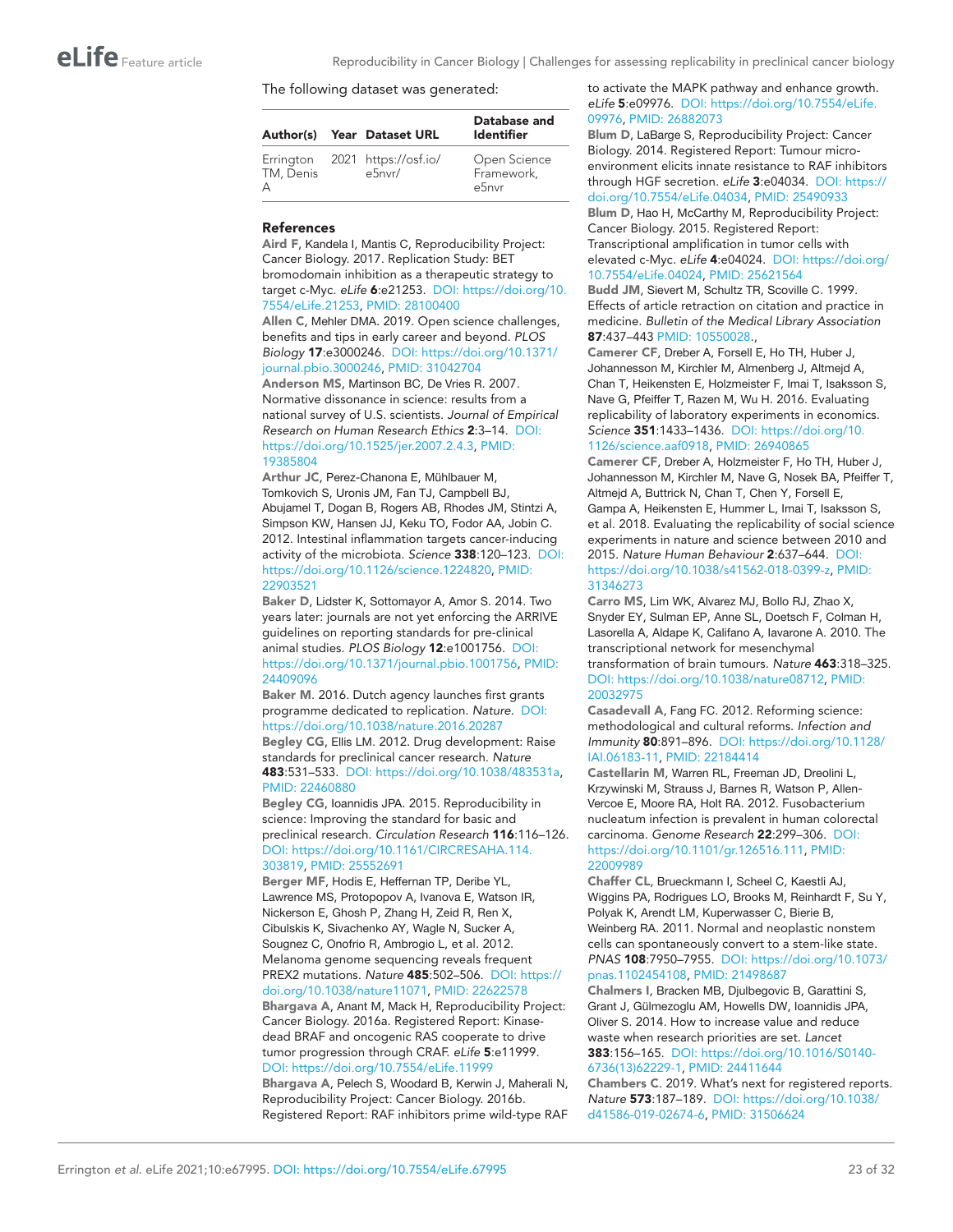<span id="page-23-8"></span>Chen J, Li Y, Yu TS, McKay RM, Burns DK, Kernie SG, Parada LF. 2012. A restricted cell population propagates glioblastoma growth after chemotherapy. *Nature* 488:522–526. DOI: [https://doi.org/10.1038/](https://doi.org/10.1038/nature11287) [nature11287,](https://doi.org/10.1038/nature11287) PMID: [22854781](http://www.ncbi.nlm.nih.gov/pubmed/22854781)

<span id="page-23-20"></span>Christensen G, Wang Z, Paluck EL, Swanson N, Birke DJ, Miguel E, Littman R. 2019. Open science practices are on the rise: The State of Social Science (3S) Survey. *OSF Preprints*. DOI: [https://doi.org/10.](https://doi.org/10.31222/osf.io/5rksu) [31222/osf.io/5rksu](https://doi.org/10.31222/osf.io/5rksu)

<span id="page-23-15"></span><span id="page-23-13"></span>Christensen-Szalanski JJJ, Willham CF. 1991. The hindsight bias: A meta-analysis. *Organizational Behavior and Human Decision Processes* 48:147–168. DOI: [https://doi.org/10.1016/0749-5978\(91\)90010-Q](https://doi.org/10.1016/0749-5978(91)90010-Q) Chroscinski D, Sampey D, Hewitt A, Reproducibility Project: Cancer Biology. 2014. Registered Report: Melanoma genome sequencing reveals frequent PREX2 mutations. *eLife* 3:e04180. DOI: [https://doi.](https://doi.org/10.7554/eLife.04180) [org/10.7554/eLife.04180](https://doi.org/10.7554/eLife.04180), PMID: [25490935](http://www.ncbi.nlm.nih.gov/pubmed/25490935)

<span id="page-23-10"></span>Chroscinski D, Maherali N, Griner E, Reproducibility Project: Cancer Biology. 2015a. Registered Report: The CD47-signal regulated protein alpha (SIRPa) interaction is a therapeutic target for human solid tumors. *eLife* 4:e04586. DOI: [https://doi.org/10.7554/](https://doi.org/10.7554/eLife.04586) [eLife.04586](https://doi.org/10.7554/eLife.04586), PMID: [25621565](http://www.ncbi.nlm.nih.gov/pubmed/25621565)

<span id="page-23-2"></span>Chroscinski D, Sampey D, Maherali N, Reproducibility Project: Cancer Biology. 2015b. Registered Report: Tumour vascularization via endothelial differentiation of glioblastoma stem-like cells. *eLife* 4:e04363. DOI: [https://doi.org/10.7554/eLife.04363,](https://doi.org/10.7554/eLife.04363) PMID: [25714925](http://www.ncbi.nlm.nih.gov/pubmed/25714925) Cook FL. 2016. Dear colleague letter: Robust and

<span id="page-23-21"></span>reliable research in the social, behavioral, and economic sciences [National Science Foundation]. <https://www.nsf.gov/pubs/2016/nsf16137/nsf16137.jsp> [Accessed August 5, 2021].

<span id="page-23-16"></span>Cova F, Strickland B, Abatista A, Allard A, Andow J, Attie M, Beebe J, Berniūnas R, Boudesseul J, Colombo M, Cushman F, Diaz R, N'Djaye Nikolai van Dongen N, Dranseika V, Earp BD, Torres AG, Hannikainen I, Hernández-Conde JV, Hu W, Jaquet F, et al. 2018. Estimating the reproducibility of experimental philosophy. *Review of Philosophy and Psychology* 12:9–44. DOI: [https://doi.org/10.1007/](https://doi.org/10.1007/s13164-018-0400-9) [s13164-018-0400-9](https://doi.org/10.1007/s13164-018-0400-9)

<span id="page-23-14"></span>Crasta K, Ganem NJ, Dagher R, Lantermann AB, Ivanova EV, Pan Y, Nezi L, Protopopov A, Chowdhury D, Pellman D. 2012. DNA breaks and chromosome pulverization from errors in mitosis. *Nature* 482:53–58. DOI: <https://doi.org/10.1038/nature10802>, PMID: [22258507](http://www.ncbi.nlm.nih.gov/pubmed/22258507)

<span id="page-23-7"></span><span id="page-23-5"></span>Dawson MA, Prinjha RK, Dittmann A, Giotopoulos G, Bantscheff M, Chan WI, Robson SC, Chung C, Hopf C, Savitski MM, Huthmacher C, Gudgin E, Lugo D, Beinke S, Chapman TD, Roberts EJ, Soden PE, Auger KR, Mirguet O, Doehner K, et al. 2011. Inhibition of BET recruitment to chromatin as an effective treatment for MLL-fusion leukaemia. *Nature* 478:529–533. DOI: <https://doi.org/10.1038/nature10509>, PMID: [21964340](http://www.ncbi.nlm.nih.gov/pubmed/21964340) Delmore JE, Issa GC, Lemieux ME, Rahl PB, Shi J, Jacobs HM, Kastritis E, Gilpatrick T, Paranal RM, Qi J, Chesi M, Schinzel AC, McKeown MR, Heffernan TP, Vakoc CR, Bergsagel PL, Ghobrial IM, Richardson PG, Young RA, Hahn WC, et al. 2011. BET bromodomain inhibition as a therapeutic strategy to target c-Myc. *Cell* 146:904–917. DOI: [https://doi.org/10.1016/j.cell.](https://doi.org/10.1016/j.cell.2011.08.017) [2011.08.017,](https://doi.org/10.1016/j.cell.2011.08.017) PMID: [21889194](http://www.ncbi.nlm.nih.gov/pubmed/21889194)

<span id="page-23-6"></span>DeNicola GM, Karreth FA, Humpton TJ, Gopinathan A, Wei C, Frese K, Mangal D, Yu KH, Yeo CJ, Calhoun ES, Scrimieri F, Winter JM, Hruban RH, Iacobuzio-Donahue C, Kern SE, Blair IA, Tuveson DA. 2011. Oncogene-induced Nrf2 transcription promotes ROS detoxification and tumorigenesis. *Nature* 475:106–109. DOI: [https://doi.](https://doi.org/10.1038/nature10189) [org/10.1038/nature10189](https://doi.org/10.1038/nature10189), PMID: [21734707](http://www.ncbi.nlm.nih.gov/pubmed/21734707) Driessens G, Beck B, Caauwe A, Simons BD,

<span id="page-23-19"></span><span id="page-23-9"></span>Blanpain C. 2012. Defining the mode of tumour growth by clonal analysis. *Nature* 488:527–530. DOI: [https://](https://doi.org/10.1038/nature11344) [doi.org/10.1038/nature11344,](https://doi.org/10.1038/nature11344) PMID: [22854777](http://www.ncbi.nlm.nih.gov/pubmed/22854777) Drucker DJ. 2016. Never waste a good crisis: Confronting reproducibility in translational research. *Cell Metabolism* 24:348–360. DOI: [https://doi.org/10.](https://doi.org/10.1016/j.cmet.2016.08.006) [1016/j.cmet.2016.08.006](https://doi.org/10.1016/j.cmet.2016.08.006), PMID: [27626191](http://www.ncbi.nlm.nih.gov/pubmed/27626191)

<span id="page-23-11"></span>Eaton K, Yang W, Reproducibility Project: Cancer Biology. 2015. Registered Report: Intestinal inflammation targets cancer-inducing activity of the microbiota. *eLife* 4:e04186. DOI: [https://doi.org/10.](https://doi.org/10.7554/eLife.04186) [7554/eLife.04186](https://doi.org/10.7554/eLife.04186), PMID: [25781343](http://www.ncbi.nlm.nih.gov/pubmed/25781343)

<span id="page-23-12"></span>Eaton K, Pirani A, Snitkin ES, Reproducibility Project: Cancer Biology. 2018. Replication Study: Intestinal inflammation targets cancer-inducing activity of the microbiota. *eLife* 7:e34364. DOI: [https://doi.org/10.](https://doi.org/10.7554/eLife.34364) [7554/eLife.34364](https://doi.org/10.7554/eLife.34364), PMID: [30295289](http://www.ncbi.nlm.nih.gov/pubmed/30295289)

<span id="page-23-17"></span>Ebersole CR, Atherton OE, Belanger AL, Skulborstad HM, Allen JM, Banks JB, Baranski E, Bernstein MJ, Bonfiglio DBV, Boucher L, Brown ER, Budiman NI, Cairo AH, Capaldi CA, Chartier CR, Chung JM, Cicero DC, Coleman JA, Conway JG, Davis WE, et al. 2016. Many Labs 3: Evaluating participant pool quality across the academic semester via replication. *Journal of Experimental Social Psychology* 67:68–82. DOI: [https://doi.org/10.1016/j.](https://doi.org/10.1016/j.jesp.2015.10.012) [jesp.2015.10.012](https://doi.org/10.1016/j.jesp.2015.10.012)

<span id="page-23-18"></span>Ebersole CR, Mathur MB, Baranski E, Bart-Plange DJ, Buttrick N, Chartier CR, Corker KS, Corley M, Hartshorne JK, IJzerman H, Lazarevic LB, Rabagliati H, Ropovik I, Aczel B, Aeschbach L, Andrighetto L, Arnal JD, Arrow H, Babincak P, Nosek BA. 2019. Many Labs 5: Testing pre-data collection peer review as an intervention to increase replicability. *PsyArXiv*. DOI: <https://doi.org/10.31234/osf.io/sxfm2>

<span id="page-23-0"></span>Errington TM, Iorns E, Gunn W, Tan FE, Lomax J, Nosek BA. 2014. An open investigation of the reproducibility of cancer biology research. *eLife* 3:e04333. DOI:<https://doi.org/10.7554/eLife.04333>, PMID: [25490932](http://www.ncbi.nlm.nih.gov/pubmed/25490932)

<span id="page-23-3"></span>Errington TM, Denis A, Allison AB, Araiza R, Aza-Blanc P, Bower LR, Campos J, Chu H, Denson S, Donham C, Harr K, Haven B, Iorns E, Kwok J, McDonald E, Pelech S, Perfito N, Pike A, Sampey D, Settles M, et al. 2021a. Experiments from unfinished Registered Reports in the Reproducibility Project: Cancer Biology. *eLife* 10:e73430. DOI: [https://doi.](https://doi.org/10.7554/eLife.73430) [org/10.7554/eLife.73430](https://doi.org/10.7554/eLife.73430)

<span id="page-23-4"></span><span id="page-23-1"></span>Errington TM, Mathur MB, Soderberg CK, Denis A, Perfito N, Iorns E, Nosek BA. 2021b. Investigating the replicability of preclinical cancer biology. *eLife* 10:e71601. DOI: <https://doi.org/10.7554/eLife.71601> Essex A, Pineda J, Acharya G, Xin H, Evans J, Reproducibility Project: Cancer Biology. 2019. Replication Study: Wnt activity defines colon cancer stem cells and is regulated by the microenvironment. *eLife* 8:e45426. DOI: [https://doi.org/10.7554/eLife.](https://doi.org/10.7554/eLife.45426) [45426,](https://doi.org/10.7554/eLife.45426) PMID: [31215867](http://www.ncbi.nlm.nih.gov/pubmed/31215867)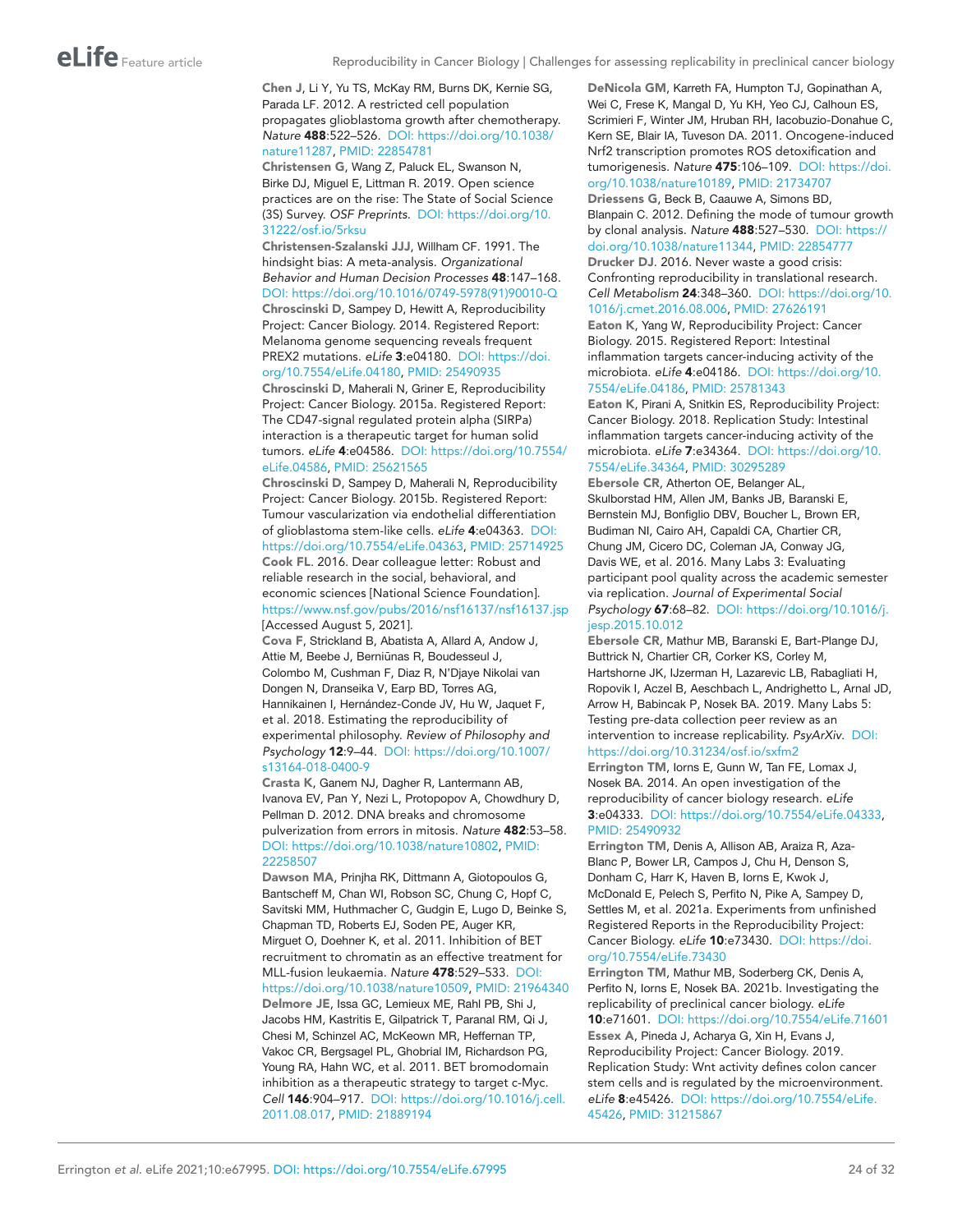<span id="page-24-6"></span>Evans J, Essex A, Xin H, Amitai N, Brinton L, Griner E, Reproducibility Project: Cancer Biology. 2015a. Registered report: Wnt activity defines colon cancer stem cells and is regulated by the microenvironment. *eLife* 4:e07301. DOI: [https://doi.org/10.7554/eLife.](https://doi.org/10.7554/eLife.07301) [07301,](https://doi.org/10.7554/eLife.07301) PMID: [26287525](http://www.ncbi.nlm.nih.gov/pubmed/26287525)

<span id="page-24-10"></span>Evans B, Griner E, Reproducibility Project: Cancer Biology. 2015b. Registered Report: Oncometabolite 2-hydroxyglutarate is a competitive inhibitor of α-ketoglutarate-dependent dioxygenases. *eLife* 4:e07420. DOI: <https://doi.org/10.7554/eLife.07420>, PMID: [26231040](http://www.ncbi.nlm.nih.gov/pubmed/26231040)

<span id="page-24-0"></span>Fanelli D. 2010. "Positive" results increase down the hierarchy of the sciences. *PLOS ONE* 5:e10068. DOI: [https://doi.org/10.1371/journal.pone.0010068,](https://doi.org/10.1371/journal.pone.0010068) PMID: [20383332](http://www.ncbi.nlm.nih.gov/pubmed/20383332)

<span id="page-24-1"></span>Fanelli D. 2011. Negative results are disappearing from most disciplines and countries. *Scientometrics* 90:891–904. DOI: [https://doi.org/10.1007/s11192-](https://doi.org/10.1007/s11192-011-0494-7) [011-0494-7](https://doi.org/10.1007/s11192-011-0494-7)

<span id="page-24-7"></span>Fiehn O, Showalter MR, Schaner-Tooley CE, Reproducibility Project: Cancer Biology. 2016. Registered Report: The common feature of leukemiaassociated IDH1 and IDH2 mutations is a neomorphic enzyme activity converting alpha-ketoglutarate to 2-hydroxyglutarate. *eLife* 5:e12626. DOI: [https://doi.](https://doi.org/10.7554/eLife.12626) [org/10.7554/eLife.12626](https://doi.org/10.7554/eLife.12626), PMID: [26943899](http://www.ncbi.nlm.nih.gov/pubmed/26943899)

<span id="page-24-9"></span>Fiering S, Ang LH, Lacoste J, Smith TD, Griner E, Reproducibility Project: Cancer Biology. 2015. Registered Report: Biomechanical remodeling of the microenvironment by stromal caveolin-1 favors tumor invasion and metastasis. *eLife* 4:e04796. DOI: [https://](https://doi.org/10.7554/eLife.04796) [doi.org/10.7554/eLife.04796](https://doi.org/10.7554/eLife.04796), PMID: [26179155](http://www.ncbi.nlm.nih.gov/pubmed/26179155)

<span id="page-24-4"></span>Figueroa ME, Abdel-Wahab O, Lu C, Ward PS, Patel J, Shih A, Li Y, Bhagwat N, Vasanthakumar A, Fernandez HF, Tallman MS, Sun Z, Wolniak K, Peeters JK, Liu W, Choe SE, Fantin VR, Paietta E, Löwenberg B, Licht JD, et al. 2010. Leukemic IDH1 and IDH2 mutations result in a hypermethylation phenotype, disrupt TET2 function, and impair hematopoietic differentiation. *Cancer Cell* 18:553–567. DOI: [https://](https://doi.org/10.1016/j.ccr.2010.11.015) [doi.org/10.1016/j.ccr.2010.11.015](https://doi.org/10.1016/j.ccr.2010.11.015), PMID: [21130701](http://www.ncbi.nlm.nih.gov/pubmed/21130701) Fischhoff B, Beyth R. 1975. I knew it would happen: Remembered probabilities of once—future things. *Organizational Behavior and Human Performance* 13:1–16. DOI: [https://doi.org/10.1016/0030-5073\(75\)](https://doi.org/10.1016/0030-5073(75)90002-1) [90002-1](https://doi.org/10.1016/0030-5073(75)90002-1)

<span id="page-24-16"></span><span id="page-24-12"></span><span id="page-24-11"></span>Fung JJ, Kosaka A, Shan X, Danet-Desnoyers G, Gormally M, Owen K, Reproducibility Project: Cancer Biology. 2015. Registered Report: Inhibition of BET recruitment to chromatin as an effective treatment for MLL-fusion leukemia. *eLife* 4:e08997. DOI: [https://](https://doi.org/10.7554/eLife.08997) [doi.org/10.7554/eLife.08997](https://doi.org/10.7554/eLife.08997), PMID: [26327698](http://www.ncbi.nlm.nih.gov/pubmed/26327698) Garnett MJ, Edelman EJ, Heidorn SJ, Greenman CD, Dastur A, Lau KW, Greninger P, Thompson IR, Luo X, Soares J, Liu Q, Iorio F, Surdez D, Chen L, Milano RJ, Bignell GR, Tam AT, Davies H, Stevenson JA, Barthorpe S, et al. 2012. Systematic identification of genomic markers of drug sensitivity in cancer cells. *Nature* 483:570–575. DOI: [https://doi.org/10.1038/](https://doi.org/10.1038/nature11005) [nature11005,](https://doi.org/10.1038/nature11005) PMID: [22460902](http://www.ncbi.nlm.nih.gov/pubmed/22460902)

<span id="page-24-21"></span>Gelman A, Loken E. 2013. The Garden of Forking Paths: Why Multiple Comparisons Can Be a Problem, Even When There Is No "Fishing Expedition" or "p-Hacking" and the Research Hypothesis Was Posited Ahead of Time [Department of Statistics, Columbia University]. [http://www.stat.columbia.edu/~gelman/](http://www.stat.columbia.edu/~gelman/research/unpublished/forking.pdf)

[research/unpublished/forking.pdf](http://www.stat.columbia.edu/~gelman/research/unpublished/forking.pdf) [Accessed August 5, 2021].

<span id="page-24-14"></span>Giner-Sorolla R. 2012. Science or art? How aesthetic standards grease the way through the publication bottleneck but undermine science. *Perspectives on Psychological Science* 7:562–571. DOI: [https://doi.](https://doi.org/10.1177/1745691612457576) [org/10.1177/1745691612457576](https://doi.org/10.1177/1745691612457576), PMID: [26168113](http://www.ncbi.nlm.nih.gov/pubmed/26168113)

<span id="page-24-19"></span>Glasziou P, Altman DG, Bossuyt P, Boutron I, Clarke M, Julious S, Michie S, Moher D, Wager E. 2014. Reducing waste from incomplete or unusable reports of biomedical research. *Lancet* 383:267–276. DOI: [https://doi.org/10.1016/S0140-6736\(13\)62228-X](https://doi.org/10.1016/S0140-6736(13)62228-X), PMID: [24411647](http://www.ncbi.nlm.nih.gov/pubmed/24411647)

<span id="page-24-8"></span>Goetz JG, Minguet S, Navarro-Lérida I, Lazcano JJ, Samaniego R, Calvo E, Tello M, Osteso-Ibáñez T, Pellinen T, Echarri A, Cerezo A, Klein-Szanto AJP, Garcia R, Keely PJ, Sánchez-Mateos P, Cukierman E, Del Pozo MA. 2011. Biomechanical remodeling of the microenvironment by stromal caveolin-1 favors tumor invasion and metastasis. *Cell* 146:148–163. DOI: <https://doi.org/10.1016/j.cell.2011.05.040>, PMID: [21729786](http://www.ncbi.nlm.nih.gov/pubmed/21729786)

<span id="page-24-20"></span><span id="page-24-13"></span>Greenfield E, Griner E, Reproducibility Project: Cancer Biology. 2014. Registered Report: Widespread potential for growth factor-driven resistance to anticancer kinase inhibitors. *eLife* 3:e04037. DOI: <https://doi.org/10.7554/eLife.04037>, PMID: [25490934](http://www.ncbi.nlm.nih.gov/pubmed/25490934) Greenwald AG. 1975. Consequences of prejudice against the null hypothesis. *Psychological Bulletin* 82:1–20. DOI: <https://doi.org/10.1037/h0076157> Gulin JEN, Rocco DM, García-Bournissen F. 2015. Quality of reporting and adherence to arrive guidelines in animal studies for chagas disease preclinical drug research: A systematic review. *PLOS Neglected Tropical Diseases* 9:e0004194. DOI: <https://doi.org/10.1371/journal.pntd.0004194>, PMID: [26587586](http://www.ncbi.nlm.nih.gov/pubmed/26587586)

<span id="page-24-18"></span><span id="page-24-3"></span>Gupta RA, Shah N, Wang KC, Kim J, Horlings HM, Wong DJ, Tsai MC, Hung T, Argani P, Rinn JL, Wang Y, Brzoska P, Kong B, Li R, West RB, van de Vijver MJ, Sukumar S, Chang HY. 2010. Long non-coding RNA HOTAIR reprograms chromatin state to promote cancer metastasis. *Nature* 464:1071–1076. DOI: <https://doi.org/10.1038/nature08975>, PMID: [20393566](http://www.ncbi.nlm.nih.gov/pubmed/20393566) Han S, Olonisakin TF, Pribis JP, Zupetic J, Yoon JH, Holleran KM, Jeong K, Shaikh N, Rubio DM, Lee JS.

<span id="page-24-17"></span>2017. A checklist is associated with increased quality of reporting preclinical biomedical research: A systematic review. *PLOS ONE* 12:e0183591. DOI: [https://doi.org/10.1371/journal.pone.0183591,](https://doi.org/10.1371/journal.pone.0183591) PMID: [28902887](http://www.ncbi.nlm.nih.gov/pubmed/28902887)

<span id="page-24-15"></span>Hart W, Albarracín D, Eagly AH, Brechan I, Lindberg MJ, Merrill L. 2009. Feeling validated versus being correct: A meta-analysis of selective exposure to information. *Psychological Bulletin* 135:555–588. DOI: [https://doi.](https://doi.org/10.1037/a0015701) [org/10.1037/a0015701](https://doi.org/10.1037/a0015701), PMID: [19586162](http://www.ncbi.nlm.nih.gov/pubmed/19586162)

<span id="page-24-5"></span>Hatzivassiliou G, Song K, Yen I, Brandhuber BJ, Anderson DJ, Alvarado R, Ludlam MJC, Stokoe D, Gloor SL, Vigers G, Morales T, Aliagas I, Liu B, Sideris S, Hoeflich KP, Jaiswal BS, Seshagiri S, Koeppen H, Belvin M, Friedman LS, et al. 2010. RAF inhibitors prime wild-type RAF to activate the MAPK pathway and enhance growth. *Nature* 464:431–435. DOI: [https://](https://doi.org/10.1038/nature08833) [doi.org/10.1038/nature08833,](https://doi.org/10.1038/nature08833) PMID: [20130576](http://www.ncbi.nlm.nih.gov/pubmed/20130576)

<span id="page-24-2"></span>Haven B, Heilig E, Donham C, Settles M, Vasilevsky N, Owen K, Reproducibility Project: Cancer Biology. 2016. Registered Report: A chromatin-mediated reversible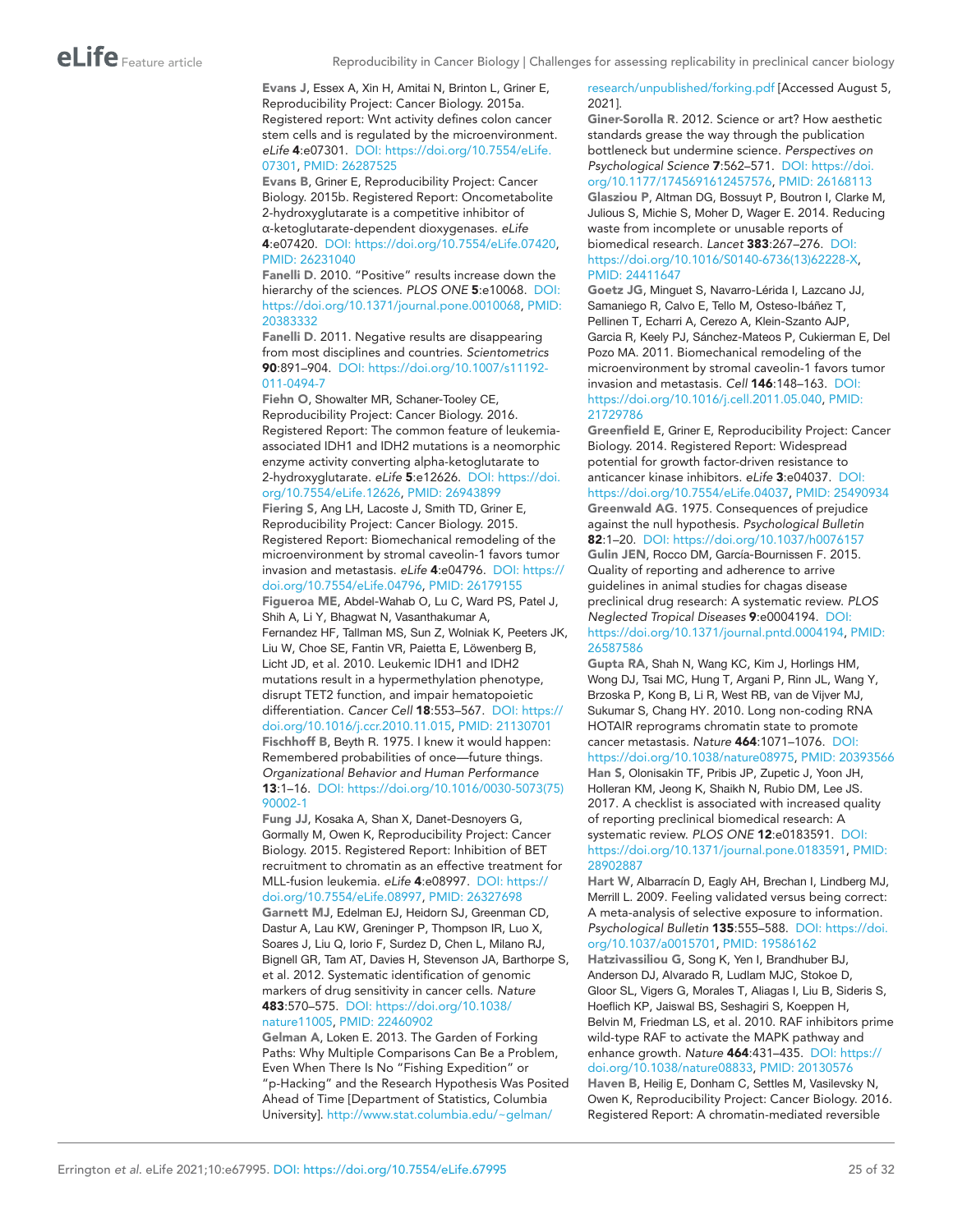#### drug-tolerant state in cancer cell subpopulations. *eLife* 5:e09462. DOI: <https://doi.org/10.7554/eLife.09462>, PMID: [26905833](http://www.ncbi.nlm.nih.gov/pubmed/26905833)

<span id="page-25-5"></span>Heidorn SJ, Milagre C, Whittaker S, Nourry A, Niculescu-Duvas I, Dhomen N, Hussain J, Reis-Filho JS, Springer CJ, Pritchard C, Marais R. 2010. Kinase-dead BRAF and oncogenic RAS cooperate to drive tumor progression through CRAF. *Cell* 140:209–221. DOI: [https://doi.org/10.1016/j.cell.2009.12.040,](https://doi.org/10.1016/j.cell.2009.12.040) PMID: [20141835](http://www.ncbi.nlm.nih.gov/pubmed/20141835)

<span id="page-25-15"></span><span id="page-25-12"></span>Horrigan SK, Reproducibility Project: Cancer Biology. 2017a. Replication Study: The CD47-signal regulatory protein alpha (SIRPa) interaction is a therapeutic target for human solid tumors. *eLife* 6:e18173. DOI: [https://](https://doi.org/10.7554/eLife.18173) [doi.org/10.7554/eLife.18173](https://doi.org/10.7554/eLife.18173), PMID: [28100392](http://www.ncbi.nlm.nih.gov/pubmed/28100392) Horrigan SK, Courville P, Sampey D, Zhou F, Cai S, Reproducibility Project: Cancer Biology. 2017b. Replication Study: Melanoma genome sequencing reveals frequent PREX2 mutations. *eLife* 6:e21634. DOI: [https://doi.org/10.7554/eLife.21634,](https://doi.org/10.7554/eLife.21634) PMID: [28100394](http://www.ncbi.nlm.nih.gov/pubmed/28100394)

<span id="page-25-21"></span>Hummer LT, Singleton Thorn F, Nosek BA, Errington TM. 2017. Evaluating Registered Reports: A Naturalistic Comparative Study of Article Impact OSF. DOI: <https://doi.org/10.31219/osf.io/5y8w7>

<span id="page-25-14"></span>Incardona F, Doroudchi MM, Ismail N, Carreno A, Griner E, Anna Lim M, Reproducibility Project: Cancer Biology. 2015. Registered Report: Interactions between cancer stem cells and their niche govern metastatic colonization. *eLife* 4:e06938. DOI: [https://](https://doi.org/10.7554/eLife.06938) [doi.org/10.7554/eLife.06938](https://doi.org/10.7554/eLife.06938), PMID: [26086719](http://www.ncbi.nlm.nih.gov/pubmed/26086719) Ioannidis JPA. 2005. Why most published research findings are false. *PLOS Medicine* 2:e124. DOI: <https://doi.org/10.1371/journal.pmed.0020124>, PMID: [16060722](http://www.ncbi.nlm.nih.gov/pubmed/16060722)

<span id="page-25-17"></span><span id="page-25-0"></span>Ioannidis JPA, Greenland S, Hlatky MA, Khoury MJ, Macleod MR, Moher D, Schulz KF, Tibshirani R. 2014. Increasing value and reducing waste in research design, conduct, and analysis. *Lancet* 383:166–175. DOI: [https://doi.org/10.1016/S0140-6736\(13\)62227-8](https://doi.org/10.1016/S0140-6736(13)62227-8), PMID: [24411645](http://www.ncbi.nlm.nih.gov/pubmed/24411645)

<span id="page-25-6"></span>Johannessen CM, Boehm JS, Kim SY, Thomas SR, Wardwell L, Johnson LA, Emery CM, Stransky N, Cogdill AP, Barretina J, Caponigro G, Hieronymus H, Murray RR, Salehi-Ashtiani K, Hill DE, Vidal M, Zhao JJ, Yang X, Alkan O, Kim S, et al. 2010. COT drives resistance to RAF inhibition through MAP kinase pathway reactivation. *Nature* 468:968–972. DOI: <https://doi.org/10.1038/nature09627>, PMID: [21107320](http://www.ncbi.nlm.nih.gov/pubmed/21107320) John LK, Loewenstein G, Prelec D. 2012. Measuring the prevalence of questionable research practices with

<span id="page-25-19"></span>incentives for truth telling. *Psychological Science* 23:524–532. DOI: [https://doi.org/10.1177/](https://doi.org/10.1177/0956797611430953) [0956797611430953,](https://doi.org/10.1177/0956797611430953) PMID: [22508865](http://www.ncbi.nlm.nih.gov/pubmed/22508865)

<span id="page-25-4"></span>Kan Z, Jaiswal BS, Stinson J, Janakiraman V, Bhatt D, Stern HM, Yue P, Haverty PM, Bourgon R, Zheng J, Moorhead M, Chaudhuri S, Tomsho LP, Peters BA, Pujara K, Cordes S, Davis DP, Carlton VEH, Yuan W, Li L, et al. 2010. Diverse somatic mutation patterns and pathway alterations in human cancers. *Nature* 466:869–873. DOI: [https://doi.org/10.1038/](https://doi.org/10.1038/nature09208) [nature09208,](https://doi.org/10.1038/nature09208) PMID: [20668451](http://www.ncbi.nlm.nih.gov/pubmed/20668451)

<span id="page-25-7"></span>Kandela I, Chou J, Chow K, Reproducibility Project: Cancer Biology. 2015a. Registered Report: Coadministration of a tumor-penetrating peptide enhances the efficacy of cancer drugs. *eLife* 4:e06959.

### DOI: <https://doi.org/10.7554/eLife.06959>, PMID: [27879198](http://www.ncbi.nlm.nih.gov/pubmed/27879198)

<span id="page-25-8"></span>Kandela I, Jin HY, Owen K, Reproducibility Project: Cancer Biology. 2015b. Registered Report: BET bromodomain inhibition as a therapeutic strategy to target c-Myc. *eLife* 4:e07072. DOI: [https://doi.org/10.](https://doi.org/10.7554/eLife.07072) [7554/eLife.07072](https://doi.org/10.7554/eLife.07072), PMID: [26111384](http://www.ncbi.nlm.nih.gov/pubmed/26111384)

<span id="page-25-9"></span>Kandela I, Zervantonakis I, Reproducibility Project: Cancer Biology. 2015c. Registered Report: Discovery and preclinical validation of drug indications using compendia of public gene expression data. *eLife* 4:e06847. DOI:<https://doi.org/10.7554/eLife.06847>, PMID: [25939392](http://www.ncbi.nlm.nih.gov/pubmed/25939392)

<span id="page-25-10"></span>Kandela I, Aird F, Reproducibility Project: Cancer Biology. 2017. Replication Study: Discovery and preclinical validation of drug indications using compendia of public gene expression data. *eLife* 6:e17044. DOI:<https://doi.org/10.7554/eLife.17044>, PMID: [28100397](http://www.ncbi.nlm.nih.gov/pubmed/28100397)

<span id="page-25-11"></span>Kang T-W, Yevsa T, Woller N, Hoenicke L, Wuestefeld T, Dauch D, Hohmeyer A, Gereke M, Rudalska R, Potapova A, Iken M, Vucur M, Weiss S, Heikenwalder M, Khan S, Gil J, Bruder D, Manns M, Schirmacher P, Tacke F, et al. 2011. Senescence surveillance of pre-malignant hepatocytes limits liver cancer development. *Nature* 479:547–551. DOI: [https://doi.](https://doi.org/10.1038/nature10599) [org/10.1038/nature10599](https://doi.org/10.1038/nature10599), PMID: [22080947](http://www.ncbi.nlm.nih.gov/pubmed/22080947)

<span id="page-25-20"></span>Kaplan RM, Irvin VL. 2015. Likelihood of null effects of large NHLBI clinical trials has Increased over time. *PLOS ONE* 10:e0132382. DOI: [https://doi.org/10.](https://doi.org/10.1371/journal.pone.0132382) [1371/journal.pone.0132382](https://doi.org/10.1371/journal.pone.0132382), PMID: [26244868](http://www.ncbi.nlm.nih.gov/pubmed/26244868)

<span id="page-25-16"></span>Kerr NL. 1998. HARKing: hypothesizing after the results are known. *Personality and Social Psychology Review* 2:196–217. DOI: [https://doi.org/10.1207/](https://doi.org/10.1207/s15327957pspr0203_4) [s15327957pspr0203\\_4,](https://doi.org/10.1207/s15327957pspr0203_4) PMID: [15647155](http://www.ncbi.nlm.nih.gov/pubmed/15647155)

<span id="page-25-3"></span>Kerwin J, Khan I, Reproducibility Project: Cancer Biology. 2020. Replication Study: A codingindependent function of gene and pseudogene mRNAs regulates tumour biology. *eLife* 9:e51019. DOI: <https://doi.org/10.7554/eLife.51019>, PMID: [32314732](http://www.ncbi.nlm.nih.gov/pubmed/32314732)

<span id="page-25-2"></span>Khan I, Kerwin J, Owen K, Griner E, Reproducibility Project: Cancer Biology. 2015. Registered Report: A coding-independent function of gene and pseudogene mRNAs regulates tumour biology. *eLife* 4:e08245. DOI:<https://doi.org/10.7554/eLife.08245>, PMID: [26335297](http://www.ncbi.nlm.nih.gov/pubmed/26335297)

<span id="page-25-1"></span>Kilkenny C, Parsons N, Kadyszewski E, Festing MFW, Cuthill IC, Fry D, Hutton J, Altman DG. 2009. Survey of the quality of experimental design, statistical analysis and reporting of research using animals. *PLOS ONE* 4:e7824. DOI: [https://doi.org/10.1371/journal.pone.](https://doi.org/10.1371/journal.pone.0007824) [0007824,](https://doi.org/10.1371/journal.pone.0007824) PMID: [19956596](http://www.ncbi.nlm.nih.gov/pubmed/19956596)

<span id="page-25-13"></span>Kim J, Afshari A, Sengupta R, Sebastiano V, Gupta A, Kim YH, Reproducibility Project: Cancer Biology. 2018. Replication study: Melanoma exosomes educate bone marrow progenitor cells toward a pro-metastatic phenotype through MET. *eLife* 7:e39944. DOI: <https://doi.org/10.7554/eLife.39944>, PMID: [30526855](http://www.ncbi.nlm.nih.gov/pubmed/30526855) Klein R. A, Ratliff KA, Vianello M, Adams RB, Bahník Š,

<span id="page-25-18"></span>Bernstein MJ, Bocian K, Brandt MJ, Brooks B, Brumbaugh CC, Cemalcilar Z, Chandler J, Cheong W, Davis WE, Devos T, Eisner M, Frankowska N, Furrow D, Galliani EM, Nosek BA. 2014. Investigating variation in replicability: A "Many Labs" replication project. *Social Psychology* 45:142–152. DOI: [https://doi.org/10.](https://doi.org/10.1027/1864-9335/a000178) [1027/1864-9335/a000178](https://doi.org/10.1027/1864-9335/a000178)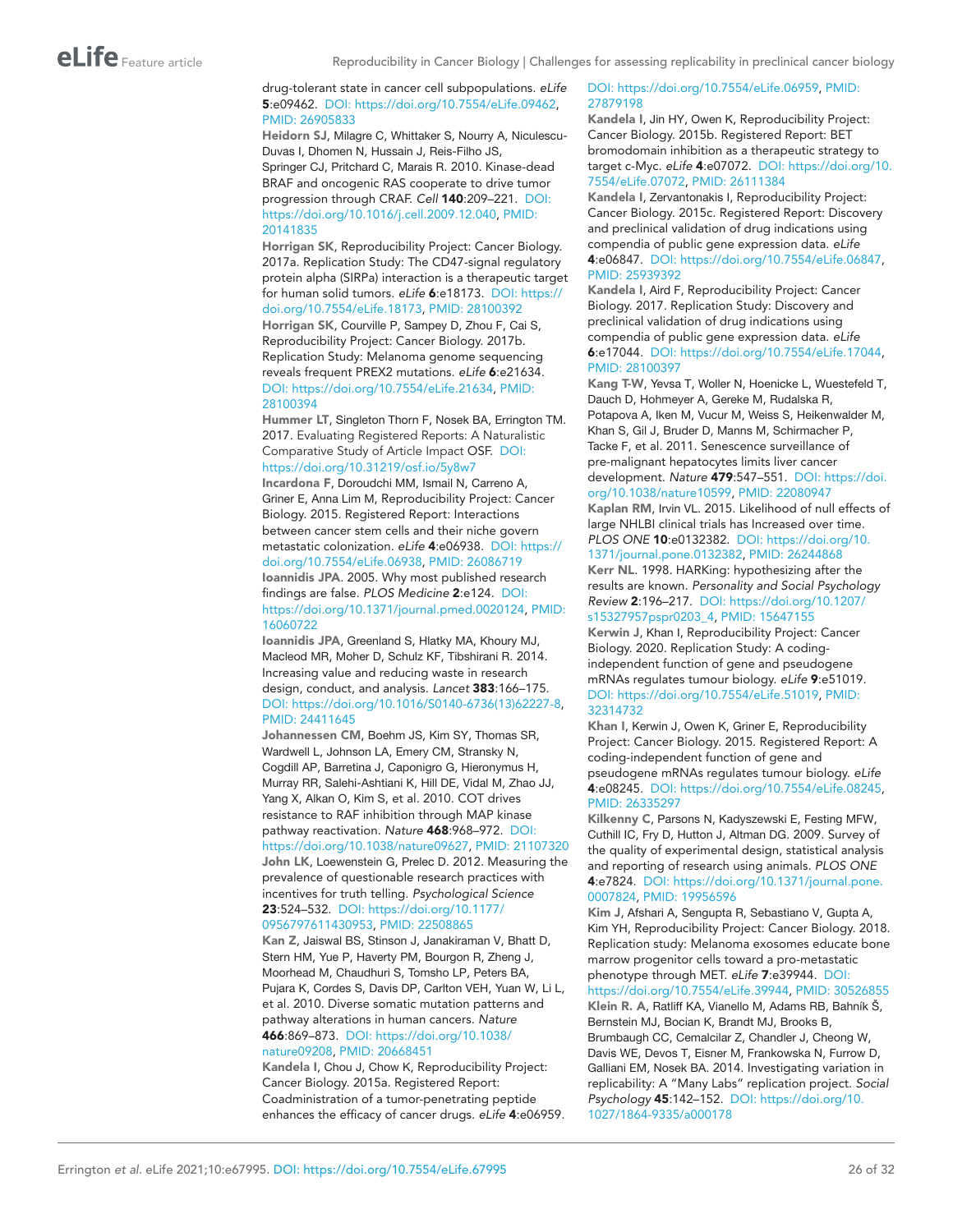<span id="page-26-14"></span>Klein RA, Vianello M, Hasselman F, Adams BG, Adams RB, Alper S, Aveyard M, Axt JR, Babalola MT, Bahník Š, Batra R, Berkics M, Bernstein MJ, Berry DR, Bialobrzeska O, Binan ED, Bocian K, Brandt MJ, Busching R, Rédei AC, et al. 2018. Many Labs 2: Investigating variation in replicability across samples and settings. *Advances in Methods and Practices in Psychological Science* 1:443–490. DOI: [https://doi.](https://doi.org/10.1177/2515245918810225) [org/10.1177/2515245918810225](https://doi.org/10.1177/2515245918810225)

<span id="page-26-2"></span>Ko M, Huang Y, Jankowska AM, Pape UJ, Tahiliani M, Bandukwala HS, An J, Lamperti ED, Koh KP, Ganetzky R, Liu XS, Aravind L, Agarwal S, Maciejewski JP, Rao A. 2010. Impaired hydroxylation of 5-methylcytosine in myeloid cancers with mutant TET2. *Nature* 468:839– 843. DOI: <https://doi.org/10.1038/nature09586>, PMID: [21057493](http://www.ncbi.nlm.nih.gov/pubmed/21057493)

<span id="page-26-11"></span><span id="page-26-0"></span>Kunda Z. 1990. The case for motivated reasoning. *Psychological Bulletin* 108:480–498. DOI: [https://doi.](https://doi.org/10.1037/0033-2909.108.3.480) [org/10.1037/0033-2909.108.3.480,](https://doi.org/10.1037/0033-2909.108.3.480) PMID: [2270237](http://www.ncbi.nlm.nih.gov/pubmed/2270237) Landis SC, Amara SG, Asadullah K, Austin CP, Blumenstein R, Bradley EW, Crystal RG, Darnell RB, Ferrante RJ, Fillit H, Finkelstein R, Fisher M, Gendelman HE, Golub RM, Goudreau JL, Gross RA, Gubitz AK, Hesterlee SE, Howells DW, Huguenard J, et al. 2012. A call for transparent reporting to optimize the predictive value of preclinical research. *Nature* 490:187–191. DOI: [https://doi.org/10.1038/](https://doi.org/10.1038/nature11556)

# [nature11556,](https://doi.org/10.1038/nature11556) PMID: [23060188](http://www.ncbi.nlm.nih.gov/pubmed/23060188)

<span id="page-26-10"></span>Lee MJ, Ye AS, Gardino AK, Heijink AM, Sorger PK, MacBeath G, Yaffe MB. 2012. Sequential application of anticancer drugs enhances cell death by rewiring apoptotic signaling networks. *Cell* 149:780–794. DOI: [https://doi.org/10.1016/j.cell.2012.03.031,](https://doi.org/10.1016/j.cell.2012.03.031) PMID: [22579283](http://www.ncbi.nlm.nih.gov/pubmed/22579283)

<span id="page-26-9"></span><span id="page-26-5"></span>Lesnik J, Antes T, Kim J, Griner E, Pedro L, Reproducibility Project: Cancer Biology. 2016. Registered Report: Melanoma exosomes educate bone marrow progenitor cells toward a pro-metastatic phenotype through MET. *eLife* 5:e07383. DOI: [https://doi.org/10.7554/eLife.07383,](https://doi.org/10.7554/eLife.07383) PMID: [26826285](http://www.ncbi.nlm.nih.gov/pubmed/26826285) Lewis LM, Edwards MC, Meyers ZR, Talbot CC, Hao H, Blum D, Reproducibility Project: Cancer Biology. 2018. Replication Study: Transcriptional amplification in tumor cells with elevated c-Myc. *eLife* 7:e30274. DOI: [https://doi.org/10.7554/eLife.30274,](https://doi.org/10.7554/eLife.30274) PMID: [29313490](http://www.ncbi.nlm.nih.gov/pubmed/29313490) Li J, Lam M, Reproducibility Project: Cancer Biology. 2015. Registered Report: The microRNA miR-34a inhibits prostate cancer stem cells and metastasis by directly repressing CD44. *eLife* 4:e06434. DOI: [https://doi.org/10.7554/eLife.06434,](https://doi.org/10.7554/eLife.06434) PMID: [26231042](http://www.ncbi.nlm.nih.gov/pubmed/26231042) Lin CY, Lovén J, Rahl PB, Paranal RM, Burge CB,

<span id="page-26-8"></span><span id="page-26-4"></span>Bradner JE, Lee TI, Young RA. 2012. Transcriptional amplification in tumor cells with elevated c-Myc. *Cell* 151:56–67. DOI: [https://doi.org/10.1016/j.cell.2012.](https://doi.org/10.1016/j.cell.2012.08.026) [08.026,](https://doi.org/10.1016/j.cell.2012.08.026) PMID: [23021215](http://www.ncbi.nlm.nih.gov/pubmed/23021215)

<span id="page-26-3"></span>Liu C, Kelnar K, Liu B, Chen X, Calhoun-Davis T, Li H, Patrawala L, Yan H, Jeter C, Honorio S, Wiggins JF, Bader AG, Fagin R, Brown D, Tang DG. 2011. The microRNA miR-34a inhibits prostate cancer stem cells and metastasis by directly repressing CD44. *Nature Medicine* 17:211–215. DOI: [https://doi.org/10.1038/](https://doi.org/10.1038/nm.2284) [nm.2284,](https://doi.org/10.1038/nm.2284) PMID: [21240262](http://www.ncbi.nlm.nih.gov/pubmed/21240262)

<span id="page-26-23"></span>Lloyd K, Franklin C, Lutz C, Magnuson T. 2015. Reproducibility: Use mouse biobanks or lose them. *Nature* 522:151–153. DOI: [https://doi.org/10.1038/](https://doi.org/10.1038/522151a) [522151a](https://doi.org/10.1038/522151a), PMID: [26062496](http://www.ncbi.nlm.nih.gov/pubmed/26062496)

<span id="page-26-7"></span>Lu C, Ward PS, Kapoor GS, Rohle D, Turcan S, Abdel-Wahab O, Edwards CR, Khanin R, Figueroa ME, Melnick A, Wellen KE, O'Rourke DM, Berger SL, Chan TA, Levine RL, Mellinghoff IK, Thompson CB. 2012. IDH mutation impairs histone demethylation and results in a block to cell differentiation. *Nature* 483:474–478. DOI: [https://doi.org/10.1038/nature10860,](https://doi.org/10.1038/nature10860) PMID: [22343901](http://www.ncbi.nlm.nih.gov/pubmed/22343901)

<span id="page-26-17"></span>Lu SF, Jin GZ, Uzzi B, Jones B. 2013. The retraction penalty: Evidence from the Web of Science. *Scientific Reports* 3:3146. DOI: [https://doi.org/10.1038/](https://doi.org/10.1038/srep03146) [srep03146](https://doi.org/10.1038/srep03146), PMID: [24192909](http://www.ncbi.nlm.nih.gov/pubmed/24192909)

<span id="page-26-22"></span>Macleod MR, Michie S, Roberts I, Dirnagl U, Chalmers I, Ioannidis JPA, Al-Shahi Salman R, Chan AW, Glasziou P. 2014. Biomedical research: Increasing value, reducing waste. *Lancet* 383:101–104. DOI: [https://doi.org/10.](https://doi.org/10.1016/S0140-6736(13)62329-6) [1016/S0140-6736\(13\)62329-6,](https://doi.org/10.1016/S0140-6736(13)62329-6) PMID: [24411643](http://www.ncbi.nlm.nih.gov/pubmed/24411643)

<span id="page-26-21"></span>Macleod MR. 2017. Findings of a Retrospective, Controlled Cohort Study of the Impact of a Change in Nature Journals' Editorial Policy for Life Sciences Research on the Completeness of Reporting Study Design and Execution. *bioRxiv*. DOI: [https://doi.org/](https://doi.org/10.1101/187245) [10.1101/187245](https://doi.org/10.1101/187245)

<span id="page-26-20"></span>Macleod M, Collings AM, Graf C, Kiermer V, Mellor D, Swaminathan S, Sweet D, Vinson V. 2021. The MDAR (Materials Design Analysis Reporting) Framework for transparent reporting in the life sciences. *PNAS* 118:e2103238118. DOI: [https://doi.org/10.1073/](https://doi.org/10.1073/pnas.2103238118) [pnas.2103238118](https://doi.org/10.1073/pnas.2103238118), PMID: [33893240](http://www.ncbi.nlm.nih.gov/pubmed/33893240)

<span id="page-26-18"></span>Madlock-Brown CR, Eichmann D. 2015. The (lack of) impact of retraction on citation networks. *Science and Engineering Ethics* 21:127–137. DOI: [https://doi.org/](https://doi.org/10.1007/s11948-014-9532-1) [10.1007/s11948-014-9532-1,](https://doi.org/10.1007/s11948-014-9532-1) PMID: [24668038](http://www.ncbi.nlm.nih.gov/pubmed/24668038)

<span id="page-26-15"></span><span id="page-26-13"></span>Mahoney MJ. 1977. Publication prejudices: An experimental study of confirmatory bias in the peer review system. *Cognitive Therapy and Research* 1:161–175. DOI:<https://doi.org/10.1007/BF01173636> Makel MC, Plucker JA, Hegarty B. 2012. Replications in psychology research: How often do they really occur? *Perspectives on Psychological Science* 7:537–542. DOI: <https://doi.org/10.1177/1745691612460688>, PMID: [26168110](http://www.ncbi.nlm.nih.gov/pubmed/26168110)

<span id="page-26-16"></span>Makel MC, Plucker JA. 2014. Facts are more important than novelty: Replication in the education sciences. *Educational Researcher* 43:304–316. DOI: [https://doi.](https://doi.org/10.3102/0013189X14545513) [org/10.3102/0013189X14545513](https://doi.org/10.3102/0013189X14545513)

<span id="page-26-6"></span>Malanchi I, Santamaria-Martínez A, Susanto E, Peng H, Lehr H-A, Delaloye J-F, Huelsken J. 2011. Interactions between cancer stem cells and their niche govern metastatic colonization. *Nature* 481:85–89. DOI: <https://doi.org/10.1038/nature10694>, PMID: [22158103](http://www.ncbi.nlm.nih.gov/pubmed/22158103) Mantis C, Kandela I, Aird F, Reproducibility Project: Cancer Biology. 2017. Replication Study:

<span id="page-26-1"></span>Coadministration of a tumor-penetrating peptide enhances the efficacy of cancer drugs. *eLife* 6:e17584. DOI: <https://doi.org/10.7554/eLife.17584>, PMID: [28100395](http://www.ncbi.nlm.nih.gov/pubmed/28100395)

<span id="page-26-19"></span>Marcus E. 2016. A STAR Is born. *Cell* 166:1059–1060. DOI: <https://doi.org/10.1016/j.cell.2016.08.021>, PMID: [27565332](http://www.ncbi.nlm.nih.gov/pubmed/27565332)

<span id="page-26-24"></span><span id="page-26-12"></span>Martin B. 1992. Scientific fraud and the power structure of science. *Prometheus* 10:83–98. DOI: <https://doi.org/10.1080/08109029208629515> McKiernan EC, Bourne PE, Brown CT, Buck S, Kenall A, Lin J, McDougall D, Nosek BA, Ram K, Soderberg CK, Spies JR, Thaney K, Updegrove A, Woo KH, Yarkoni T. 2016. How open science helps researchers succeed.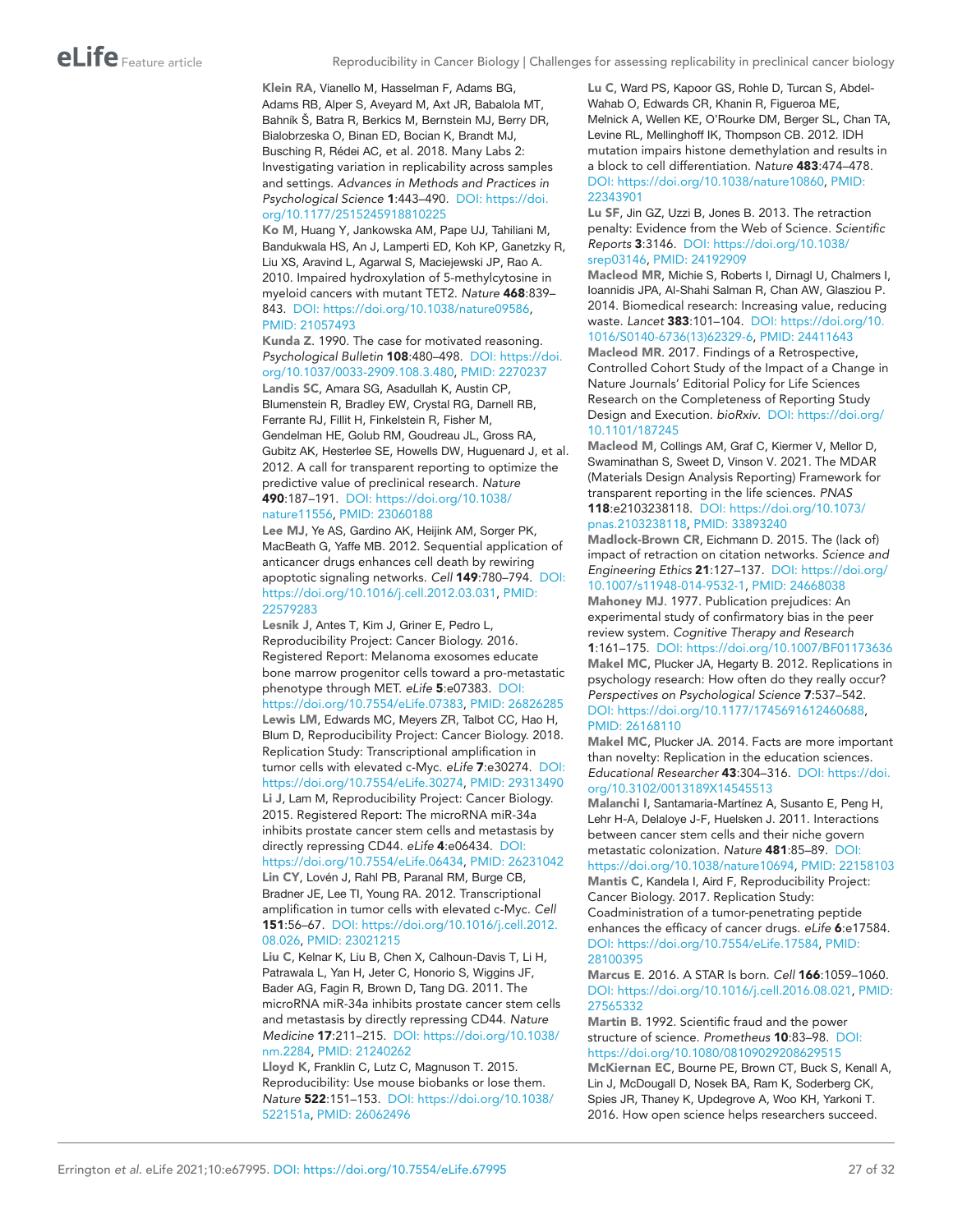#### *eLife* 5:e16800. DOI: [https://doi.org/10.7554/eLife.](https://doi.org/10.7554/eLife.16800) [16800,](https://doi.org/10.7554/eLife.16800) PMID: [27387362](http://www.ncbi.nlm.nih.gov/pubmed/27387362)

<span id="page-27-22"></span>McNutt M, Lehnert K, Hanson B, Nosek BA, Ellison AM, King JL. 2016. Liberating field science samples and data. *Science* 351:1024–1026. DOI: [https://doi.org/](https://doi.org/10.1126/science.aad7048) [10.1126/science.aad7048,](https://doi.org/10.1126/science.aad7048) PMID: [26941302](http://www.ncbi.nlm.nih.gov/pubmed/26941302) Metallo CM, Gameiro PA, Bell EL, Mattaini KR, Yang J,

<span id="page-27-12"></span>Hiller K, Jewell CM, Johnson ZR, Irvine DJ, Guarente L, Kelleher JK, Vander Heiden MG, Iliopoulos O, Stephanopoulos G. 2011. Reductive glutamine metabolism by IDH1 mediates lipogenesis under hypoxia. *Nature* 481:380–384. DOI: [https://doi.org/](https://doi.org/10.1038/nature10602) [10.1038/nature10602,](https://doi.org/10.1038/nature10602) PMID: [22101433](http://www.ncbi.nlm.nih.gov/pubmed/22101433)

<span id="page-27-0"></span>Moher D, Simera I, Schulz KF, Hoey J, Altman DG. 2008. Helping editors, peer reviewers and authors improve the clarity, completeness and transparency of reporting health research. *BMC Medicine* 6:13. DOI: [https://doi.org/10.1186/1741-7015-6-13,](https://doi.org/10.1186/1741-7015-6-13) PMID: [18558004](http://www.ncbi.nlm.nih.gov/pubmed/18558004)

<span id="page-27-1"></span>Molloy JC. 2011. The Open Knowledge Foundation: open data means better science. *PLOS Biology* 9:e1001195. DOI: [https://doi.org/10.1371/journal.](https://doi.org/10.1371/journal.pbio.1001195) [pbio.1001195](https://doi.org/10.1371/journal.pbio.1001195), PMID: [22162946](http://www.ncbi.nlm.nih.gov/pubmed/22162946)

<span id="page-27-13"></span>Morin RD, Johnson NA, Severson TM, Mungall AJ, An J, Goya R, Paul JE, Boyle M, Woolcock BW, Kuchenbauer F, Yap D, Humphries RK, Griffith OL, Shah S, Zhu H, Kimbara M, Shashkin P, Charlot JF, Tcherpakov M, Corbett R, et al. 2010. Somatic mutations altering EZH2 (Tyr641) in follicular and diffuse large B-cell lymphomas of germinal-center origin. *Nature Genetics* 42:181– 185. DOI: <https://doi.org/10.1038/ng.518>, PMID: [20081860](http://www.ncbi.nlm.nih.gov/pubmed/20081860)

<span id="page-27-4"></span><span id="page-27-2"></span>Murray-Rust P, Neylon C, Pollock R, Wilbanks J. 2010. Panton Principles, Principles for Open Data in Science. <http://pantonprinciples.org> [Accessed August 5, 2021]. NAS. 2019. *Reproducibility and Replicability in Science*. Washington, D.C: The National Academies Press. DOI: <https://doi.org/10.17226/25303> Nature. 2013. Announcement: Reducing our irreproducibility. *Nature* 496:398. DOI: [https://doi.](https://doi.org/10.1038/496398a) [org/10.1038/496398a](https://doi.org/10.1038/496398a)

<span id="page-27-21"></span><span id="page-27-7"></span>Nazarian R, Shi H, Wang Q, Kong X, Koya RC, Lee H, Chen Z, Lee M-K, Attar N, Sazegar H, Chodon T, Nelson SF, McArthur G, Sosman JA, Ribas A, Lo RS. 2010. Melanomas acquire resistance to B-RAF(V600E) inhibition by RTK or N-RAS upregulation. *Nature* 468:973–977. DOI: [https://doi.org/10.1038/](https://doi.org/10.1038/nature09626) [nature09626,](https://doi.org/10.1038/nature09626) PMID: [21107323](http://www.ncbi.nlm.nih.gov/pubmed/21107323)

<span id="page-27-18"></span>Nickerson RS. 1998. Confirmation bias: A ubiquitous phenomenon in many guises. *Review of General Psychology* 2:175–220. DOI: [https://doi.org/10.1037/](https://doi.org/10.1037/1089-2680.2.2.175) [1089-2680.2.2.175](https://doi.org/10.1037/1089-2680.2.2.175)

<span id="page-27-17"></span>Nosek BA, Spies JR, Motyl M. 2012. Scientific Utopia: II. Restructuring incentives and practices to promote truth over publishability. *Perspectives on Psychological Science* 7:615–631. DOI: [https://doi.org/10.1177/](https://doi.org/10.1177/1745691612459058) [1745691612459058,](https://doi.org/10.1177/1745691612459058) PMID: [26168121](http://www.ncbi.nlm.nih.gov/pubmed/26168121)

<span id="page-27-14"></span>Nosek B. A, Lakens D. 2014. Registered Reports: A method to increase the credibility of published results. *Social Psychology* 45:137–141. DOI: [https://doi.org/](https://doi.org/10.1027/1864-9335/a000192) [10.1027/1864-9335/a000192](https://doi.org/10.1027/1864-9335/a000192)

<span id="page-27-3"></span>Nosek BA, Alter G, Banks GC, Borsboom D, Bowman SD, Breckler SJ, Buck S, Chambers CD, Chin G, Christensen G, Contestabile M, Dafoe A, Eich E, Freese J, Glennerster R, Goroff D, Green DP, Hesse B, Humphreys M, Ishiyama J, et al. 2015. Promoting an

#### <span id="page-27-24"></span>open research culture. *Science* 348:1422–1425. DOI: <https://doi.org/10.1126/science.aab2374> Nosek BA, Ebersole CR, DeHaven AC, Mellor DT. 2018. The preregistration revolution. *PNAS* 115:2600–2606. DOI: [https://doi.org/10.1073/pnas.1708274114,](https://doi.org/10.1073/pnas.1708274114) PMID: [29531091](http://www.ncbi.nlm.nih.gov/pubmed/29531091)

<span id="page-27-25"></span><span id="page-27-23"></span>Nosek BA, Lindsay DS. 2018. Preregistration Becoming the Norm in Psychological Science. [https://](https://www.psychologicalscience.org/observer/preregistration-becoming-the-norm-in-psychological-science) [www.psychologicalscience.org/observer/](https://www.psychologicalscience.org/observer/preregistration-becoming-the-norm-in-psychological-science) [preregistration-becoming-the-norm-in-psychological](https://www.psychologicalscience.org/observer/preregistration-becoming-the-norm-in-psychological-science)[science](https://www.psychologicalscience.org/observer/preregistration-becoming-the-norm-in-psychological-science) [Accessed August 5, 2021]. Nosek BA, Beck ED, Campbell L, Flake JK, Hardwicke TE, Mellor DT, van 't Veer AE, Vazire S. 2019. Preregistration Is hard, and worthwhile. *Trends in Cognitive Sciences* 23:815–818. DOI: [https://doi.org/](https://doi.org/10.1016/j.tics.2019.07.009) [10.1016/j.tics.2019.07.009](https://doi.org/10.1016/j.tics.2019.07.009), PMID: [31421987](http://www.ncbi.nlm.nih.gov/pubmed/31421987) Nosek BA, Errington TM. 2020a. The best time to argue about what a replication means? Before you do

<span id="page-27-15"></span><span id="page-27-5"></span>it. *Nature* 583:518–520. DOI: [https://doi.org/10.1038/](https://doi.org/10.1038/d41586-020-02142-6) [d41586-020-02142-6,](https://doi.org/10.1038/d41586-020-02142-6) PMID: [32694846](http://www.ncbi.nlm.nih.gov/pubmed/32694846) Nosek BA, Errington TM. 2020b. What is replication? *PLOS Biology* 18:e3000691. DOI: [https://doi.org/10.](https://doi.org/10.1371/journal.pbio.3000691)

<span id="page-27-16"></span>[1371/journal.pbio.3000691,](https://doi.org/10.1371/journal.pbio.3000691) PMID: [32218571](http://www.ncbi.nlm.nih.gov/pubmed/32218571) Open Science Collaboration. 2015. Psychology Estimating the reproducibility of psychological science. *Science* 349:aac4716. DOI: [https://doi.org/10.1126/](https://doi.org/10.1126/science.aac4716) [science.aac4716](https://doi.org/10.1126/science.aac4716), PMID: [26315443](http://www.ncbi.nlm.nih.gov/pubmed/26315443)

<span id="page-27-9"></span>Opitz CA, Litzenburger UM, Sahm F, Ott M, Tritschler I, Trump S, Schumacher T, Jestaedt L, Schrenk D, Weller M, Jugold M, Guillemin GJ, Miller CL, Lutz C, Radlwimmer B, Lehmann I, von Deimling A, Wick W, Platten M. 2011. An endogenous tumour-promoting ligand of the human aryl hydrocarbon receptor. *Nature* 478:197–203. DOI: <https://doi.org/10.1038/nature10491>, PMID: [21976023](http://www.ncbi.nlm.nih.gov/pubmed/21976023)

<span id="page-27-10"></span>Peinado H, Alečković M, Lavotshkin S, Matei I, Costa-Silva B, Moreno-Bueno G, Hergueta-Redondo M, Williams C, García-Santos G, Ghajar C, Nitadori-Hoshino A, Hoffman C, Badal K, Garcia BA, Callahan MK, Yuan J, Martins VR, Skog J, Kaplan RN, Brady MS, et al. 2012. Melanoma exosomes educate bone marrow progenitor cells toward a pro-metastatic phenotype through MET. *Nature Medicine* 18:883–891. DOI: <https://doi.org/10.1038/nm.2753>, PMID: [22635005](http://www.ncbi.nlm.nih.gov/pubmed/22635005)

<span id="page-27-6"></span>Pelech S, Gallagher C, Sutter C, Yue L, Kerwin J, Bhargava A, Iorns E, Tsui R, Denis A, Perfito N, Errington TM. 2021. Replication Study: RAF Inhibitors Prime Wild-Type RAF to Activate the MAPK Pathway and Enhance Growth. [*bioRxiv*]. DOI: [https://doi.org/](https://doi.org/10.1101/2021.11.30.470372) [10.1101/2021.11.30.470372](https://doi.org/10.1101/2021.11.30.470372)

<span id="page-27-19"></span>Perrin S. 2014. Preclinical research: Make mouse studies work. *Nature* 507:423–425. DOI: [https://doi.](https://doi.org/10.1038/507423a) [org/10.1038/507423a,](https://doi.org/10.1038/507423a) PMID: [24678540](http://www.ncbi.nlm.nih.gov/pubmed/24678540)

<span id="page-27-20"></span>Pfeifer MP, Snodgrass GL. 1990. The continued use of retracted, invalid scientific literature. *JAMA* 263:1420– 1423. DOI: [https://doi.org/10.1001/jama.1990.](https://doi.org/10.1001/jama.1990.03440100140020) [03440100140020](https://doi.org/10.1001/jama.1990.03440100140020), PMID: [2406475](http://www.ncbi.nlm.nih.gov/pubmed/2406475)

<span id="page-27-8"></span>Phelps M, Coss C, Wang H, Cook M, Reproducibility Project: Cancer Biology. 2016. Registered Report: Coding-independent regulation of the tumor suppressor PTEN by competing endogenous mRNAs. *eLife* 5:e12470. DOI: [https://doi.org/10.7554/eLife.](https://doi.org/10.7554/eLife.12470) [12470,](https://doi.org/10.7554/eLife.12470) PMID: [26943900](http://www.ncbi.nlm.nih.gov/pubmed/26943900)

<span id="page-27-11"></span>Png KJ, Halberg N, Yoshida M, Tavazoie SF. 2011. A microRNA regulon that mediates endothelial recruitment and metastasis by cancer cells. *Nature* 481:190–194. DOI: [https://doi.org/10.1038/](https://doi.org/10.1038/nature10661) [nature10661,](https://doi.org/10.1038/nature10661) PMID: [22170610](http://www.ncbi.nlm.nih.gov/pubmed/22170610)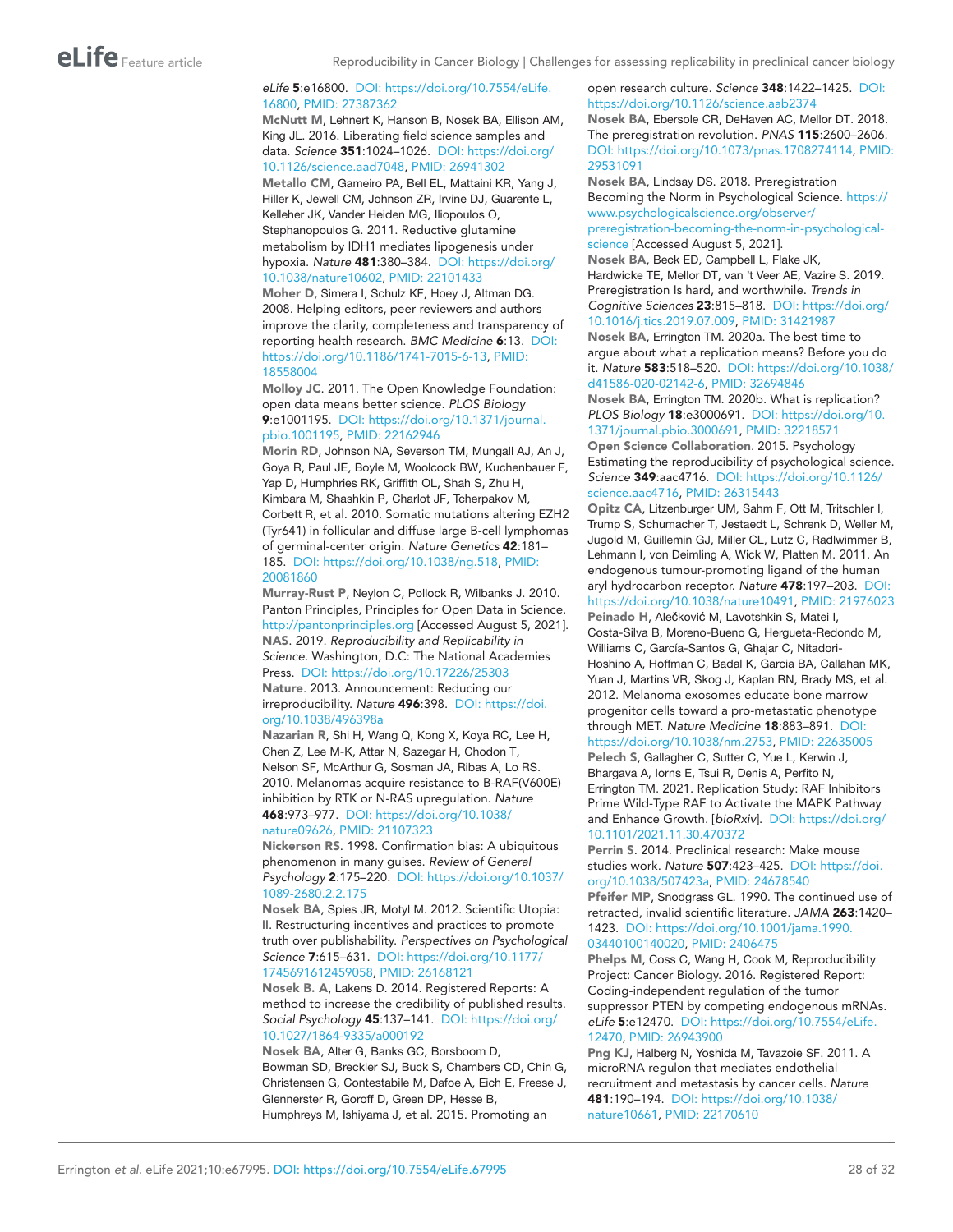#### <span id="page-28-1"></span>Poliseno L, Salmena L, Zhang J, Carver B, Haveman WJ, Pandolfi PP. 2010. A coding-independent function of gene and pseudogene mRNAs regulates tumour biology. *Nature* 465:1033–1038. DOI: [https://doi.org/](https://doi.org/10.1038/nature09144) [10.1038/nature09144,](https://doi.org/10.1038/nature09144) PMID: [20577206](http://www.ncbi.nlm.nih.gov/pubmed/20577206)

<span id="page-28-7"></span>Possemato R, Marks KM, Shaul YD, Pacold ME, Kim D, Birsoy K, Sethumadhavan S, Woo H-K, Jang HG, Jha AK, Chen WW, Barrett FG, Stransky N, Tsun Z-Y, Cowley GS, Barretina J, Kalaany NY, Hsu PP, Ottina K, Chan AM, et al. 2011. Functional genomics reveal that the serine synthesis pathway is essential in breast cancer. *Nature* 476:346–350. DOI: [https://doi.org/10.1038/](https://doi.org/10.1038/nature10350) [nature10350,](https://doi.org/10.1038/nature10350) PMID: [21760589](http://www.ncbi.nlm.nih.gov/pubmed/21760589)

<span id="page-28-5"></span>Poulikakos PI, Zhang C, Bollag G, Shokat KM, Rosen N. 2010. RAF inhibitors transactivate RAF dimers and ERK signalling in cells with wild-type BRAF. *Nature* 464:427–430. DOI: [https://doi.org/10.1038/](https://doi.org/10.1038/nature08902) [nature08902,](https://doi.org/10.1038/nature08902) PMID: [20179705](http://www.ncbi.nlm.nih.gov/pubmed/20179705)

<span id="page-28-12"></span>Prahallad A, Sun C, Huang S, Di Nicolantonio F, Salazar R, Zecchin D, Beijersbergen RL, Bardelli A, Bernards R. 2012. Unresponsiveness of colon cancer to BRAF(V600E) inhibition through feedback activation of EGFR. *Nature* 483:100–103. DOI: [https://doi.org/10.](https://doi.org/10.1038/nature10868) [1038/nature10868](https://doi.org/10.1038/nature10868), PMID: [22281684](http://www.ncbi.nlm.nih.gov/pubmed/22281684)

<span id="page-28-23"></span><span id="page-28-17"></span>Pridemore WA, Makel MC, Plucker JA. 2018. Replication in criminology and the social sciences. *Annual Review of Criminology* 1:19–38. DOI: [https://](https://doi.org/10.1146/annurev-criminol-032317-091849) [doi.org/10.1146/annurev-criminol-032317-091849](https://doi.org/10.1146/annurev-criminol-032317-091849) Prinz F, Schlange T, Asadullah K. 2011. Believe it or not: How much can we rely on published data on potential drug targets. *Nature Reviews Drug Discovery* 10:712. DOI: [https://doi.org/10.1038/nrd3439-c1,](https://doi.org/10.1038/nrd3439-c1) PMID: [21892149](http://www.ncbi.nlm.nih.gov/pubmed/21892149)

<span id="page-28-18"></span>Putnam H. 1975. *Philosophical Papers: Mathematics, Matter, and Method*. Cambridge: Cambridge University Press.

<span id="page-28-9"></span>Qian B-Z, Li J, Zhang H, Kitamura T, Zhang J, Campion LR, Kaiser EA, Snyder LA, Pollard JW. 2011. CCL2 recruits inflammatory monocytes to facilitate breast-tumour metastasis. *Nature* 475:222–225. DOI: <https://doi.org/10.1038/nature10138>, PMID: [21654748](http://www.ncbi.nlm.nih.gov/pubmed/21654748) R Development Core Team. 2021. R: A Language and Environment for Statistical Computing. Vienna, Austria. R Foundation for Statistical Computing. <https://www.R-project.org/>

<span id="page-28-24"></span><span id="page-28-21"></span><span id="page-28-20"></span><span id="page-28-10"></span><span id="page-28-6"></span>Raj L, Ide T, Gurkar AU, Foley M, Schenone M, Li X, Tolliday NJ, Golub TR, Carr SA, Shamji AF, Stern AM, Mandinova A, Schreiber SL, Lee SW. 2011. Selective killing of cancer cells by a small molecule targeting the stress response to ROS. *Nature* 475:231–234. DOI: <https://doi.org/10.1038/nature10167>, PMID: [21753854](http://www.ncbi.nlm.nih.gov/pubmed/21753854) Ramirez FD, Motazedian P, Jung RG, Di Santo P, MacDonald ZD, Moreland R, Simard T, Clancy AA, Russo JJ, Welch VA, Wells GA, Hibbert B. 2017. Methodological rigor in preclinical cardiovascular studies. *Circulation Research* 120:1916–1926. DOI: <https://doi.org/10.1161/CIRCRESAHA.117.310628> Raouf S, Weston C, Yucel N, Reproducibility Project: Cancer Biology. 2015. Registered Report: Senescence surveillance of pre-malignant hepatocytes limits liver cancer development. *eLife* 4:e04105. DOI: [https://doi.](https://doi.org/10.7554/eLife.04105) [org/10.7554/eLife.04105](https://doi.org/10.7554/eLife.04105), PMID: [25621566](http://www.ncbi.nlm.nih.gov/pubmed/25621566) Raphael MP, Sheehan PE, Vora GJ. 2020. A controlled trial for reproducibility. *Nature* 579:190–192. DOI: <https://doi.org/10.1038/d41586-020-00672-7>, PMID: [32157231](http://www.ncbi.nlm.nih.gov/pubmed/32157231)

<span id="page-28-15"></span><span id="page-28-14"></span>Repass J, Maherali N, Owen K, Reproducibility Project: Cancer Biology. 2016. Registered Report: Fusobacterium nucleatum infection is prevalent in human colorectal carcinoma. *eLife* 5:e10012. DOI: <https://doi.org/10.7554/eLife.10012>, PMID: [26882501](http://www.ncbi.nlm.nih.gov/pubmed/26882501) Repass J, Reproducibility Project: Cancer Biology. 2018. Replication Study: Fusobacterium nucleatum infection is prevalent in human colorectal carcinoma. *eLife* 7:e25801. DOI: [https://doi.org/10.7554/eLife.](https://doi.org/10.7554/eLife.25801) [25801,](https://doi.org/10.7554/eLife.25801) PMID: [29533182](http://www.ncbi.nlm.nih.gov/pubmed/29533182)

<span id="page-28-3"></span>Ricci-Vitiani L, Pallini R, Biffoni M, Todaro M, Invernici G, Cenci T, Maira G, Parati EA, Stassi G, Larocca LM, De Maria R. 2010. Tumour vascularization via endothelial differentiation of glioblastoma stem-like cells. *Nature* 468:824–828. DOI: [https://doi.org/10.1038/](https://doi.org/10.1038/nature09557) [nature09557,](https://doi.org/10.1038/nature09557) PMID: [21102434](http://www.ncbi.nlm.nih.gov/pubmed/21102434)

<span id="page-28-13"></span>Richarson AD, Scott DA, Zagnitko O, Aza-Blanc P, Chang CC, Russler-Germain DA, Reproducibility Project: Cancer Biology. 2016. Registered Report: IDH mutation impairs histone demethylation and results in a block to cell differentiation. *eLife* 5:e10860. DOI: [https://doi.org/10.7554/eLife.10860,](https://doi.org/10.7554/eLife.10860) PMID: [26971564](http://www.ncbi.nlm.nih.gov/pubmed/26971564) Rosenthal R. 1979. The file drawer problem and

<span id="page-28-0"></span>tolerance for null results. *Psychological Bulletin* 86:638–641. DOI: [https://doi.org/10.1037/0033-2909.](https://doi.org/10.1037/0033-2909.86.3.638) [86.3.638](https://doi.org/10.1037/0033-2909.86.3.638)

<span id="page-28-16"></span>Scheel AM, Schijen M, Lakens D. 2020. An excess of positive results: Comparing the standard psychology literature with Registered Reports. *Advances in Methods and Practices in Psychological Science* 4:251524592110074. DOI: [https://doi.org/10.1177/](https://doi.org/10.1177/25152459211007467) [25152459211007467](https://doi.org/10.1177/25152459211007467)

<span id="page-28-11"></span>Schepers AG, Snippert HJ, Stange DE, van den Born M, van Es JH, van de Wetering M, Clevers H. 2012. Lineage tracing reveals Lgr5+ stem cell activity in mouse intestinal adenomas. *Science* 337:730–735. DOI: [https://doi.org/10.1126/science.1224676,](https://doi.org/10.1126/science.1224676) PMID: [22855427](http://www.ncbi.nlm.nih.gov/pubmed/22855427)

<span id="page-28-22"></span><span id="page-28-19"></span>Schmidt S. 2009. Shall we really do it again? The powerful concept of replication is neglected in the social sciences. *Review of General Psychology* 13:90–100. DOI:<https://doi.org/10.1037/a0015108> Serghiou S, Contopoulos-Ioannidis DG, Boyack KW, Riedel N, Wallach JD, Ioannidis JPA. 2021. Assessment of transparency indicators across the biomedical literature: How open is open. *PLOS Biology* 19:e3001107. DOI: [https://doi.org/10.1371/journal.](https://doi.org/10.1371/journal.pbio.3001107) [pbio.3001107,](https://doi.org/10.1371/journal.pbio.3001107) PMID: [33647013](http://www.ncbi.nlm.nih.gov/pubmed/33647013)

<span id="page-28-8"></span>Shan X, Fung JJ, Kosaka A, Danet-Desnoyers G, Reproducibility Project: Cancer Biology. 2017. Replication Study: Inhibition of BET recruitment to chromatin as an effective treatment for MLL-fusion leukaemia. *eLife* 6:e25306. DOI: [https://doi.org/10.](https://doi.org/10.7554/eLife.25306) [7554/eLife.25306](https://doi.org/10.7554/eLife.25306), PMID: [28653617](http://www.ncbi.nlm.nih.gov/pubmed/28653617)

<span id="page-28-2"></span>Sharma SV, Lee DY, Li B, Quinlan MP, Takahashi F, Maheswaran S, McDermott U, Azizian N, Zou L, Fischbach MA, Wong K-K, Brandstetter K, Wittner B, Ramaswamy S, Classon M, Settleman J. 2010. A chromatin-mediated reversible drug-tolerant state in cancer cell subpopulations. *Cell* 141:69–80. DOI: <https://doi.org/10.1016/j.cell.2010.02.027>, PMID: [20371346](http://www.ncbi.nlm.nih.gov/pubmed/20371346)

<span id="page-28-4"></span>Sharma V, Young L, Allison AB, Owen K, Reproducibility Project: Cancer Biology. 2016a. Registered Report: Diverse somatic mutation patterns and pathway alterations in human cancers. *eLife* 5:e11566. DOI: <https://doi.org/10.7554/eLife.11566>, PMID: [26894955](http://www.ncbi.nlm.nih.gov/pubmed/26894955)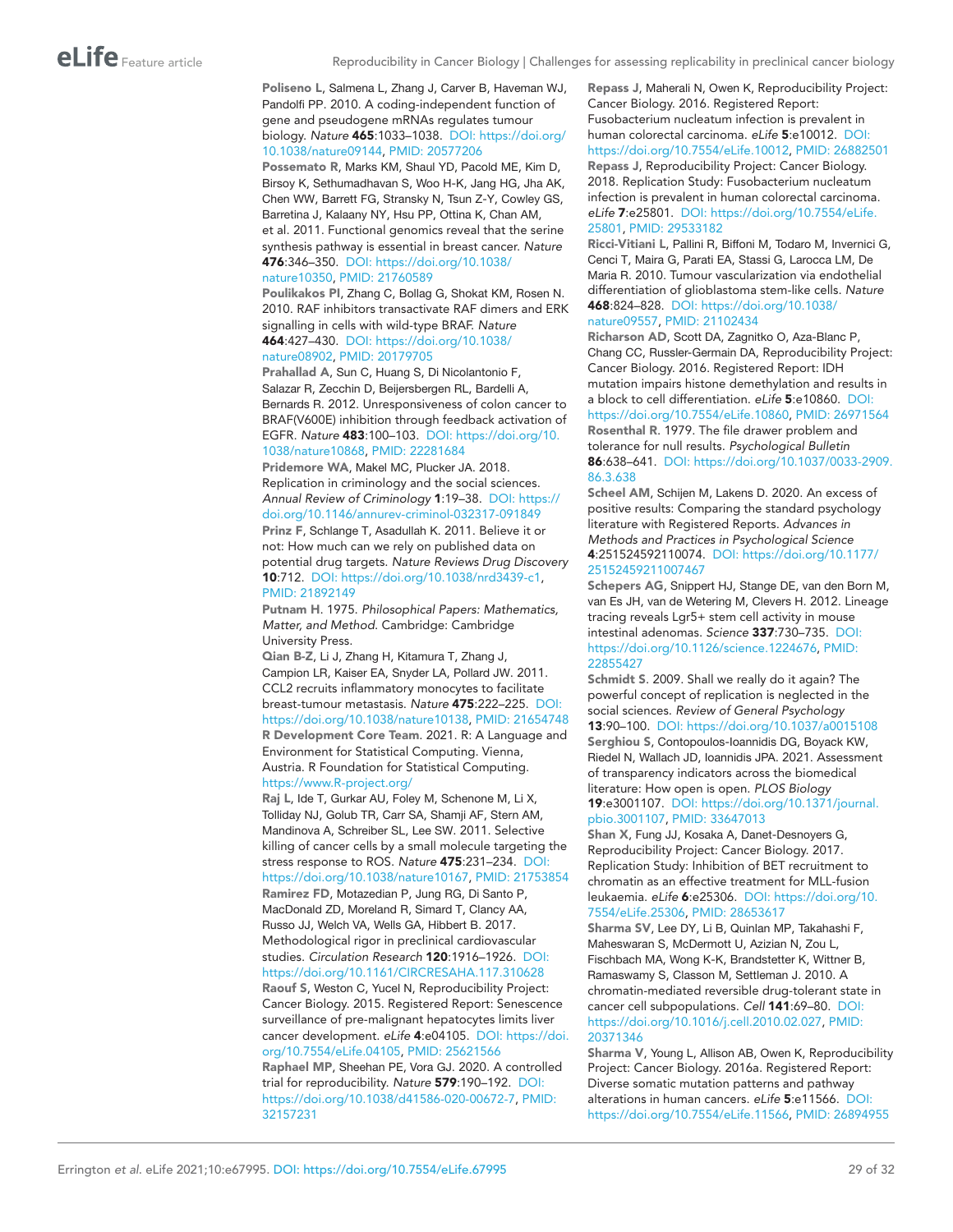#### <span id="page-29-3"></span>Sharma V, Young L, Cavadas M, Owen K, Reproducibility Project: Cancer Biology. 2016b. Registered Report: COT drives resistance to RAF inhibition through MAP kinase pathway reactivation. *eLife* 5:e11414. DOI: [https://doi.org/10.7554/eLife.](https://doi.org/10.7554/eLife.11414) [11414,](https://doi.org/10.7554/eLife.11414) PMID: [26999821](http://www.ncbi.nlm.nih.gov/pubmed/26999821)

<span id="page-29-6"></span><span id="page-29-5"></span>Sheen MR, Fields JL, Northan B, Lacoste J, Ang LH, Fiering S, Reproducibility Project: Cancer Biology. 2019. Replication Study: Biomechanical remodeling of the microenvironment by stromal caveolin-1 favors tumor invasion and metastasis. *eLife* 8:e45120. DOI: [https://doi.org/10.7554/eLife.45120,](https://doi.org/10.7554/eLife.45120) PMID: [31845647](http://www.ncbi.nlm.nih.gov/pubmed/31845647) Showalter MR, Hatakeyama J, Cajka T, VanderVorst K, Carraway KL, Fiehn O, Reproducibility Project: Cancer Biology. 2017. Replication Study: The common feature of leukemia-associated IDH1 and IDH2 mutations is a neomorphic enzyme activity converting alphaketoglutarate to 2-hydroxyglutarate. *eLife* 6:e26030. DOI: [https://doi.org/10.7554/eLife.26030,](https://doi.org/10.7554/eLife.26030) PMID: [28653623](http://www.ncbi.nlm.nih.gov/pubmed/28653623)

<span id="page-29-19"></span>Simmons JP, Nelson LD, Simonsohn U. 2011. Falsepositive psychology: undisclosed flexibility in data collection and analysis allows presenting anything as significant. *Psychological Science* 22:1359–1366. DOI: <https://doi.org/10.1177/0956797611417632>, PMID: [22006061](http://www.ncbi.nlm.nih.gov/pubmed/22006061)

<span id="page-29-7"></span>Sirota M, Dudley JT, Kim J, Chiang AP, Morgan AA, Sweet-Cordero A, Sage J, Butte AJ. 2011. Discovery and preclinical validation of drug indications using compendia of public gene expression data. *Science Translational Medicine* 3:96ra77. DOI: [https://doi.org/](https://doi.org/10.1126/scitranslmed.3001318) [10.1126/scitranslmed.3001318,](https://doi.org/10.1126/scitranslmed.3001318) PMID: [21849665](http://www.ncbi.nlm.nih.gov/pubmed/21849665) Smaldino PE, McElreath R. 2016. The natural selection of bad science. *Royal Society Open Science* 3:160384. DOI: <https://doi.org/10.1098/rsos.160384>, PMID: [27703703](http://www.ncbi.nlm.nih.gov/pubmed/27703703)

<span id="page-29-20"></span><span id="page-29-14"></span>Soderberg CK, Errington TM, Schiavone SR, Bottesini J, Thorn FS, Vazire S, Esterling KM, Nosek BA. 2021. Initial evidence of research quality of registered reports compared with the standard publishing model. *Nature Human Behaviour* 5:990–997. DOI: [https://doi.org/10.](https://doi.org/10.1038/s41562-021-01142-4) [1038/s41562-021-01142-4,](https://doi.org/10.1038/s41562-021-01142-4) PMID: [34168323](http://www.ncbi.nlm.nih.gov/pubmed/34168323)

<span id="page-29-15"></span>Sovacool BK. 2008. Exploring scientific misconduct: Isolated individuals, impure institutions, or an inevitable idiom of modern science. *Journal of Bioethical Inquiry* 5:271–282. DOI: [https://doi.org/10.](https://doi.org/10.1007/s11673-008-9113-6) [1007/s11673-008-9113-6](https://doi.org/10.1007/s11673-008-9113-6)

<span id="page-29-0"></span>Sterling TD. 1959. Publication decisions and their possible effects on inferences drawn from tests of significance—or vice versa. *Journal of the American Statistical Association* 54:30–34. DOI: [https://doi.org/](https://doi.org/10.1080/01621459.1959.10501497) [10.1080/01621459.1959.10501497](https://doi.org/10.1080/01621459.1959.10501497)

<span id="page-29-1"></span>Sterling TD, Rosenbaum WL, Weinkam JJ. 1995. Publication Decisions Revisited: The Effect of the Outcome of Statistical Tests on the Decision to Publish and Vice Versa. *The American Statistician* 49:108–112. DOI: [https://doi.org/10.1080/00031305.1995.](https://doi.org/10.1080/00031305.1995.10476125) [10476125](https://doi.org/10.1080/00031305.1995.10476125)

<span id="page-29-16"></span>Steward O, Popovich PG, Dietrich WD, Kleitman N. 2012. Replication and reproducibility in spinal cord injury research. *Experimental Neurology* 233:597–605. DOI: [https://doi.org/10.1016/j.expneurol.2011.06.017,](https://doi.org/10.1016/j.expneurol.2011.06.017) PMID: [22078756](http://www.ncbi.nlm.nih.gov/pubmed/22078756)

<span id="page-29-17"></span>Stodden V, Guo P, Ma Z. 2013. Toward reproducible computational research: An empirical analysis of data and code policy adoption by journals. *PLOS ONE*

#### 8:e67111. DOI: [https://doi.org/10.1371/journal.pone.](https://doi.org/10.1371/journal.pone.0067111) [0067111,](https://doi.org/10.1371/journal.pone.0067111) PMID: [23805293](http://www.ncbi.nlm.nih.gov/pubmed/23805293)

<span id="page-29-13"></span>Straussman R, Morikawa T, Shee K, Barzily-Rokni M, Qian ZR, Du J, Davis A, Mongare MM, Gould J, Frederick DT, Cooper ZA, Chapman PB, Solit DB, Ribas A, Lo RS, Flaherty KT, Ogino S, Wargo JA, Golub TR. 2012. Tumour micro-environment elicits innate resistance to RAF inhibitors through HGF secretion. *Nature* 487:500–504. DOI: [https://doi.org/](https://doi.org/10.1038/nature11183) [10.1038/nature11183,](https://doi.org/10.1038/nature11183) PMID: [22763439](http://www.ncbi.nlm.nih.gov/pubmed/22763439)

<span id="page-29-4"></span>Sugahara KN, Teesalu T, Karmali PP, Kotamraju VR, Agemy L, Greenwald DR, Ruoslahti E. 2010. Coadministration of a tumor-penetrating peptide enhances the efficacy of cancer drugs. *Science* 328:1031–1035. DOI: [https://doi.org/10.1126/](https://doi.org/10.1126/science.1183057) [science.1183057](https://doi.org/10.1126/science.1183057), PMID: [20378772](http://www.ncbi.nlm.nih.gov/pubmed/20378772)

<span id="page-29-10"></span>Sumazin P, Yang X, Chiu H-S, Chung W-J, Iyer A, Llobet-Navas D, Rajbhandari P, Bansal M, Guarnieri P, Silva J, Califano A. 2011. An extensive microRNAmediated network of RNA-RNA interactions regulates established oncogenic pathways in glioblastoma. *Cell* 147:370–381. DOI: [https://doi.org/10.1016/j.cell.](https://doi.org/10.1016/j.cell.2011.09.041) [2011.09.041](https://doi.org/10.1016/j.cell.2011.09.041), PMID: [22000015](http://www.ncbi.nlm.nih.gov/pubmed/22000015)

<span id="page-29-8"></span>Tay Y, Kats L, Salmena L, Weiss D, Tan SM, Ala U, Karreth F, Poliseno L, Provero P, Di Cunto F, Lieberman J, Rigoutsos I, Pandolfi PP. 2011. Coding-independent regulation of the tumor suppressor PTEN by competing endogenous mRNAs. *Cell* 147:344–357. DOI: <https://doi.org/10.1016/j.cell.2011.09.029>, PMID: [22000013](http://www.ncbi.nlm.nih.gov/pubmed/22000013)

<span id="page-29-22"></span>Valentine JC, Biglan A, Boruch RF, Castro FG, Collins LM, Flay BR, Kellam S, Mościcki EK, Schinke SP. 2011. Replication in prevention science. *Prevention Science* 12:103–117. DOI: [https://doi.org/10.1007/](https://doi.org/10.1007/s11121-011-0217-6) [s11121-011-0217-6,](https://doi.org/10.1007/s11121-011-0217-6) PMID: [21541692](http://www.ncbi.nlm.nih.gov/pubmed/21541692)

<span id="page-29-18"></span>van der Naald M, Wenker S, Doevendans PA, Wever KE, Chamuleau SAJ. 2020. Publication rate in preclinical research: a plea for preregistration. *BMJ Open Science* 4:e100051. DOI: [https://doi.org/10.1136/bmjos-2019-](https://doi.org/10.1136/bmjos-2019-100051) [100051](https://doi.org/10.1136/bmjos-2019-100051)

<span id="page-29-11"></span>Vanden Heuvel JP, Bullenkamp J, Reproducibility Project: Cancer Biology. 2016. Registered Report: Systematic identification of genomic markers of drug sensitivity in cancer cells. *eLife* 5:e13620. DOI: [https://](https://doi.org/10.7554/eLife.13620) [doi.org/10.7554/eLife.13620](https://doi.org/10.7554/eLife.13620), PMID: [27336789](http://www.ncbi.nlm.nih.gov/pubmed/27336789) Vanden Heuvel JP, Maddox E, Maalouf SW,

<span id="page-29-12"></span>Reproducibility Project: Cancer Biology. 2018. Replication Study: Systematic identification of genomic markers of drug sensitivity in cancer cells. *eLife* 7:e29747. DOI:<https://doi.org/10.7554/eLife.29747>, PMID: [29313488](http://www.ncbi.nlm.nih.gov/pubmed/29313488)

<span id="page-29-2"></span>Vermeulen L, De Sousa E Melo F, van der Heijden M, Cameron K, de Jong JH, Borovski T, Tuynman JB, Todaro M, Merz C, Rodermond H, Sprick MR, Kemper K, Richel DJ, Stassi G, Medema JP. 2010. Wnt activity defines colon cancer stem cells and is regulated by the microenvironment. *Nature Cell Biology* 12:468–476. DOI: <https://doi.org/10.1038/ncb2048>, PMID: [20418870](http://www.ncbi.nlm.nih.gov/pubmed/20418870)

<span id="page-29-21"></span>Wagenmakers E-J, Wetzels R, Borsboom D, van der Maas HLJ, Kievit RA. 2012. An agenda for purely confirmatory research. *Perspectives on Psychological Science* 7:632–638. DOI: [https://doi.org/10.1177/](https://doi.org/10.1177/1745691612463078) [1745691612463078,](https://doi.org/10.1177/1745691612463078) PMID: [26168122](http://www.ncbi.nlm.nih.gov/pubmed/26168122)

<span id="page-29-9"></span>Wang H, Radomska HS, Phelps MA, Reproducibility Project: Cancer Biology. 2020. Replication Study: Coding-independent regulation of the tumor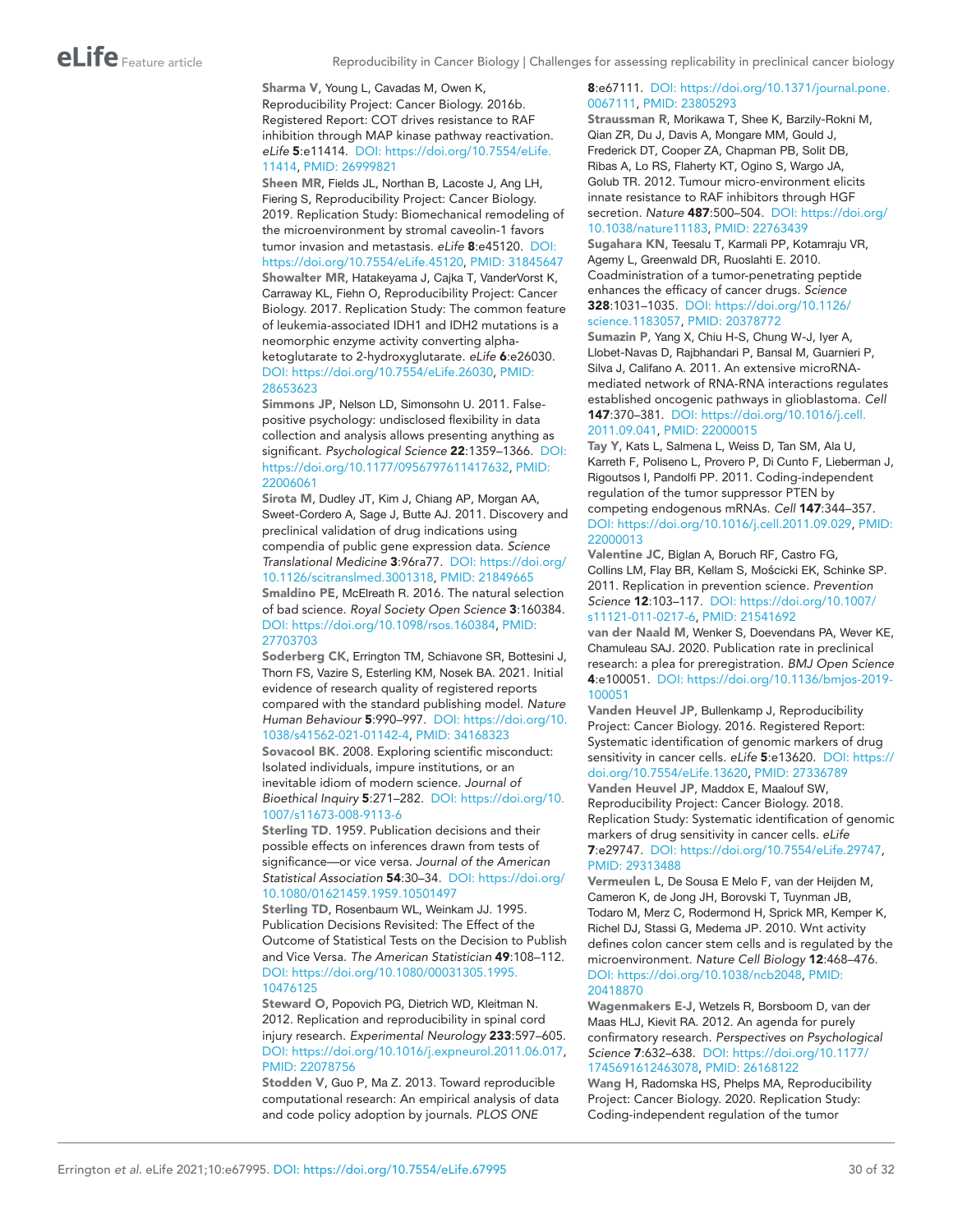#### suppressor PTEN by competing endogenous mRNAs. *eLife* 9:e56651. DOI: [https://doi.org/10.7554/eLife.](https://doi.org/10.7554/eLife.56651) [56651,](https://doi.org/10.7554/eLife.56651) PMID: [33073769](http://www.ncbi.nlm.nih.gov/pubmed/33073769)

<span id="page-30-0"></span>Ward PS, Patel J, Wise DR, Abdel-Wahab O, Bennett BD, Coller HA, Cross JR, Fantin VR, Hedvat CV, Perl AE, Rabinowitz JD, Carroll M, Su SM, Sharp KA, Levine RL, Thompson CB. 2010. The common feature of leukemiaassociated IDH1 and IDH2 mutations is a neomorphic enzyme activity converting alpha-ketoglutarate to 2-hydroxyglutarate. *Cancer Cell* 17:225–234. DOI: [https://doi.org/10.1016/j.ccr.2010.01.020,](https://doi.org/10.1016/j.ccr.2010.01.020) PMID: [20171147](http://www.ncbi.nlm.nih.gov/pubmed/20171147)

<span id="page-30-7"></span>Wilkinson MD, Dumontier M, Aalbersberg IJJ, Appleton G, Axton M, Baak A, Blomberg N, Boiten J-W, da Silva Santos LB, Bourne PE, Bouwman J, Brookes AJ, Clark T, Crosas M, Dillo I, Dumon O, Edmunds S, Evelo CT, Finkers R, Gonzalez-Beltran A, et al. 2016. The FAIR Guiding Principles for scientific data management and stewardship. *Scientific Data* 3:160018. DOI: [https://doi.org/10.1038/sdata.2016.18,](https://doi.org/10.1038/sdata.2016.18) PMID: [26978244](http://www.ncbi.nlm.nih.gov/pubmed/26978244)

<span id="page-30-5"></span>Willingham SB, Volkmer JP, Gentles AJ, Sahoo D, Dalerba P, Mitra SS, Wang J, Contreras-Trujillo H, Martin R, Cohen JD, Lovelace P, Scheeren FA, Chao MP, Weiskopf K, Tang C, Volkmer AK, Naik TJ, Storm TA, Mosley AR, Edris B, et al. 2012. The CD47-signal regulatory protein alpha (SIRPa) interaction is a therapeutic target for human solid tumors. *PNAS* 109:6662–6667. DOI: [https://doi.org/10.1073/pnas.](https://doi.org/10.1073/pnas.1121623109) [1121623109](https://doi.org/10.1073/pnas.1121623109), PMID: [22451913](http://www.ncbi.nlm.nih.gov/pubmed/22451913)

<span id="page-30-6"></span>Wilson TR, Fridlyand J, Yan Y, Penuel E, Burton L, Chan E, Peng J, Lin E, Wang Y, Sosman J, Ribas A, Li J, Moffat J, Sutherlin DP, Koeppen H, Merchant M, Neve R, Settleman J. 2012. Widespread potential for growthfactor-driven resistance to anticancer kinase inhibitors. *Nature* 487:505–509. DOI: [https://doi.org/10.1038/](https://doi.org/10.1038/nature11249) [nature11249,](https://doi.org/10.1038/nature11249) PMID: [22763448](http://www.ncbi.nlm.nih.gov/pubmed/22763448)

<span id="page-30-8"></span>Wold B, Tabak LA, Ator N, Berro L, Bliss-Moreau E, Gonzalez-Villalobos RA, Hankenson C, Kiermer V, Mathis KW, Nusser S, Nuzzo R, Prager E, Ramirez FD, Svenson K, Berridge B, Brown P, Clayton J, Gordon JA, Lauer M, Wolinetz C. 2021. ACD Working Group on Enhancing Rigor, Transparency, and Translatability in Animal Research. [https://www.acd.od.nih.gov/](https://www.acd.od.nih.gov/documents/presentations/06112021_ACD_WorkingGroup_FinalReport.pdf) [documents/presentations/06112021\\_ACD\\_](https://www.acd.od.nih.gov/documents/presentations/06112021_ACD_WorkingGroup_FinalReport.pdf)

[WorkingGroup\\_FinalReport.pdf](https://www.acd.od.nih.gov/documents/presentations/06112021_ACD_WorkingGroup_FinalReport.pdf) [Accessed August 5, 2021].

<span id="page-30-2"></span>Xu W, Yang H, Liu Y, Yang Y, Wang P, Kim S-H, Ito S, Yang C, Wang P, Xiao M-T, Liu L, Jiang W, Liu J, Zhang J, Wang B, Frye S, Zhang Y, Xu Y, Lei Q, Guan K-L, et al. 2011. Oncometabolite 2-hydroxyglutarate is a competitive inhibitor of α-ketoglutaratedependent dioxygenases. *Cancer Cell* 19:17–30. DOI: [https://doi.org/10.1016/j.ccr.2010.12.014,](https://doi.org/10.1016/j.ccr.2010.12.014) PMID: [21251613](http://www.ncbi.nlm.nih.gov/pubmed/21251613)

<span id="page-30-4"></span>Yan X, Tang B, Chen B, Shan Y, Yang H, Reproducibility Project: Cancer Biology. 2019. Replication Study: The microRNA miR-34a inhibits prostate cancer stem cells and metastasis by directly repressing CD44. *eLife* 8:e43511. DOI:<https://doi.org/10.7554/eLife.43511>, PMID: [30860027](http://www.ncbi.nlm.nih.gov/pubmed/30860027)

<span id="page-30-3"></span>Zhu Q, Pao GM, Huynh AM, Suh H, Tonnu N, Nederlof PM, Gage FH, Verma IM. 2011. BRCA1 tumour suppression occurs via heterochromatin-mediated silencing. *Nature* 477:179–184. DOI: [https://doi.org/](https://doi.org/10.1038/nature10371) [10.1038/nature10371,](https://doi.org/10.1038/nature10371) PMID: [21901007](http://www.ncbi.nlm.nih.gov/pubmed/21901007)

<span id="page-30-1"></span>Zuber J, Shi J, Wang E, Rappaport AR, Herrmann H, Sison EA, Magoon D, Qi J, Blatt K, Wunderlich M, Taylor MJ, Johns C, Chicas A, Mulloy JC, Kogan SC, Brown P, Valent P, Bradner JE, Lowe SW, Vakoc CR. 2011. RNAi screen identifies Brd4 as a therapeutic target in acute myeloid leukaemia. *Nature* 478:524– 528. DOI: [https://doi.org/10.1038/nature10334,](https://doi.org/10.1038/nature10334) PMID: [21814200](http://www.ncbi.nlm.nih.gov/pubmed/21814200)